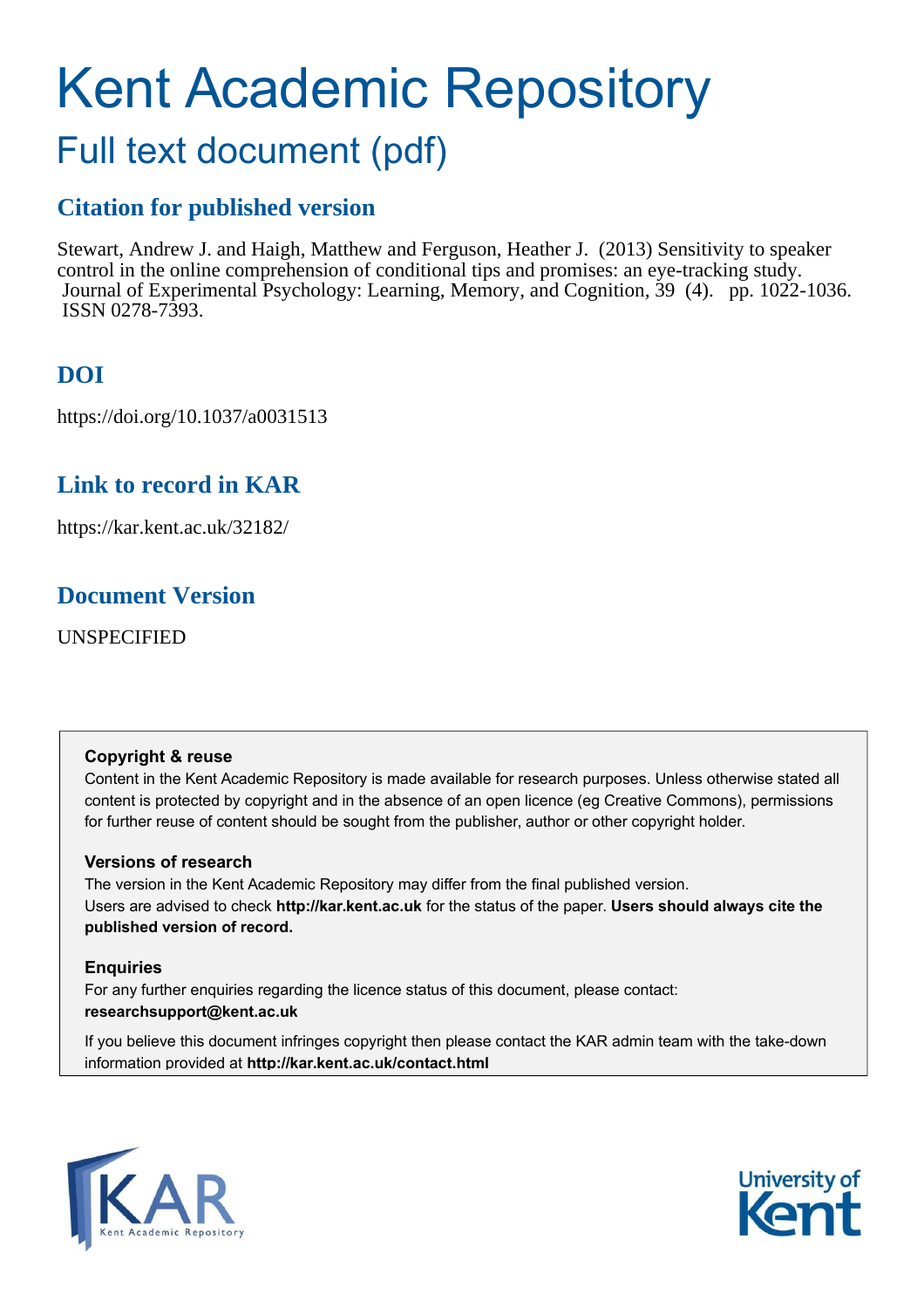Sensitivity to speaker control in the online comprehension of conditional tips and promises: an eye-tracking study.

Andrew J. Stewart<sup>1</sup>

Matthew  $\text{Haigh}^1$ 

Heather J. Ferguson<sup>2</sup>

<sup>1</sup> School of Psychological Sciences, University of Manchester, UK

<sup>2</sup> School of Psychology, University of Kent, UK

Address for correspondence:

Andrew J. Stewart,

School of Psychological Sciences,

University of Manchester,

Manchester, M13 9PL,

United Kingdom.

Tel: +44 (0)161 275 7331

andrew.stewart@manchester.ac.uk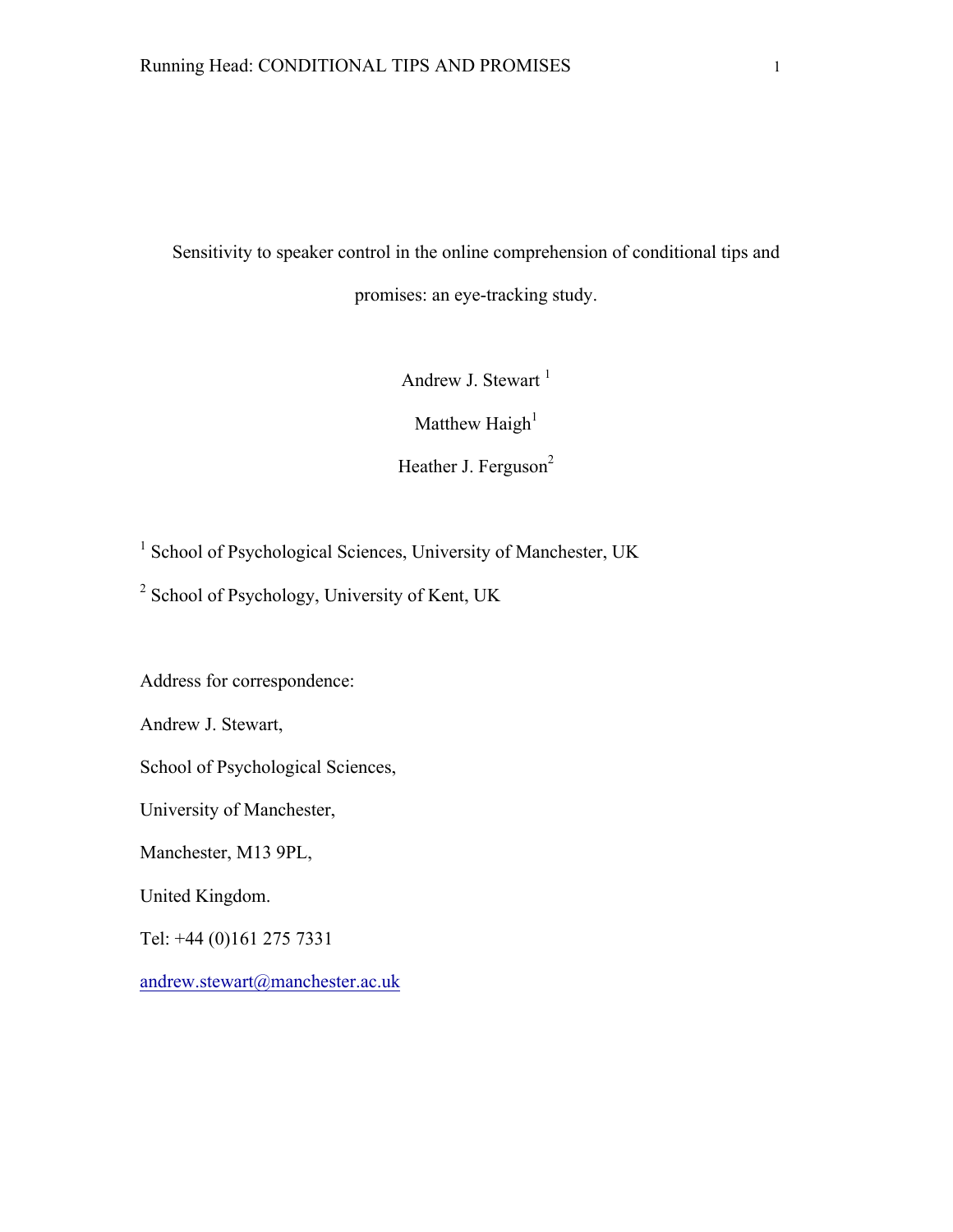#### Abstract

Statements of the form *if...then....* can be used to communicate conditional speech acts such as tips and promises. Conditional promises require the speaker to have perceived control over the outcome event while conditional tips do not. In an eye-tracking study we examined whether readers are sensitive to information about perceived speaker control during processing of conditionals embedded in context. On a number of eye-tracking measures we found that readers are sensitive to whether or not the speaker of a conditional has perceived control over the consequent event; conditional promises (which require the speaker to have perceived control over the consequent) result in processing disruption for contexts where this control is absent. Conditional tips (which do not require perceived control) are processed equivalently easily regardless of context. These results suggest that readers rapidly utilise pragmatic information related to perceived control in order to represent conditional speech acts as they are read.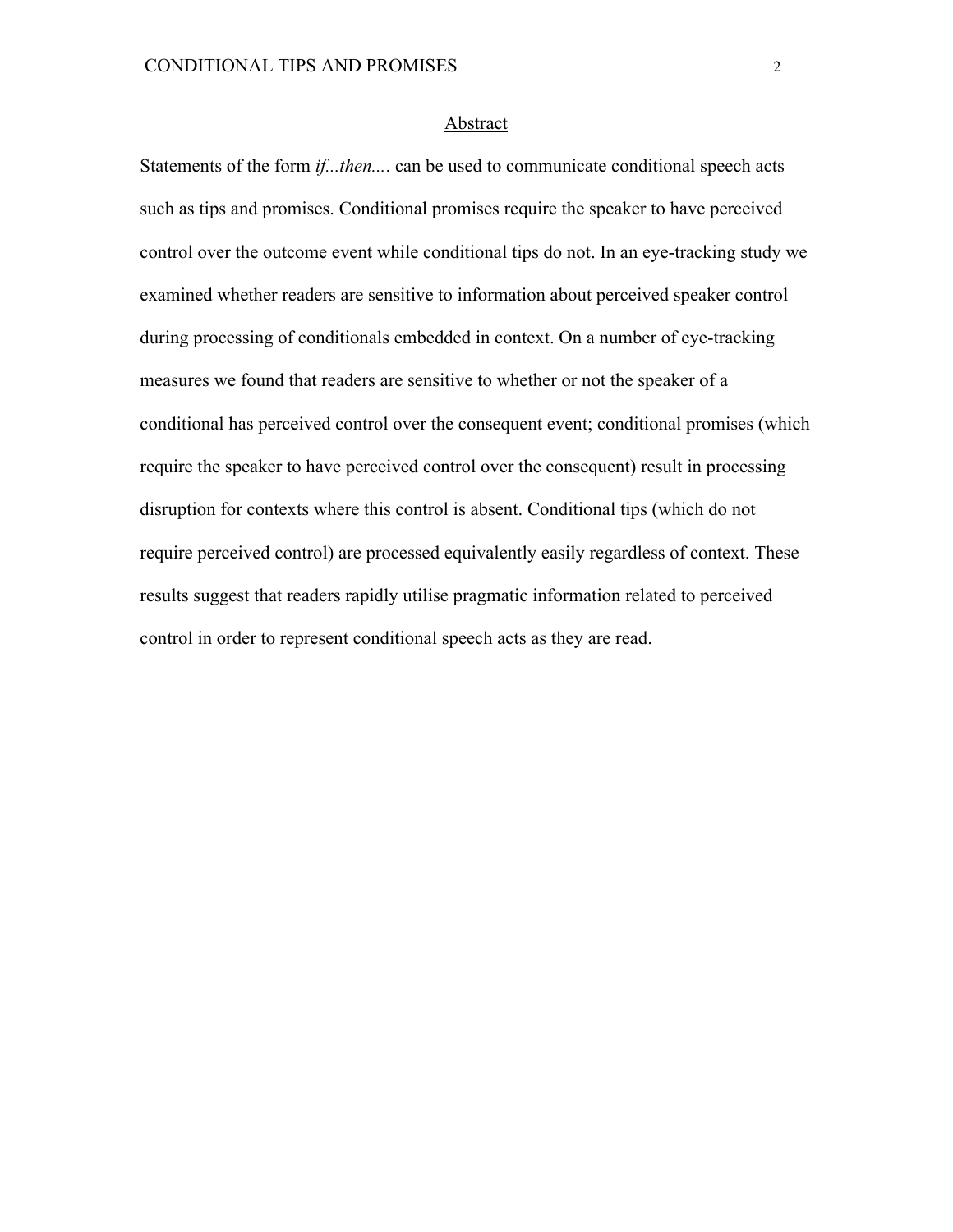#### Introduction

Conditionals of the form *if....then....* have been widely studied within the fields of reasoning and decision making (e.g., Evans, 2008; Johnson-Laird & Byrne, 2002). However, examination of how conditionals are understood during language processing has received much less focus (but see de Vega, Urrutia, & Riffo, 2007; Ferguson & Sanford, 2008; Nieuwland, in press; Nieuwland & Martin, 2012; Stewart, Haigh, & Kidd, 2009). Conditionals pose an interesting set of problems from a language processing perspective as their successful comprehension requires a number of levels of pragmatic and semantic analyses. These include those related to grammatical mood (Stewart et al., 2009), the speech act communicated (Fillenbaum, 1976; Haigh, Stewart, Wood,  $\&$ Connell, 2011; López-Rousseau, & Ketelaar, 2004, 2006), the conditional probability of a conditional (Haigh, Stewart, & Connell, in press; Oberauer & Wilhelm, 2003) and the extent to which readers are sensitive to the degree of (mis)match between the utility of the consequent clause of a conditional and the utility which a reader is likely to have anticipated based on prior context (Haigh, Ferguson & Stewart, under review). Specifically, Haigh et al (under review) report eye-tracking data which suggests that conditionals describing a negative outcome, but embedded in contexts in which readers should anticipate a positive outcome results in a rapid disruption to eye movements. These findings reveal some of the many levels of analysis the language processing system may have to engage in order to arrive at a full interpretation of the meaning conveyed by a conditional statement. In the experiment reported below we go beyond the scope of these papers to focus on how the properties of a speaker may influence the online processing of conditional speech acts.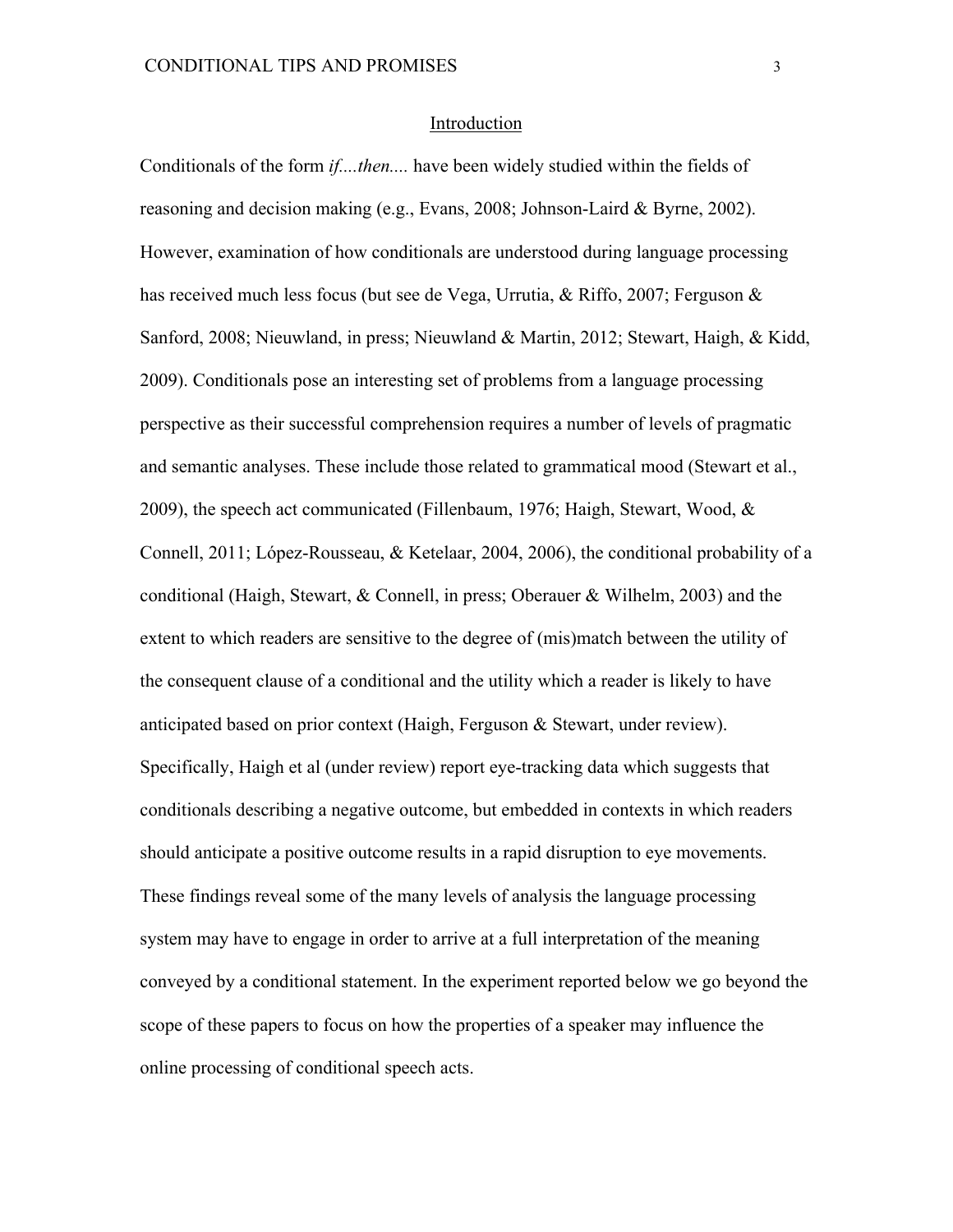Imagine a situation involving a graduate student in Physics presenting their work at a scientific conference. Now imagine that after their presentation a senior colleague comes up to them and utters "*If you submit your research to the Journal of Physics, then I will publish it in the next issue*." This utterance is likely to be interpreted by the student as approximating a conditional promise if the senior academic is the journal Editor who thus has control over what work gets published in the journal and the student knows this (Evans, 2005). However, if the same utterance had been produced by a fellow graduate student (who does not have perceived control over what is published in the Journal of Physics), the utterance would be considered infelicitous. This is because conditional promises require the speaker to have perceived control over the consequent event (Evans & Twyman-Musgrove, 1998). However, advice in the form of a conditional tip (e.g., *If you submit your research to the Journal of Physics, then it stands a good chance of being published*) does not require the speaker to have perceived control over the outcome event (i.e., the research paper being published in the journal).

Conditional promises and tips are examples of implicit speech acts (Searle, 1969). As they lack the performative verb (cf., *If you submit your research to the Journal of Physics, then I promise I will be publish it in the next issue*), readers must utilise the broader pragmatic context, in this case the perception of speaker control, in order to arrive at the appropriate speech act interpretation (Bonnefon, 2009; Evans, Neilens, Handley, & Over, 2008; Evans & Twyman-Musgrove, 1998; López-Rousseau & Ketelaar, 2004, 2006).

 Currently we do not know whether readers rapidly represent conditional speech act information as conditionals are processed. Indeed, there has been relatively little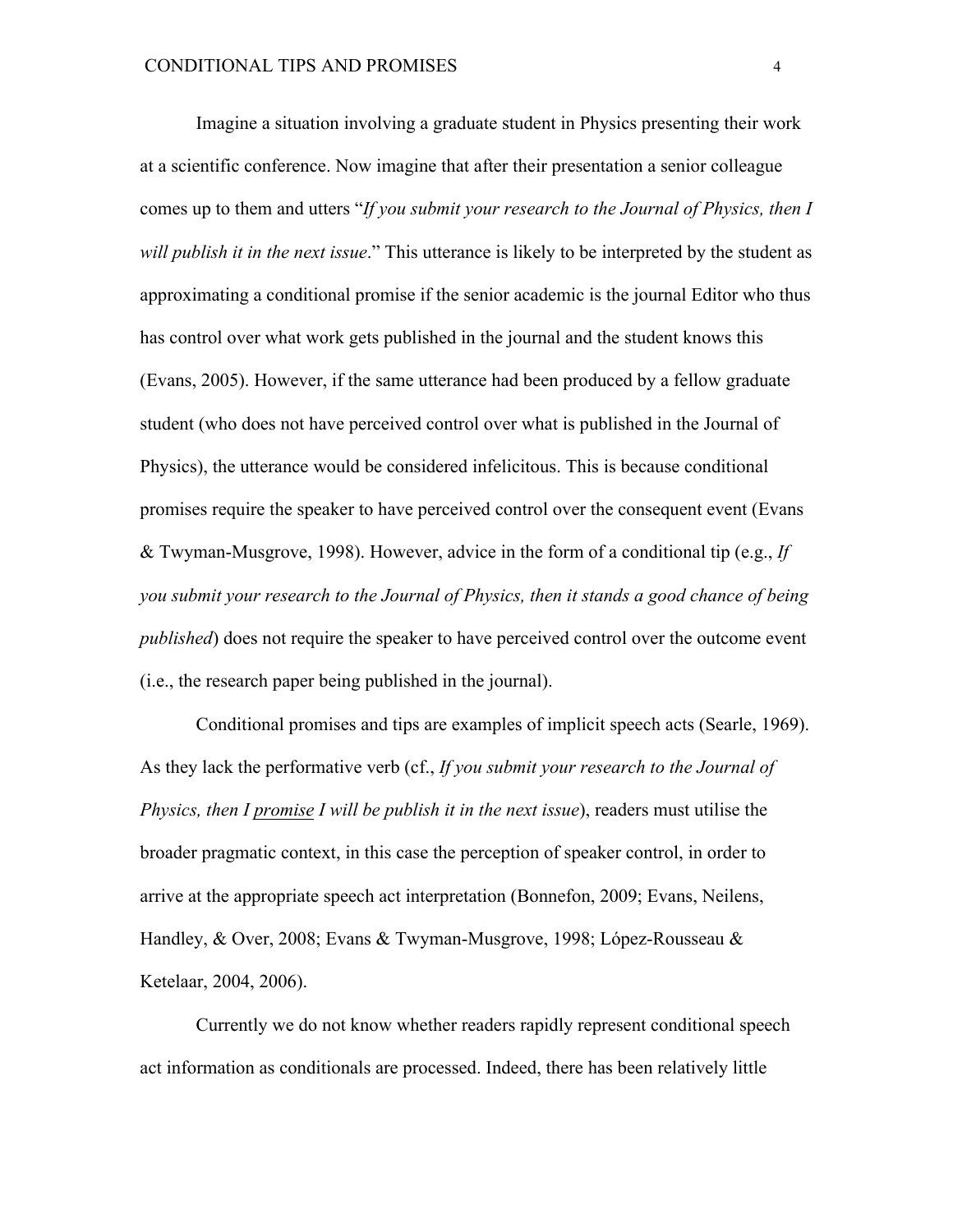research into whether speech act information (more generally) forms a part of readers' online comprehension. Some notable exceptions include research by Holtgraves (2008a, 2008b). In a series of lexical decision and probe task experiments Holtgraves (2008a) demonstrated that following the comprehension of utterances that performed specific speech acts, participants were faster to respond to a target word that described the action conveyed by the speech act, relative to responding to the same target following a matched control sentence that did not involve the speech act. For example, following the utterance "*Don't forget to go to your dentist appointment today*" participants were quicker to respond to the word "*remind*" than they were when it followed the control sentence "*I'll bet you forgot to go to your dentist appointment today*". Holtgraves argues that this is because the first sentence activates the speech act of "*reminding*", while the second sentence does not. In a related paper, Holtgraves (2008b) demonstrated that the speech act verb itself also becomes encoded in a participant's memory for an utterance that performs the speech act. There is a long tradition of research within the area of conversation that suggests that speech act information plays a crucial role in how interlocutors understand each other's utterances (e.g., Clark, 1996). The question of whether such speech acts are recognised and mentally represented during rapid, incremental processing has received much less attention.

Many conditionals communicate speech acts as part of the situations they describe. Haigh et al. (2011) presented readers with conditionals embedded in vignettes and measured reading times using self-paced reading. Each conditional communicated a speech act (such as a promise, threat, or tip). For example, in one passage a car dealer said to a customer either "*if you buy the car, I'll give you 12 months free insurance*", or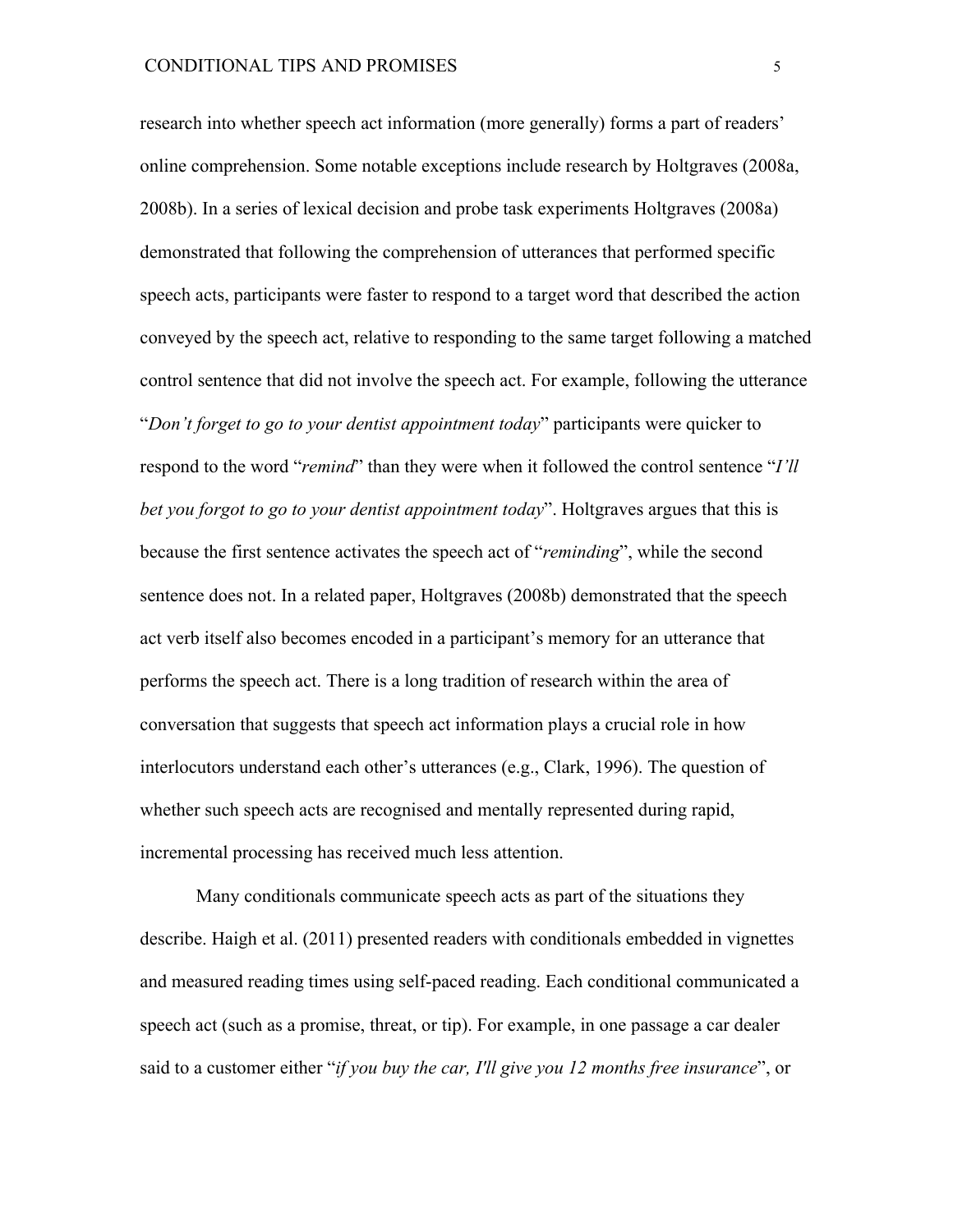"*if you buy the car, make sure you negotiate with the insurance company for the best deal*". In the first case, the utterance corresponds to an implied promise, while in the second it corresponds to an implied tip. Haigh et al. found that subsequent anaphoric reference to an implied speech act resulted in a processing penalty if the anaphor that explicitly named the speech act mismatched the *implied* speech act. In other words, processing of subsequent anaphoric reference, such as, "*This was a useful promise..*." took longer following a conditional tip than following a conditional promise.

As the experiments reported by Holtgraves (2008a, 2008b) and by Haigh et al., involved the measurement of processing *downstream* of the utterance containing the speech act (in the case of Haigh et al.), or indirect measures of speech act activation (in the case of Holtgraves), it is possible that the effects reported do not reflect the activation of speech act information during the processing of the utterances containing the speech acts *themselves*. Indeed, in the case of the speech acts examined by Haigh et al., it may have been the case that they were activated only when *subsequent* integration of the anaphoric expression was required. So, the question as to whether speech acts are activated rapidly during online processing remains open. In the eye-tracking experiment below we focus on how knowledge about perceived speaker control impacts upon the online comprehension of conditional promises and tips.

#### Experiment

In the experiment below we examine whether readers are sensitive to perceived speaker control during the processing of conditionals. If readers are sensitive to this information, then we expect to find disruption to eye-movements for conditionals that convey a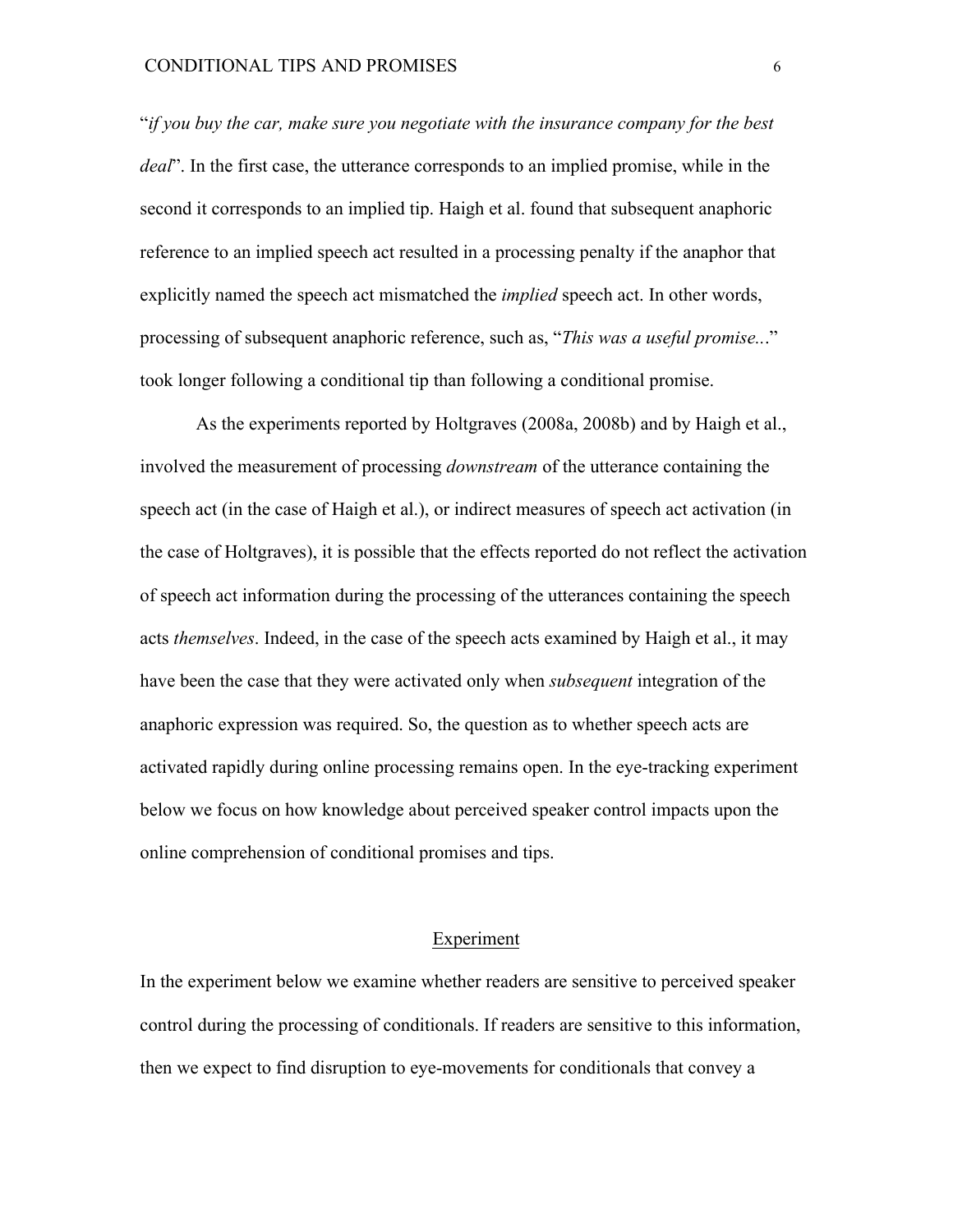promise when the speaker does not have perceived control over the situation (relative to when the speaker does have perceived control). Furthermore, if this sensitivity occurs *rapidly*, then we expect to find effects emerging at the consequent region itself in measures of early language processing such as first-pass regressions out, and first-pass and regression path reading times (see below for definitions). For relatively long regions of text (as is the case with conditional consequents), first-pass regressions out and regression path times are the most appropriate measures of early processing since any regressions out of a region will, by definition, signal an end to normal reading patterns. Therefore, if sensitivity to perceived control has a rapid influence on comprehension, we would expect this to be reflected in increase first-pass regressions out and regression path times at the consequent region. However, if sensitivity occurs relatively late in processing, we would expect these effects to emerge in the critical region on total reading times only (as as this measures includes later processing), or on measures associated with processing the post-critical region. No disruption is expected for conditional tips as these do not require a speaker to have perceived control over the outcome event (Evans  $\&$ Twyman-Musgrove, 1998).

#### Method

#### *Participants*

Thirty-six native English speakers, with no language impairment, from the University of Kent participated in this study. Each was compensated £5 for their time.

#### *Design & Materials*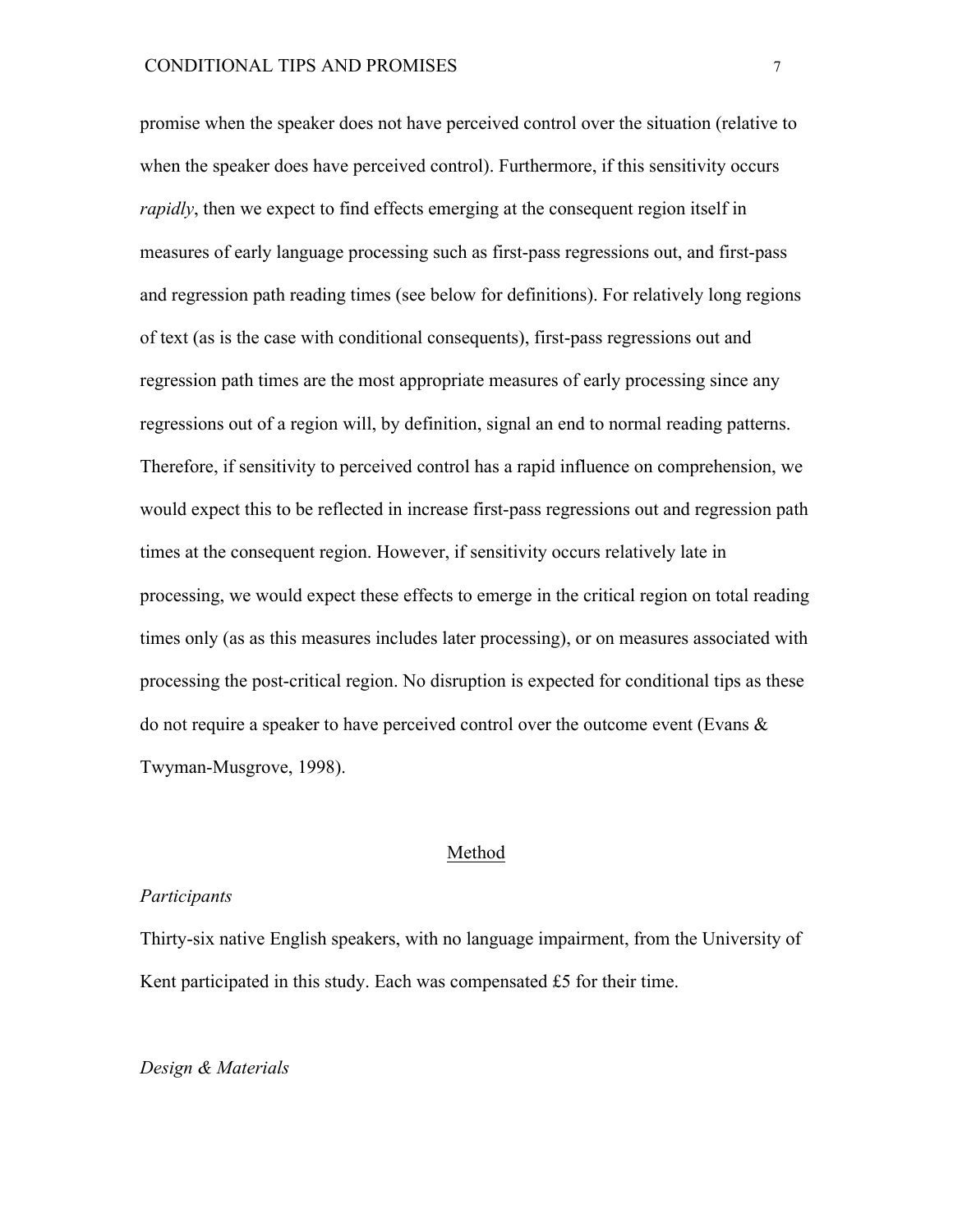Experimental items consisted of conditional statements embedded in fictional vignettes. Prior context was manipulated so that the character uttering the conditional either had control or no control over the outcome of this statement. The conditional speech act itself was also manipulated to be either a promise or a tip by varying whether the speaker had perceived control over the outcome event (Evans & Twyman-Musgrove, 1998). This resulted in a fully-crossed 2 (Speaker Control) x 2 (Speech Act) repeated measures design comparing four conditions: (i) Control / Promise; (ii) Control / Tip; (iii) No control / Promise; and (iv) No control / Tip. Note that the conditional statement was lexically identical in conditions (i) and (iii) (promises) and conditions (ii) and (iv) (tips).

Thirty two experimental vignettes were constructed as in Table 1 below (see Appendix for full set of items). Each vignette was five sentences long. Sentence one introduced the protagonist (e.g., Alan). Sentence two provided further contextual information. Sentence three introduced a character who would later assert the conditional speech act. The character in this sentence was manipulated so that they either had perceived control or did not have perceived control over the outcome of the conditional speech act (e.g., a journal editor or junior colleague). Sentence four contained the conditional speech act, the consequence of which was manipulated to be either a promise (e.g. '…I will publish it in the next issue') or a tip (e.g. '…it stands a good chance of being published'). Sentence five provided a neutral continuation for analysis of spillover effects.

One version of each item was assigned to one of four Latin-square presentation lists, with each list containing 32 experimental items, eight in each of the four conditions. These experimental items were interspersed randomly among 38 unrelated filler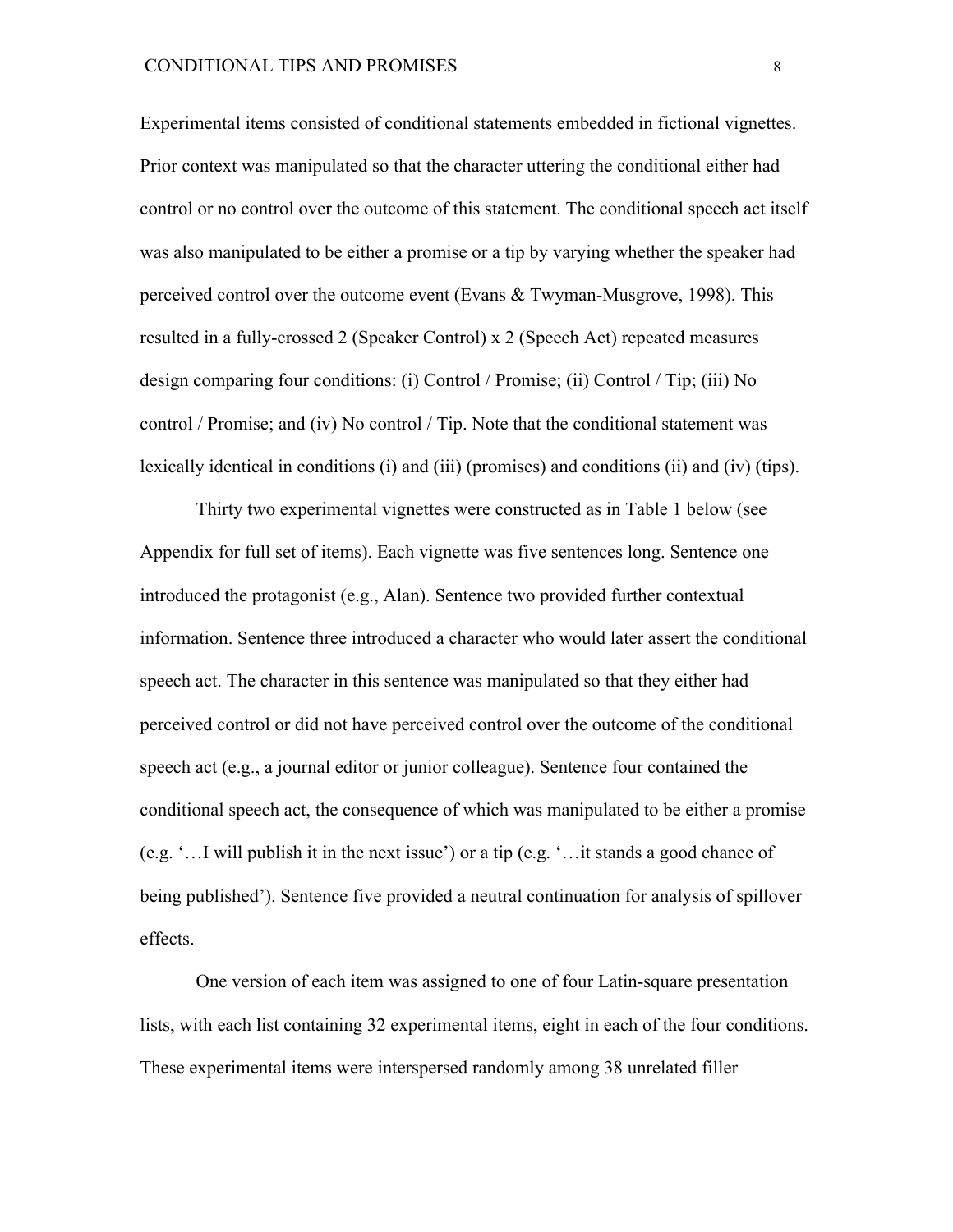vignettes, with each participant seeing a different random order. Nine participants were randomly assigned to read each list. Comprehension questions followed half of the experimental and filler trials. Participants did not receive feedback for their responses to these questions and all scored at or above 90% accuracy.

#### \*\*\*INSERT TABLE 1 HERE\*\*\*

# *Procedure*

Eye movements were recorded using an Eyelink 1000 eye-tracker in the Desktop Mount configuration. Viewing was binocular and recordings of gaze location and movement were sampled from the left eye at 1000 Hz. A chin and forehead rest was used to stabilise the participants' head position. Vignettes were presented in size 14 Arial font on a CRT monitor, 60 centimetres from the participants' eyes.

At the start of the experiment, the eye-tracker was calibrated and validated against nine fixation points to establish the correlation between x/y voltages and screen position. This procedure was repeated as necessary during the experiment. Participants were instructed to read at their normal rate for comprehension. Before each trial the screen was blank except for the presence of a gaze trigger, which was located at the top left of the screen - where the first character of the text would be displayed. Participants' accurate fixation on this gaze trigger automatically initiated the next trial presentation. After reading each sentence, participants clicked a button on the mouse that either led to the presentation of a comprehension question (after 50% of trials) or the next trial.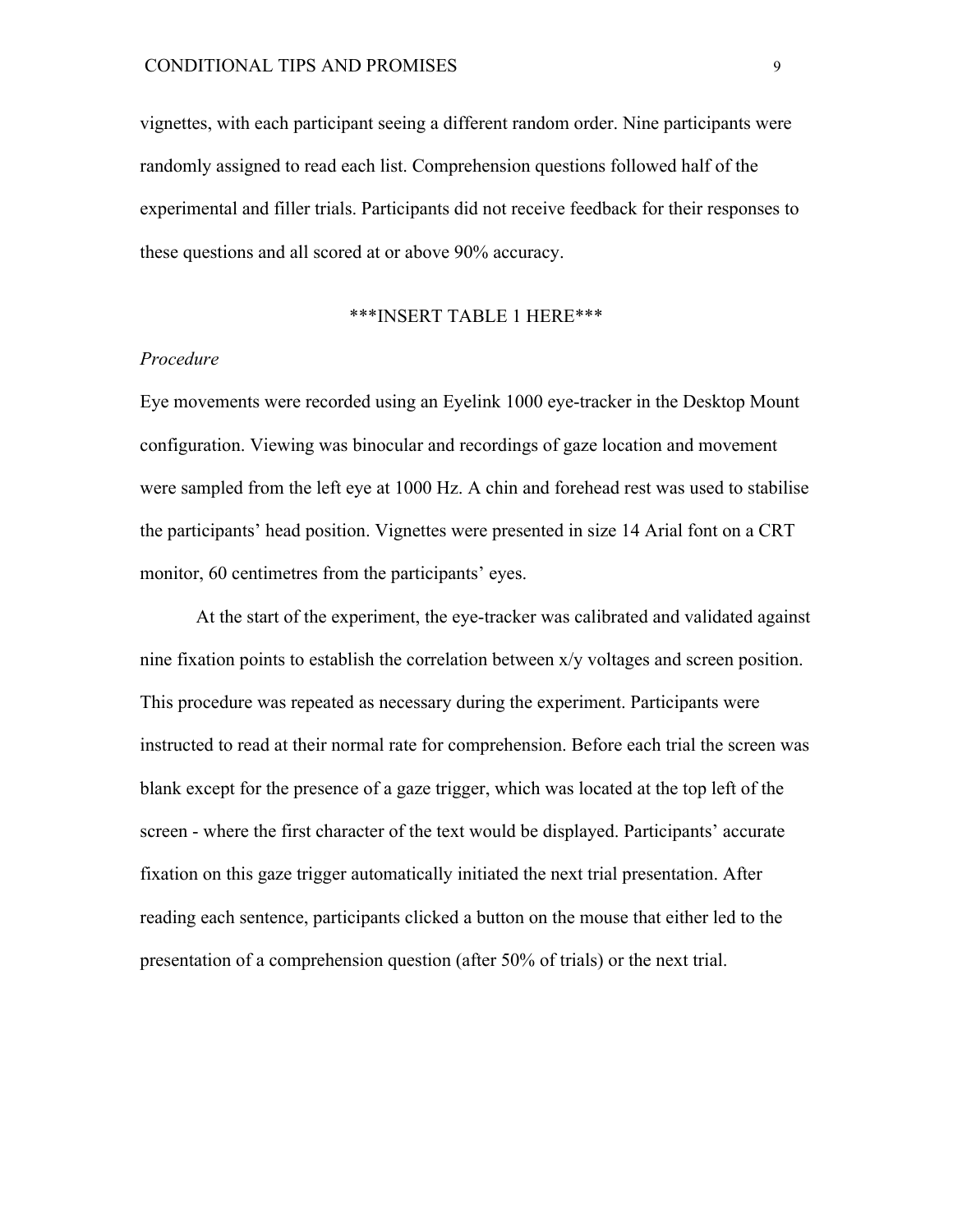#### Results

#### *Methods of Analysis*

Each experimental item was divided into three regions for analysis, as shown in Table 1. The critical region was the consequent clause of the conditional statement. Note that this region was lexically *identical* in the two 'promises' conditions, and in the two 'tips' conditions. We also analysed a pre-critical region (the antecedent clause) and a postcritical region (sentence five), both of which were lexically identical across all four conditions.

An automatic procedure pooled fixations shorter than 80 msec. with adjacent fixations, excluded fixations that were shorter than 40 msec. if they were not within three characters of another fixation and truncated fixations longer than 1200 msec. Trials in which two or more adjacent regions had zero first-pass reading time were removed.

We analysed four processing measures. The first three provide information about early processing as a region of text is initially encountered and the final accounts for total processing. Table 2 displays mean values for each measure in each condition and region.

*1. First-pass reading time* is the sum of all the fixation durations from first entering the region until first exiting to the left or right.

*2. First-pass regressions out* is the percentage of trials in which regressive saccades were made from the current most rightward fixation into an earlier region. This measure indicates the degree to which left to right eye movements are disrupted while first reading a region of text.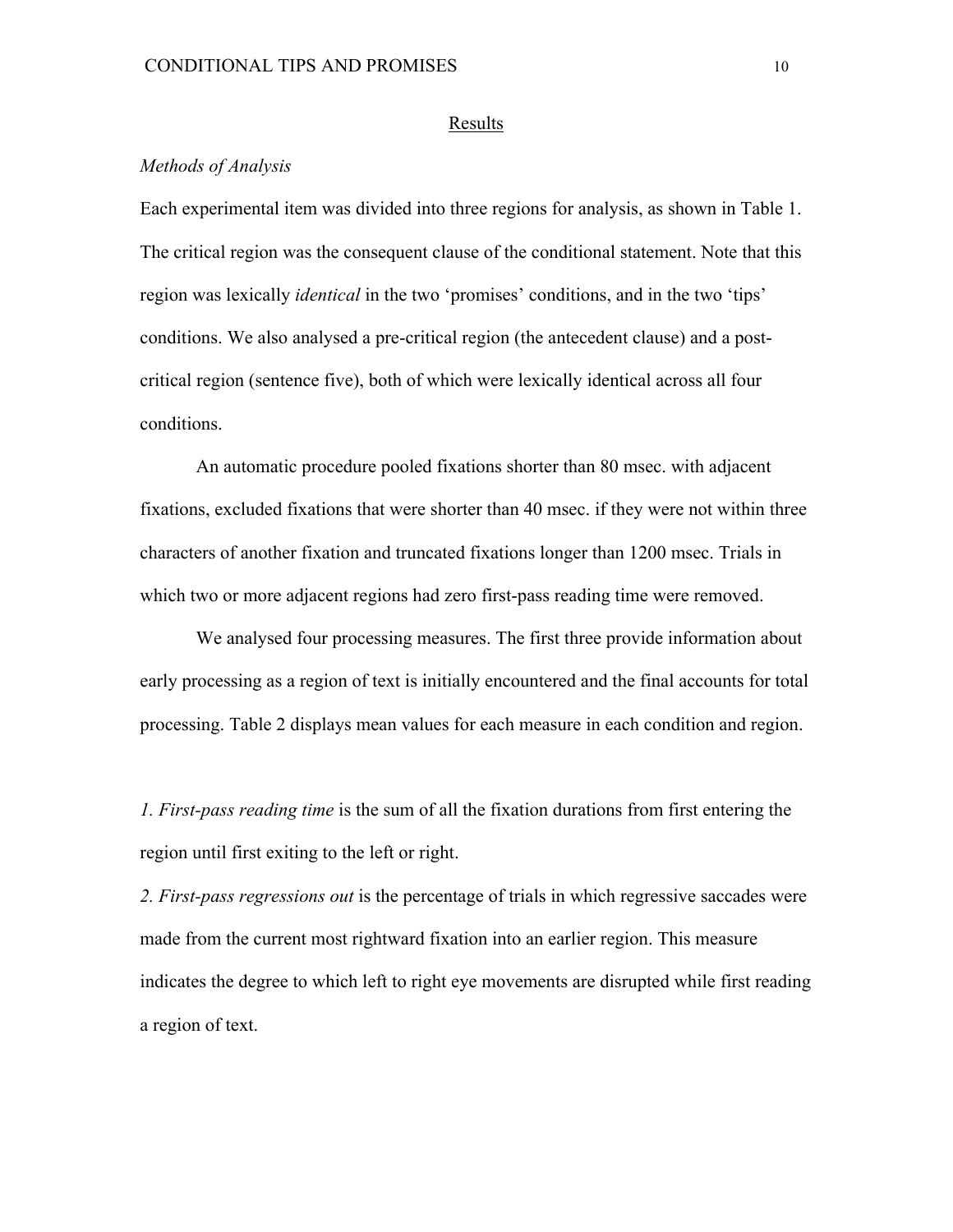*3. Regression path reading time* is the sum of all fixation durations from first entering a region until first exiting the region to the right (including all regressions). This is a measure of how long it takes a reader to *go past* a region of text after first entering it. *4. Total reading time* is the sum of all fixation durations in a region.

#### \*\*\*INSERT TABLE 2 HERE\*\*\*

Analysis of effects in each region was performed using 2 x 2 (Speaker Control x Speech Act) repeated measures ANOVAs, with subjects  $(F<sub>1</sub>)$  and items  $(F<sub>2</sub>)$  as random factors.

## *First-pass reading time*

No significant effects were found in the pre-critical region (*F*s < 1). However, in the critical region, the ANOVA revealed a main effect of speaker control  $(F_1(1, 35) = 10.01$ ,  $p = .003$ ,  $\eta_p^2 = .22$ ;  $F_2(1, 31) = 7.57$ ,  $p = .01$ ,  $\eta_p^2 = .20$ ), with shorter first-pass reading times when the speaker had control than when the speaker did not have control. There was also a significant main effect of speech act  $(F_1(1, 35) = 24.91, p < .001, \eta_p^2 = .42;$  $F_2(1, 31) = 4.35, p = .05, \eta_p^2 = .12$ , with shorter first-pass reading times for promises than for tips. There was no interaction between these variables  $(Fs < 1)$ .

In the post-critical region, there was no longer a main effect of speaker control  $(F_1(1, 35) = 1.70$ ,  $p = .20$ ,  $\eta_p^2 = .05$ ;  $F_2(1, 31) = 2.06$ ,  $p = .16$ ,  $\eta_p^2 = .06$ ), although there was a main effect of speech act  $(F_I(1, 35) = 12.69, p = .001, \eta_p^2 = .27; F_2(1, 31) = 17.83$ ,  $p < .001$ ,  $\eta_p^2 = .37$ ). As in the critical region, this region was read faster following a promise than following a tip. Speaker control and speech act did not interact in either the critical or post-critical regions (all *F*s < 1).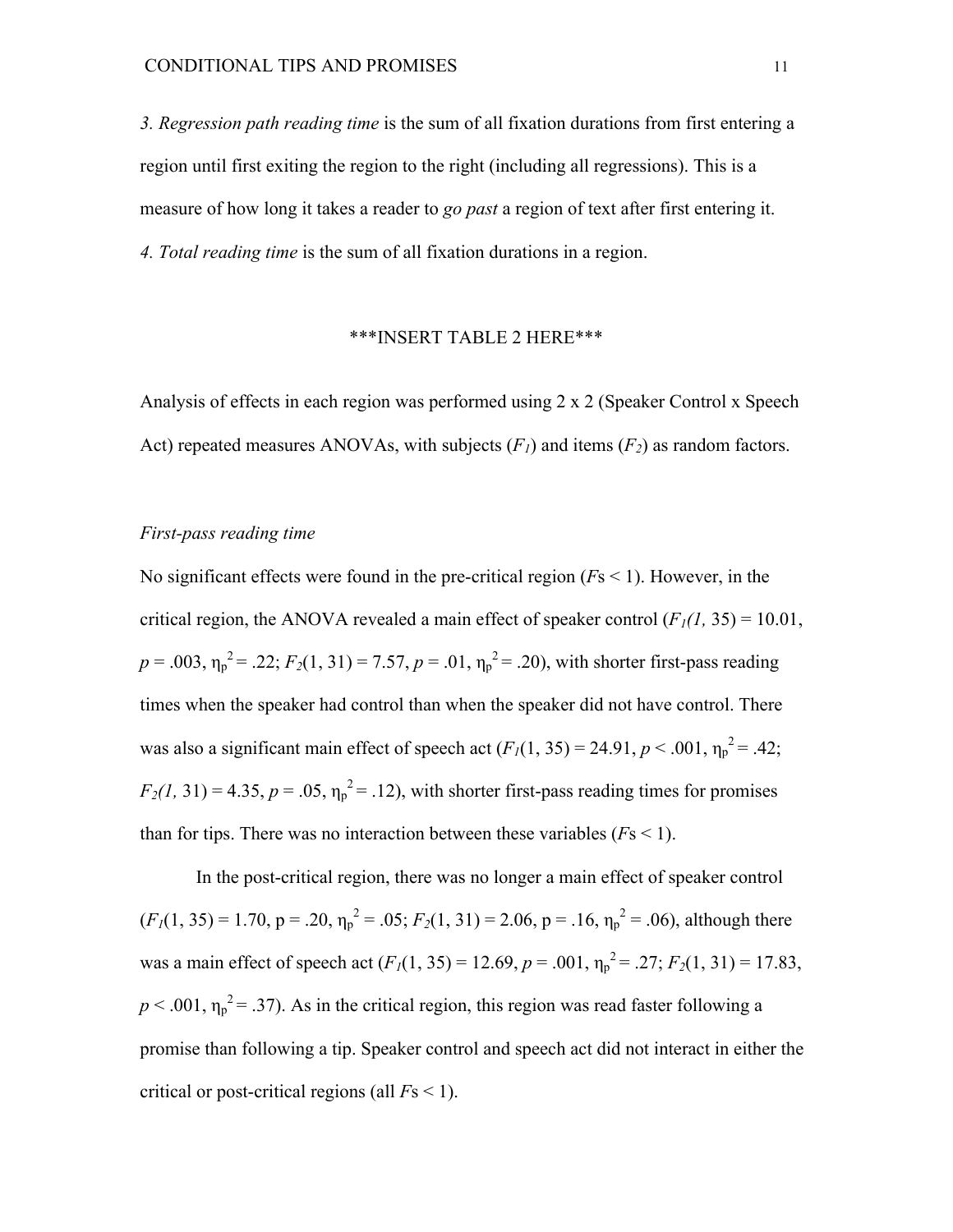#### *First-pass regressions out*

Figure 1 illustrates how each condition affected the mean first-pass regressions out of each region during the pre-critical, critical and post-critical regions. No significant effects were found in the pre-critical region for speaker control  $(F_1(1, 35) = 2.03, p = .16, \eta_p^2 =$ .06;  $F_2(1, 31) = 2.70$ ,  $p = .11$ ,  $\eta_p^2 = .08$ ), speech act (both Fs < 1), nor for an interaction between these variables  $(F_I(1, 35) = 1.36, p = .25, \eta_p^2 = .04; F_2(1, 31) = 1.49, p = .23, \eta_p^2$  $= .05$ ). The ANOVA in the critical region revealed main effects of speaker control ( $F_I(1, 1)$ ) 35) = 6.52,  $p = .02$ ,  $\eta_p^2 = .16$ ;  $F_2(1, 31) = 4.47$ ,  $p = .04$ ,  $\eta_p^2 = .13$ ) and speech act ( $F_1(1, 31) = .04$ )  $35) = 6.50, p = .02, \eta_p^2 = .16; F_2(1, 31) = 9.84, p = .004, \eta_p^2 = .24$ ). Crucially, the ANOVA also revealed a significant interaction between these variables  $(F_1(1, 35) = 8.15$ ,  $p = .007$ ,  $\eta_p^2 = .19$ ;  $F_2(1, 31) = 5.77$ ,  $p = .02$ ,  $\eta_p^2 = .16$ ). Pairwise comparisons revealed that there was a higher incidence of first-pass regressions out of the critical region when it contained a promise and the speaker did not have control of the outcome compared to when the speaker had control of the outcome  $(t_1(35) = 3.39, p = .002; t_2(31) = 2.57, p = .002$ .015). However, when the speech act contained a tip, there was no significant difference between the two levels of speaker control  $(t_1(35) = 0.18, p = .86; t_2(31) = 0.18, p = .86)$ .

The post-critical region revealed a main effect of speaker control  $(F_1(1, 35))$  = 6.99,  $p = 0.01$ ,  $\eta_p^2 = 0.17$ ;  $F_2(1, 31) = 4.61$ ,  $p = 0.04$ ,  $\eta_p^2 = 0.13$ ), but no main effect of speech act  $(Fs < 1)$ . The interaction between these variables was once again significant (marginal by items)  $(F_I(1, 35) = 5.55, p = .02, \eta_p^2 = .14; F_2(1, 31) = 3.46, p = .07, \eta_p^2 = .10)$ . Pairwise comparisons revealed the same pattern of effects as in the critical region, with more first-pass regressions out when the speech act had described a promise and the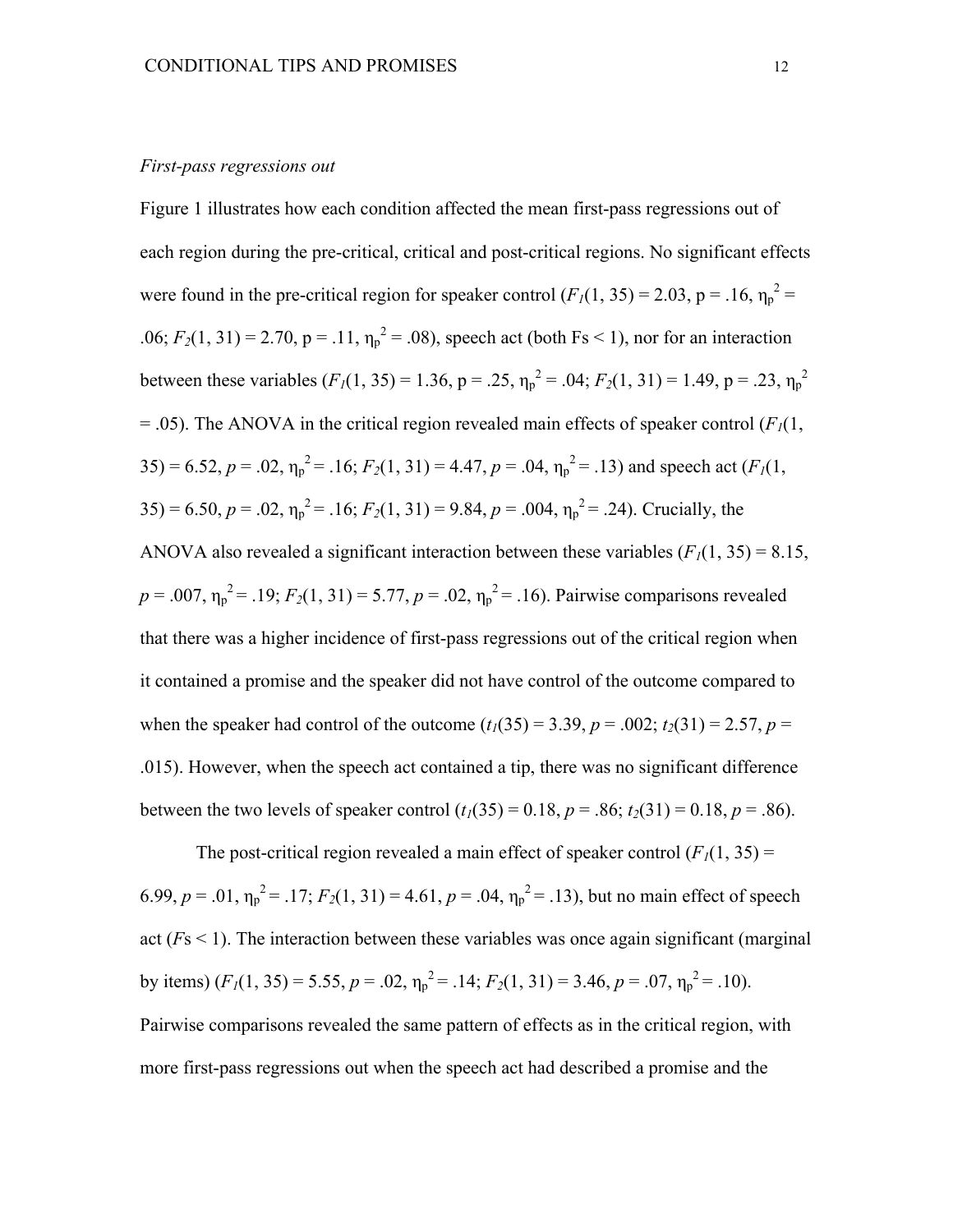speaker had no control over the outcome compared to when the speaker had control over the outcome  $(t_1(35) = 3.59, p = .001; t_2(31) = 3.08, p = .004)$ . When the speech act had described a tip, there was no significant difference between speaker control conditions  $(t_1(35) = 0.62, p = .54; t_2(31) = 0.35, p = .73).$ 

#### \*\*\*INSERT FIGURE 1 HERE\*\*\*

#### *Regression path reading time*

Figure 2 illustrates the mean regression path times for each condition in the pre-critical, critical and post-critical regions. No significant effects were found in the pre-critical region for speaker control  $(F_I(1, 35) = 2.27, p = .14, \eta_p^2 = .06; F_I(1, 31) = 3.06, p = .09,$  $\eta_p^2$  = .09), Speech act (Fs < 1) nor for an interaction between these variables ( $F_I$  < 1;  $F_2(1, 31) = 1.12$ ,  $p = .30$ ,  $\eta_p^2 = .04$ ). In the critical region, a main effect of speaker control emerged  $(F_1(1, 35) = 14.15$ ,  $p = .001$ ,  $\eta_p^2 = .29$ ;  $F_2(1, 31) = 12.43$ ,  $p = .001$ ,  $\eta_p^2 = .29$ ), but no main effect of speech act (*F*s < 1). Crucially, however, the interaction between speaker control and speech act was significant  $(F_I(1, 35) = 10.59, p = .003, \eta_p^2 = .23;$  $F_2(1, 31) = 10.99$ ,  $p = .002$ ,  $\eta_p^2 = .26$ ). Pairwise comparisons revealed that regression path reading times were shorter for promises when the speaker had control of the outcome compared to when the speaker did not have control of the outcome  $(t_1(35) = 4.37, p <$ .001;  $t_2(31) = 3.81$ ,  $p = .001$ ). However, for tips there was no difference between the levels of speaker control  $(t_1(35) = 0.57, p = .57; t_2(31) = 0.86, p = .39)$ .

Analyses in the post-critical region revealed main effects of both speaker control  $(F_1(1, 35) = 13.85, p = .001, \eta_p^2 = .28; F_2(1, 31) = 5.31, p = .03, \eta_p^2 = .15$  and speech act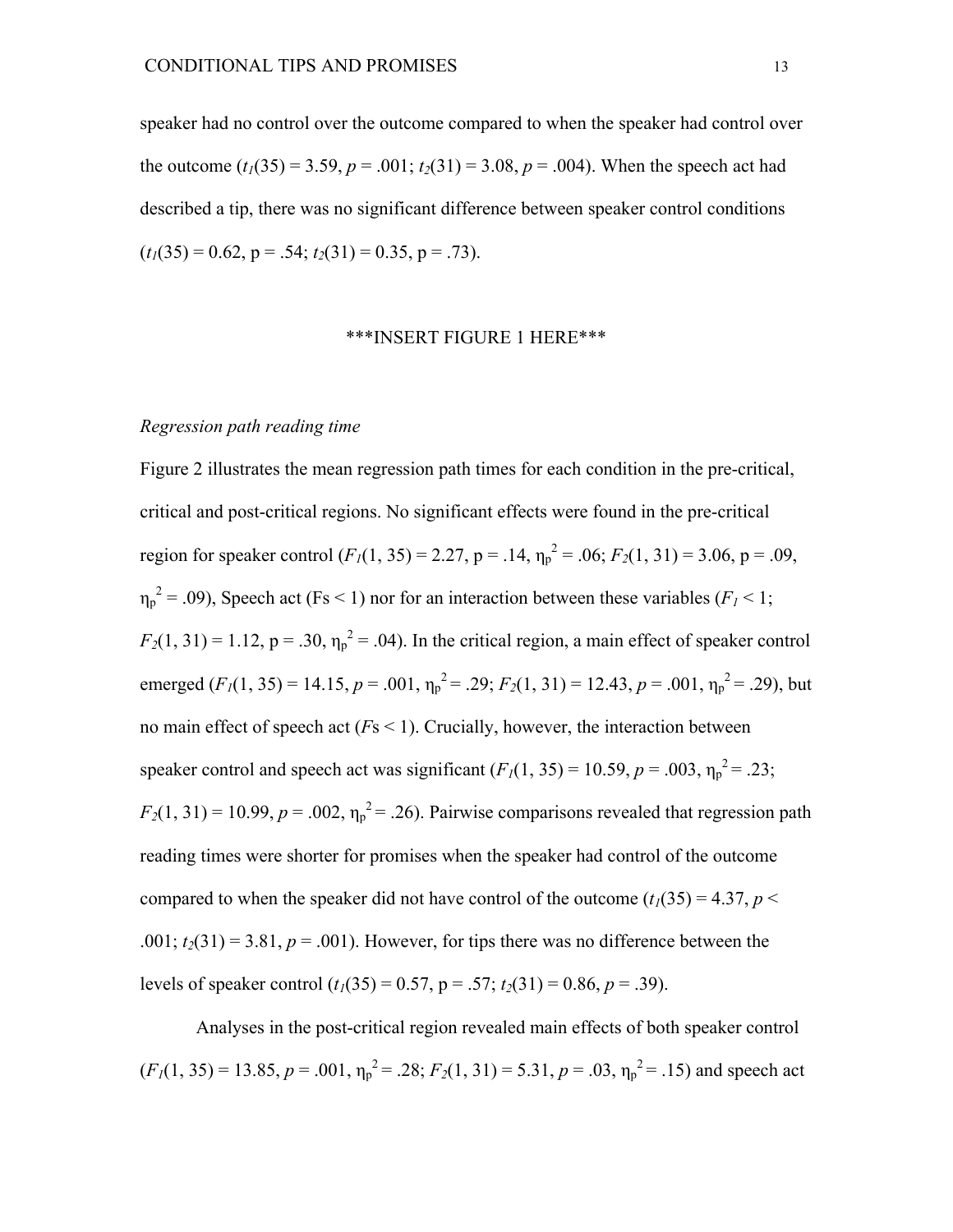$(F_1(1, 35) = 5.30, p = .03, \eta_p^2 = .13; F_2(1, 31) = 1.73, p = .05, \eta_p^2 = .05$ . The interaction between these variables was also significant  $(F_I(1, 35) = 11.33, p = .002, \eta_p^2 = .25; F_2(1,$  $31$ ) = 4.90,  $p = .03$ ,  $\eta_p^2 = .14$ ), reflecting the same pattern of effects as found in the critical region. Regression path reading time for promises was shorter when the speaker had control of the outcome than when the speaker did not have control  $(t_1(35) = 4.30, p <$ .001;  $t_2(31) = 3.63$ ,  $p = .001$ ). However, no difference emerged between the speaker control conditions for tips  $(t_1(35) = 0.44, p = .67; t_2(31) = 0.22, p = .83)$ .

#### \*\*\*INSERT FIGURE 2 HERE\*\*\*

#### *Total Reading Time*

Figure 3 illustrates the mean total reading times for each condition in the pre-critical, and critical regions. In the pre-critical region, the ANOVA revealed significant main effects of speaker control  $(F_I(1, 35) = 7.32, p = .01, \eta_p^2 = .17; F_2(1, 31) = 4.75, p = .04, \eta_p^2 = .13)$ and speech act  $(F_I(1, 35) = 5.57, p = .02, \eta_p^2 = .14; F_I(1, 31) = 5.21, p = .03, \eta_p^2 = .14$ . The interaction between these variables was significant by items and marginal by participants  $(F_I(1, 35) = 3.13, p = .09, \eta_p^2 = .08; F_2(1, 31) = 4.73, p = .04, \eta_p^2 = .13)$ . Pairwise comparisons revealed that total reading times for promises were longer when the speaker did not have control of the outcome than when the speaker had control of the outcome  $(t_1(35) = 3.32, p = .002; t_2(31) = 2.94, p = .006$ . However, for tips there was no significant difference between the levels of speaker control  $(t_1(35) = 0.32, p = .75; t_2(31)$  $= 0.45, p = .65$ ).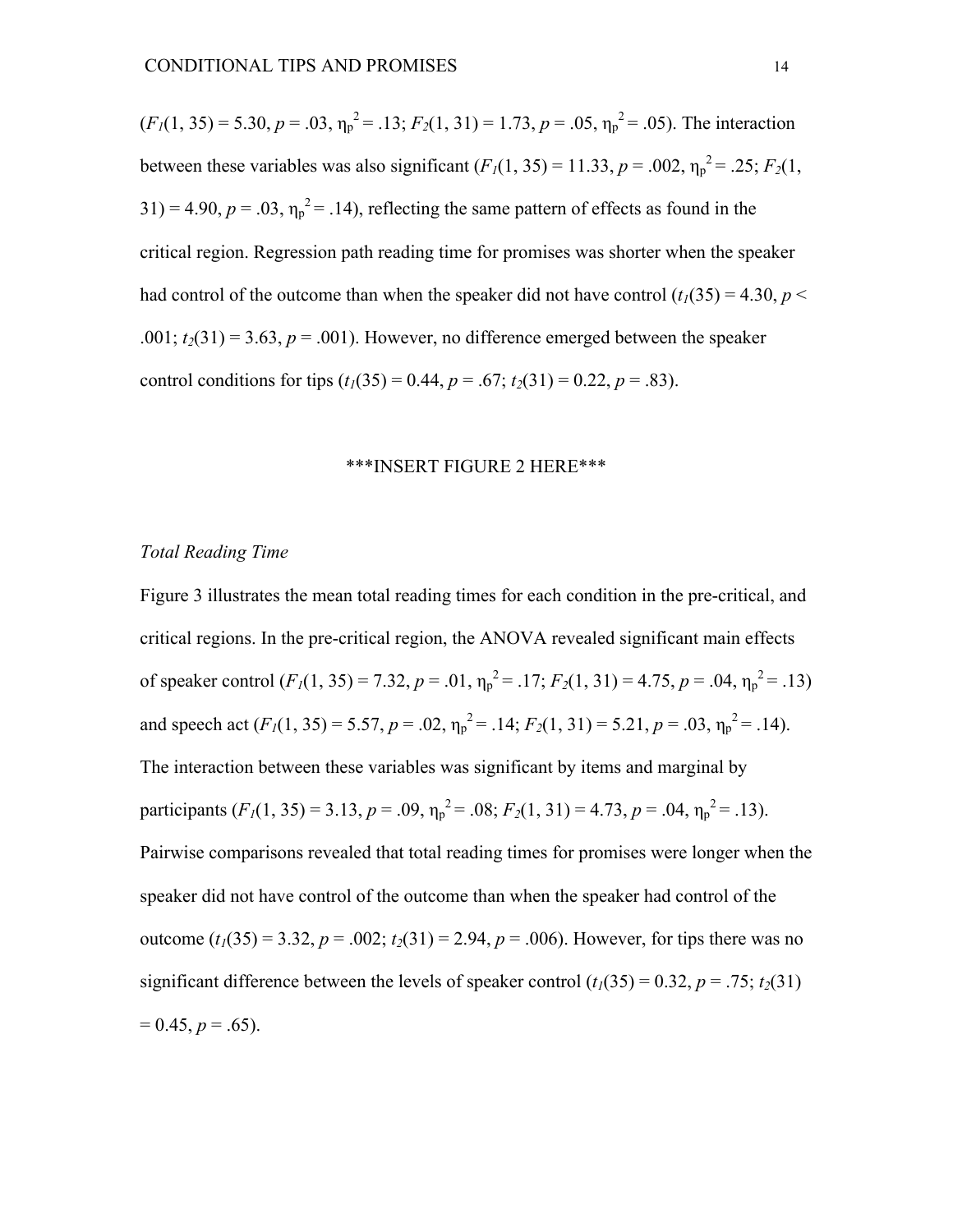Results in the critical region also showed a main effect of speaker control  $(F_1(1,$ 35) = 28.57,  $p < .001$ ,  $\eta_p^2 = .45$ ;  $F_2(1, 31) = 19.28$ ,  $p < .001$ ,  $\eta_p^2 = .38$ ), and a main effect of speech act (significant by participants only)  $(F_1(1, 35) = 8.71, p = .006, \eta_p^2 = .20; F_2(1,$  $31$ ) = 1.47,  $p = 0.24$ ,  $\eta_p^2 = 0.05$ ). The interaction between these two variables was once again significant  $(F_I(1, 35) = 4.57, p = .04, \eta_p^2 = .12; F_I(1, 31) = 4.86, p = .035, \eta_p^2 = .12$ .14), reflecting reduced total reading times for promises when the speaker had control of the outcome compared to when the speaker did not have control  $(t<sub>1</sub>(35) = 5.03, p < .001$ ;  $t_2(31) = 4.02$ ,  $p < .001$ ). However, for tips there was no significant difference between the levels of speaker control  $(t_1(35) = 1.12, p = .27; t_2(31) = 1.29, p = .21)$ .

There were no significant main effects or interactions in the post-critical region  $(Fs < 1)$ .

#### \*\*\*INSERT FIGURE 3 HERE\*\*\*

#### Discussion

W examined readers' sensitivity to whether a speaker who uttered a conditional statement had perceived control over the consequent event. Specifically, we were interested in whether processing a conditional promise would result in disruption to eye-movements when the speaker asserted control of the consequent event in situations where they did not have perceived control. We found clear evidence of this being the case; for conditional promises readers were rapidly sensitive to the degree of perceived control the speaker had over the consequent event. This manifested itself in a number of eyemovement measures including, crucially, first-pass regressions out and regression path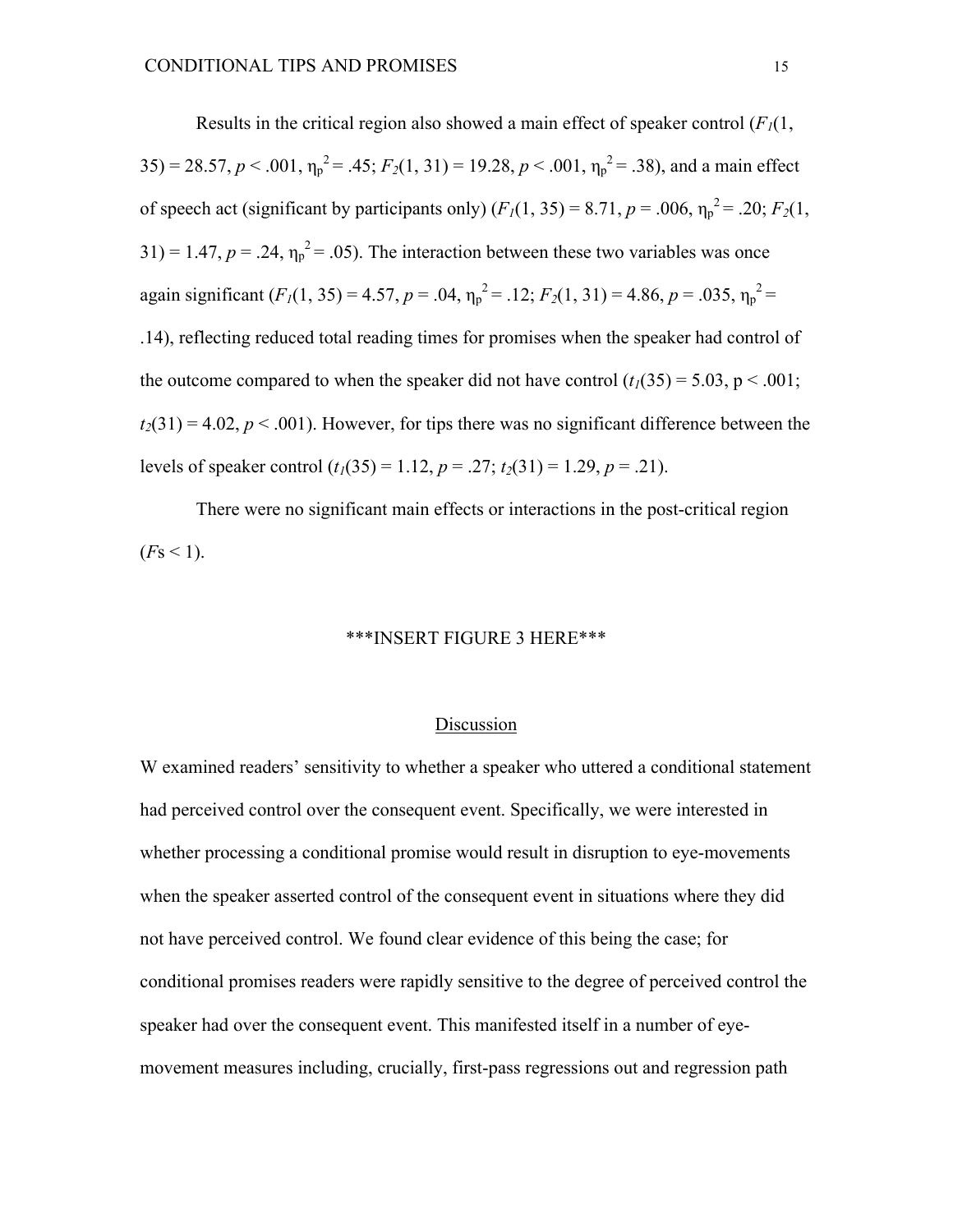analyses. Both of these measures index early processing. Across all our eye-movement measures we found consistent evidence of an asymmetrical interaction effect. Out of our four conditions, the condition that repeatedly drove this interaction via disruption to processing was that in which the speaker of a conditional asserted control over an outcome event (i.e., the speaker uttered a promise) in situations where they did not possess such control. Readers were rapidly sensitive to this incongruency. In contrast, conditional tips (i.e., where the speaker did not assert control over the outcome event) were processed equivalently easily, regardless of whether the speaker did or did not have control over the outcome.

As interpretation of the asymmetrical interaction is critical in our claim that readers are rapidly sensitive to perceived control (and thus represent conditional speech acts during incremental processing), it is important to note that this interaction allows us to rule out any influence due to lexical differences between our materials. Specifically, in our critical region we compared conditional promises in the context of the speaker possessing control over the outcome event to the *same* conditional promises in contexts lacking this control. This was also the case for comparisons involving conditional tips. We can thus be confident that the differences we report between conditional promises (under the two levels of control) and the lack of differences between conditional tips (again, under the two levels of control) unambiguously reflect readers' sensitivity to perceived speaker control.

In addition to the interaction effect in the critical region, we also found evidence of effects emerging in the post-critical region. For the first-pass regressions out and regression path measures, these were of a similar type to the interaction found in the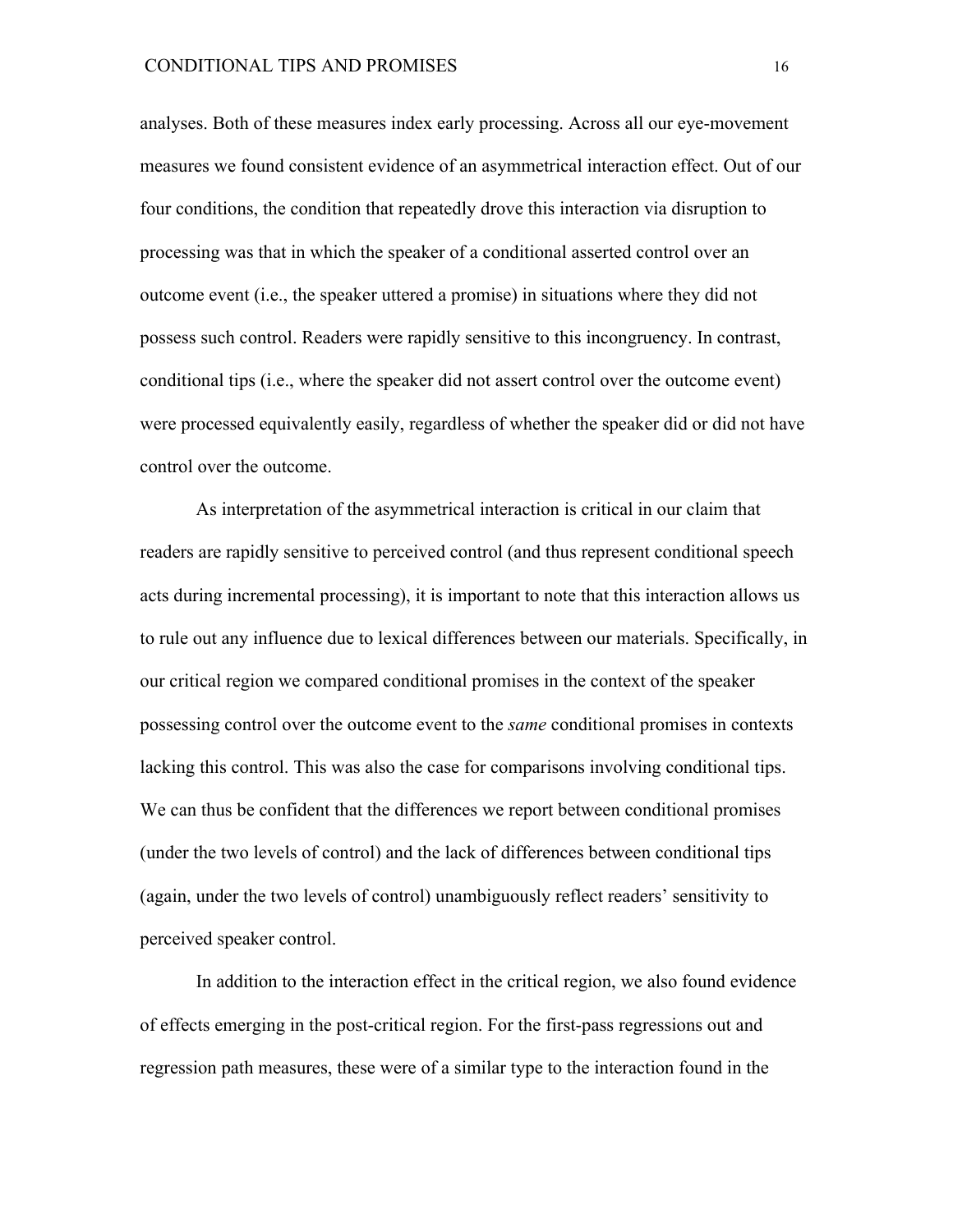critical region and likely reflects sustained disruption to processing following conditional promises in the absence of speaker control. We also found evidence in first-pass reading times to the critical and post-critical regions of a main effect related to speech act (with greater reading times following conditional tips). For the critical region, simple lexical differences are likely to be behind this effect. However, the post-critical region was lexically identical across conditions; therefore this effect cannot be explained by lexical differences. The effect here *may* indicate a processing difference between promises and tips; however, we suspect that the most likely interpretation of this difference is in terms of spill-over effects related to the processing of the preceding (critical) region of text. Importantly, given our experimental design it is the interaction between our two factors (rather than any main effects) that is of central importance and this cannot be explained by lexical differences. The consistent nature of this interaction strongly supports the view that perceived speaker control has a rapid influence upon the processing of conditional speech acts

Speaker control in the context of conditional speech acts is an important issue in the conditional literature. In the Pragmatic Cues Algorithm of López-Rousseau and Ketelaar (2004, 2006) whether the speaker has control over an outcome event plays an early role in determining whether a speech act is likely to be an a promise or a tip. Additionally, Evans and Twyman-Musgrove (1998) showed that in a conditional reasoning task the *perception* of control is important as it impacts upon the extent to which people draw logical inferences from conditional promises (see also Ohm  $\&$ Thompson, 2004, for further evidence in support of the importance of the perception of control). Because there is not universal agreement over whether it is perceived control or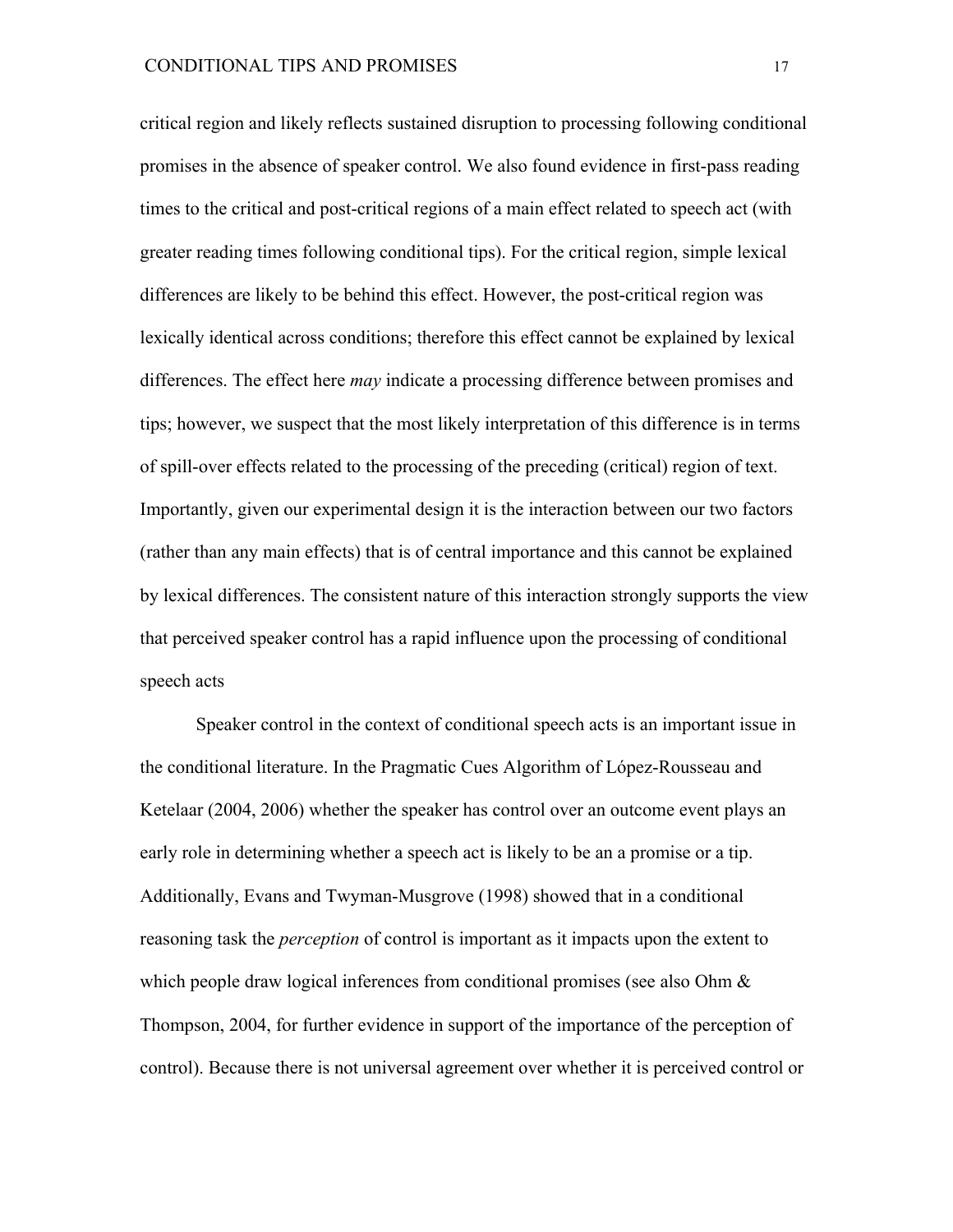#### CONDITIONAL TIPS AND PROMISES 18

control *per se* that is important, these slightly differing views *vis-a-vis* control can be reconciled by assuming that for a conditional to be unambiguously interpreted as a promise by a recipient, the speaker does not just need to *have* control over the outcome event, but also needs to have *perceived* control. This may arise through explicit assertion (e.g., through the use of the pronoun, *I,* as was the case with the vast majority of our materials) or be implicit in nature (e.g., involving a highly stereotyped context).

The interaction that we consistently found indicates that conditional promises result in processing disruption when speaker control is known to be absent, and that conditional tips are always relatively easy to comprehend. One possible reason for this asymmetry relates to the view that promises are pragmatically stronger than tips (Evans, 2005). It may follow then that for promises there is a higher burden of proof on behalf of the recipient in terms of ensuring speaker control is present, which then licenses the ability of a speaker to utter a conditional promise. For tips, this pragmatic burden would be lower with the result being that conditional tips are processed more straightforwardly (and with less reference to prior context) than conditional promises. This would account for the pattern of data we report.

In addition to the importance perceived speaker control in conditional speech acts, other research has also highlighted an influence of the credibility of the speaker (Verbrugge, Dieussaert, Schaeken, & Van Belle, 2004) and the possible emotional consequences that follow from different conditional inducements (Beller, Bender, & Kuhnmünch, 2005). Furthermore, Beller et al. discuss a level of analysis associated with inducements that highlights the motivational nature underlying this type of speech act. Specifically, promises follow from a speaker wanting a hearer to engage in behaviour that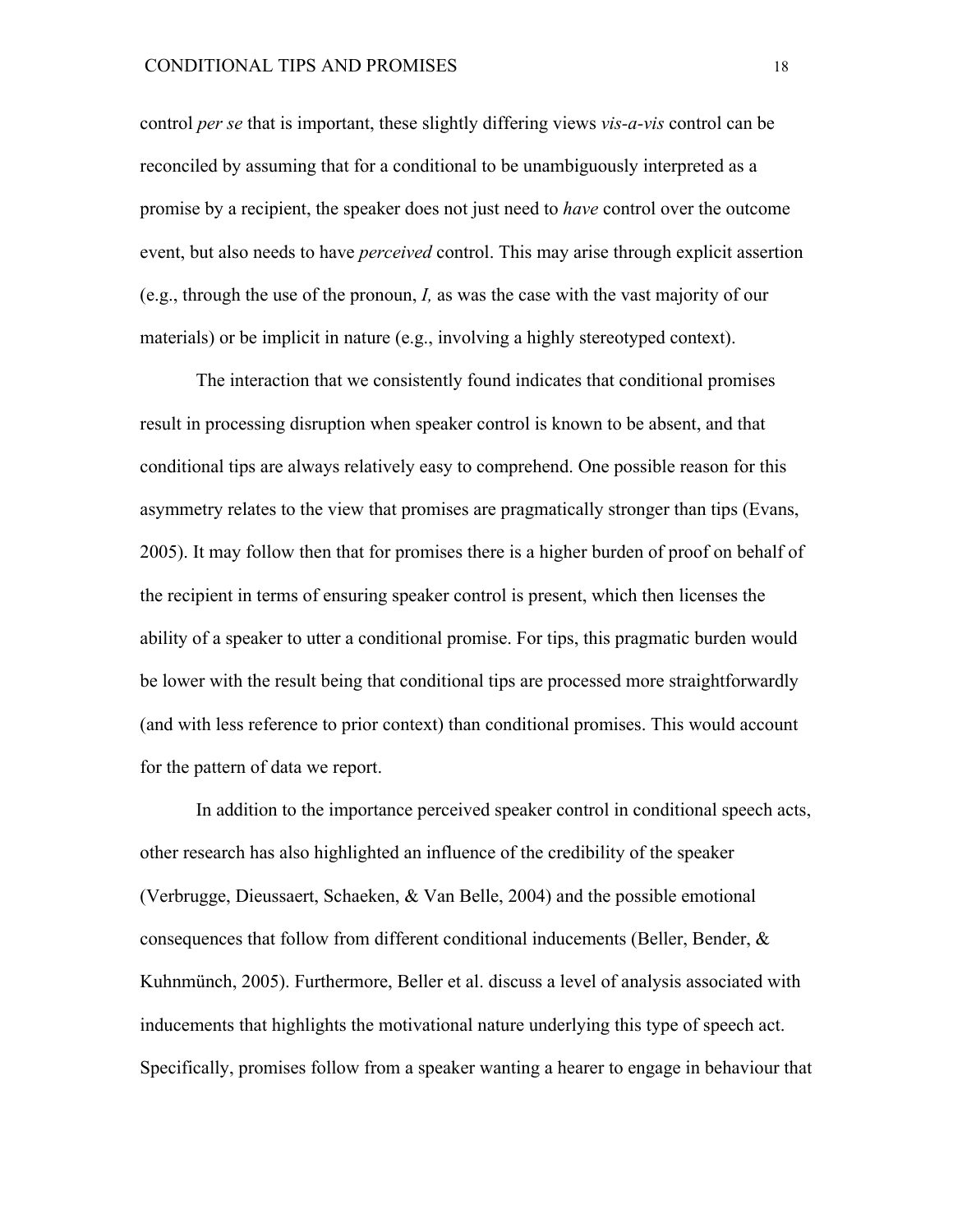results in a particular outcome, and also from the hearer being motivated to achieve that particular outcome. Indeed, this would be compatible with the view of Evans (2005) discussed above.

There is emerging evidence of information other than speaker control exerting an early influence on conditional processing. For example, Haigh et al. (under review) demonstrate that conditionals uttered by (e.g.) a journal editor to an author such as *if you submit your paper to the Journal of Physics, then I will reject it outright result in a* processing penalty when presented in contexts in which the reader expects the editor to have a *positive* view of the author's paper. In an eye-movement study, Haigh et al. report that this sensitivity to expectation emerged on a wide range of measures including those associated with early stages of processing (e..g, first-pass regression out and regression path reading times). In terms of our examination of speaker control, the data we report above also indicates disruption to early stages of processing but this time associated with a speaker asserting control in situations in which they do not possess it. Following these findings, it is important for processing-oriented accounts of conditionals to recognise the early influences on processing of utility and speaker control information.

Together with the eye-tracking data we report above, there is strong evidence that many different sources of information have the potential to impact upon the comprehension of conditional speech acts. Furthermore, it appears that a number of sources also have the potential to impact upon comprehension *rapidly*. One particular challenge for researchers in the area of conditionals, therefore, is to better understand the temporal dynamics of the influences of these factors upon online processing.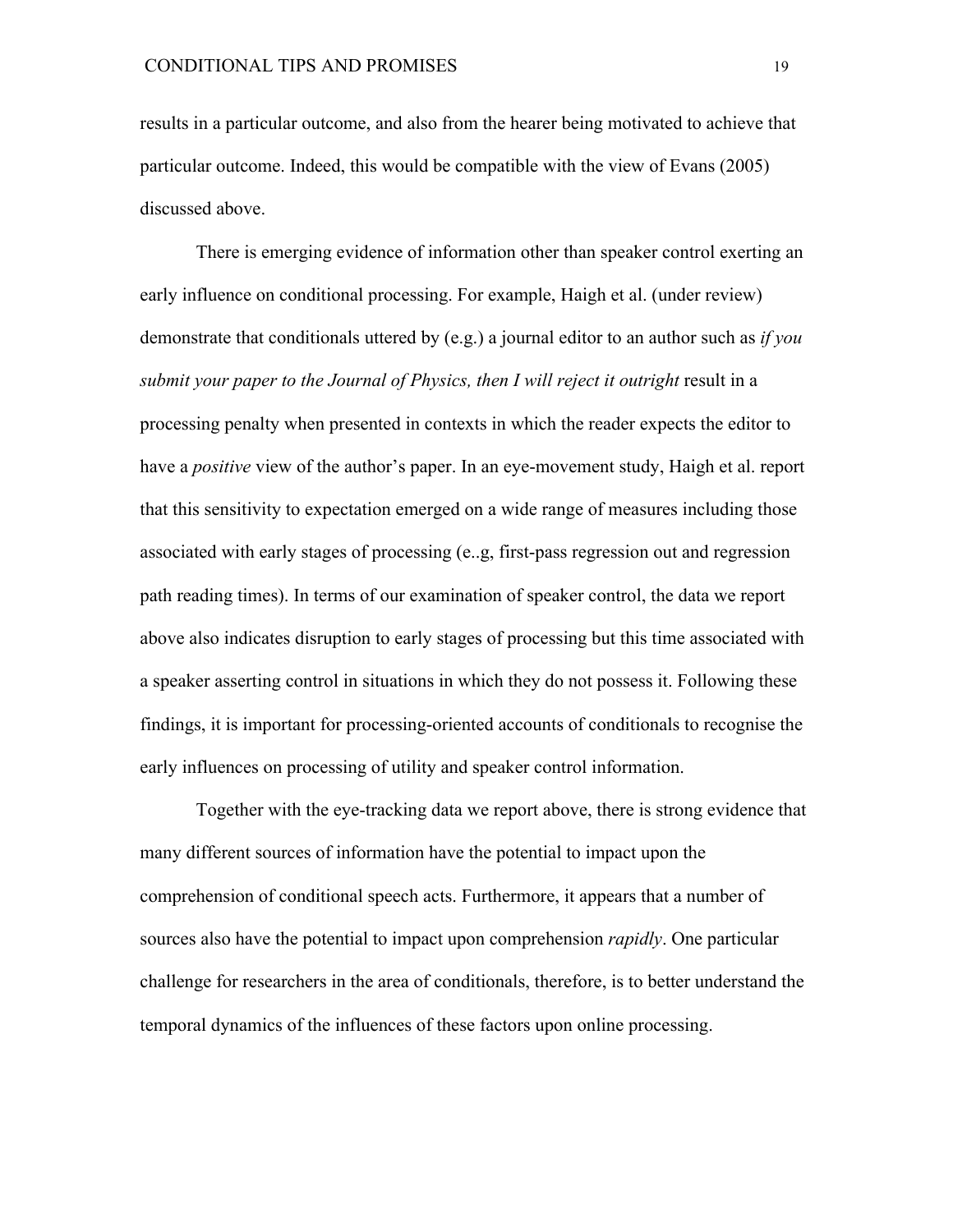# Acknowledgements

We would like to thanks Louise Connell, Patti Adank, Jonathon Bowers and Jeffrey Wood for comments on a previous version of this paper. This research was supported by a Leverhulme Trust grant (F/00 120/BT) awarded to the first author.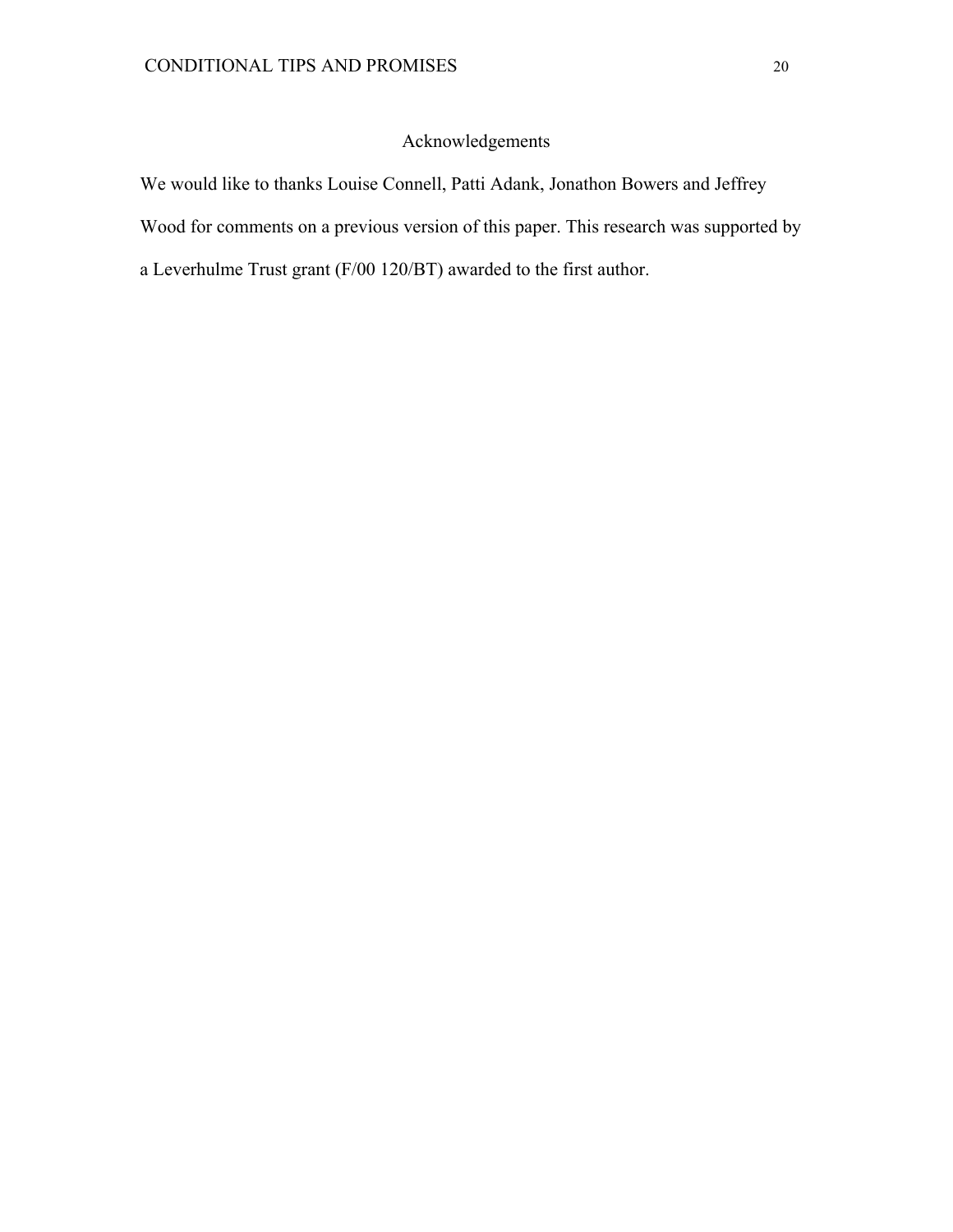#### References

- Beller, S., Bender, A., & Kuhnmünch, G. (2005). Understanding conditional promises and threats. *Thinking and Reasoning, 11,* 209-238.
- Bonnefon, J-F. (2009). A theory of utility conditionals: paralogical reasoning from decision-theoretic leakage. *Psychological Review, 116,* 888-907.

Clark, H. H. (1996). *Using language.* Cambridge: Cambridge University Press.

- de Vega, M., Urrutia, M., & Riffo, R. (2007). Cancelling updating in the comprehension of counterfactuals embedded in narratives. *Memory & Cognition, 35,* 1410–1421.
- Evans, J. St. B. T. (2005). The social and communicative function of conditional statements. *Mind & Society,* 4, 97-113.
- Evans, J. St. B. T. (2008). Dual-processing accounts of reasoning. *Annual Review of Psychology, 59,* 255–278.
- Evans, J. St. B. T., & Twyman-Musgrove, J. (1998). Conditional reasoning with inducements and advice. *Cognition, 69,* B11-B16.
- Evans, J. St. B. T., Neilens, H., Handley, S.J., & Over, D.E. (2008). When can we say 'if'? *Cognition, 108,* 100-116.
- Ferguson, H.J. & Sanford A.J. (2008). Anomalies in Real and Counterfactual Worlds: An eye-movement investigation. *Journal of Memory and Language, 58,* 609-626.
- Fillenbaum, S. (1976). Inducements: On the phrasing and logic of conditional promises, threats, and warnings. *Psychological Research, 38,* 231–250.
- Haigh, M., Ferguson, H.J., & Stewart, A.J. (under review). An eye-tracking investigation into readers' sensitivity to expected versus actual utility in the comprehension of indicative conditionals. *Quarterly Journal of Experimental Psychology.*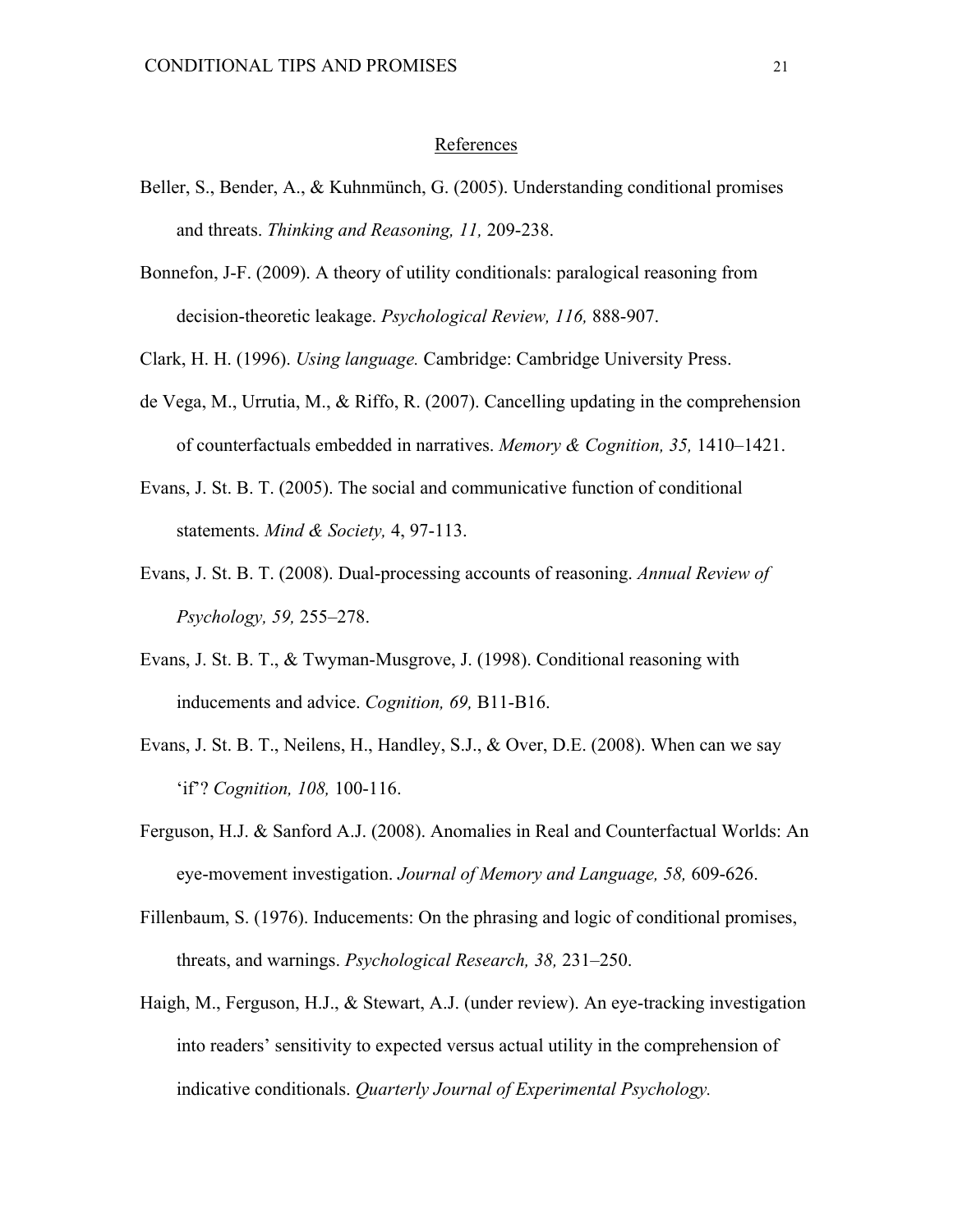- Haigh, M., Stewart, A.J., & Connell, L. (in press). Reasoning as we read: Establishing the probability of causal conditionals. *Memory & Cognition.*
- Haigh, M., Stewart, A.J., Wood, J., & Connell, L. (2011). Conditional advice and inducements: are readers sensitive to implicit speech acts during comprehension? *Acta Psychologica, 136,* 419-424.
- Holtgraves, T. (2008a). Automatic intention recognition in conversation processing. *Journal of Memory and Language, 58,* 627-645.
- Holtgraves, T. (2008b). Conversation, speech acts and memory. *Memory & Cognition, 36,* 361-374.
- Johnson-Laird, P. N., & Byrne, R. M. J. (2002). Conditionals: A theory of meaning, pragmatics, and inference. *Psychological Review, 109,* 646– 678.
- López-Rousseau, A., & Ketelaar, T. (2004). "If . . .": Satisficing algorithms for mapping conditional statements onto social domains. *European Journal of Cognitive Psychology, 16,* 807–823.
- López-Rousseau, A., & Ketelaar, T. (2006). Juliet: If they do see thee, they will murder thee: A satisficing algorithm for pragmatic conditionals. *Mind & Society, 5,* 71–77.
- Niewland, M.S. ( in press). "If a lion could speak . . .": Online sensitivity to propositional truth-value of unrealistic counterfactual sentences. *Journal of Memory and Language .*
- Nieuwland, M. S., & Martin, A. E. (2012). If the real world were irrelevant, so to speak: The role of propositional truth-value in counterfactual sentence comprehension. *Cognition, 122,* 102–109.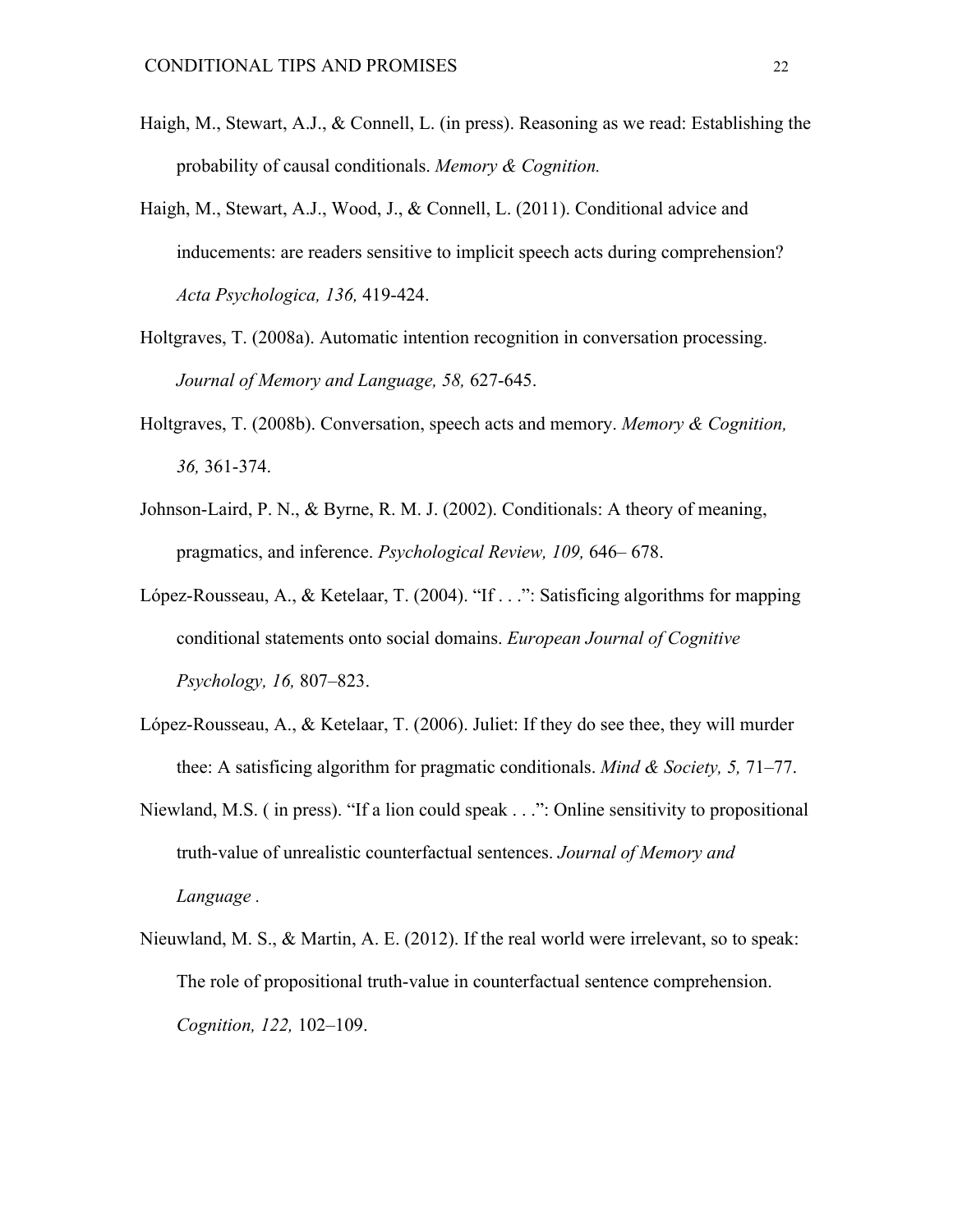- Oberauer, K., & Wilhelm, O. (2003). The meaning(s) of conditionals: Conditional probabilities, mental models, and personal utilities. *Journal of Experimental Psychology: Learning, Memory and Cognition, 29,* 680-693.
- Ohm, E., & Thompson, V. A. (2004). Everyday reasoning with inducements and advice. *Thinking and Reasoning, 10,* 241-272.
- Searle, J. R. (1969). *Speech acts: An essay in the philosophy of language*. Cambridge: Cambridge University Press.
- Stewart, A.J., Haigh, M., & Kidd, E. (2009). An investigation into the online processing of counterfactual and indicative conditionals. *Quarterly Journal of Experimental Psychology, 62,* 2113-2125.
- Verbrugge, S., Dieussaert, K., Schaeken, W., & Van Belle, W. (2004). Promise is debt, threat another matter: The effect of credibility on the interpretation of conditional promises and threats. *Canadian Journal of Experimental Psychology, 58,* 106-112.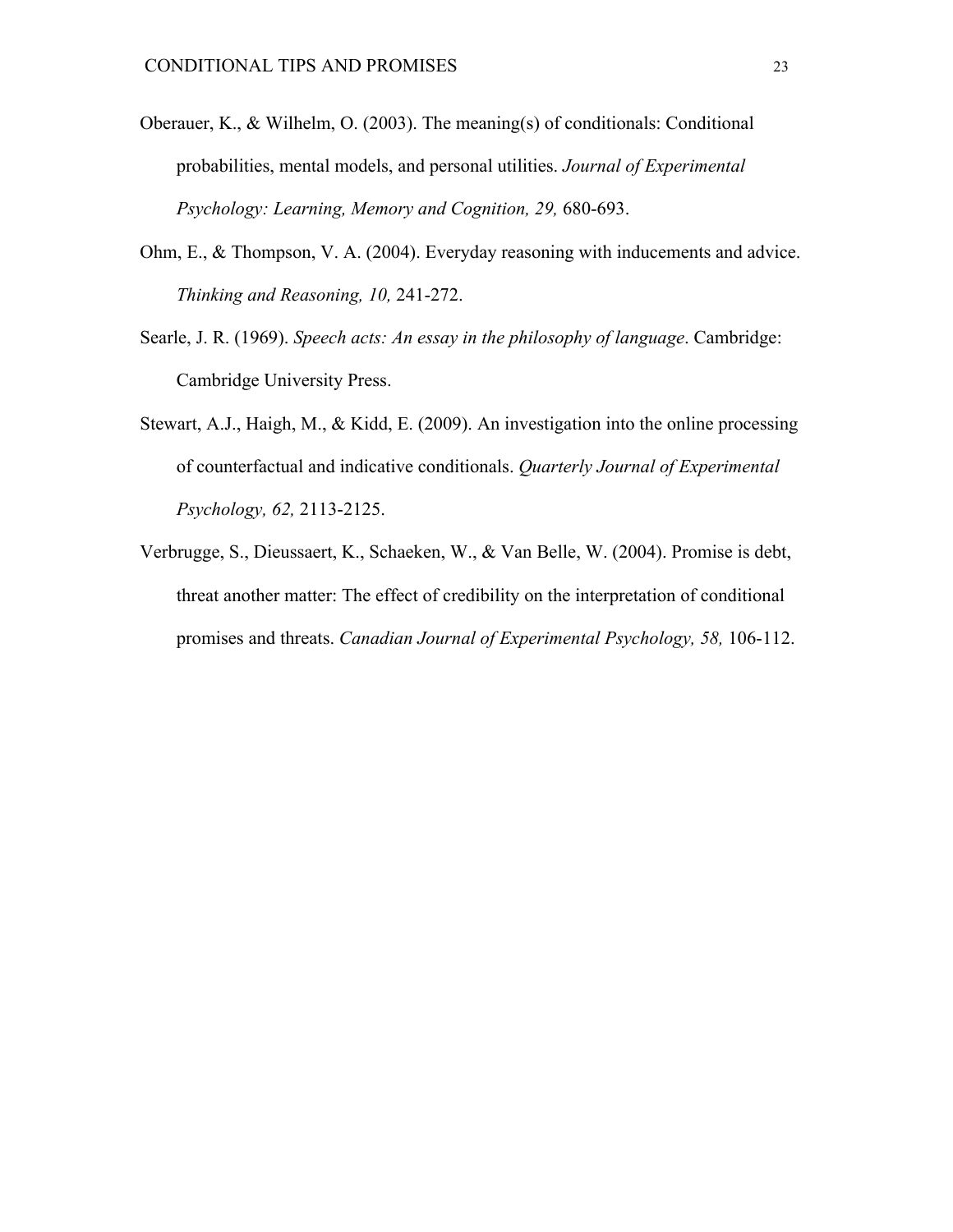Table 1: Example item showing regions of analysis.

## *Control / Promise*

Alan had just presented his research paper to a meeting of leading physicists. During the coffee break he was called over by the Editor of the internationally renowned Journal of Physics. The Editor was very impressed by Alan's findings and said that they should be widely publicised. As they parted, the Editor told Alan "if you submit your paper to the Journal of Physics,  $_{PRE-CRITICAL}$  then I will publish it in the next issue".  $_{CRITICAL}$  This comment made Alan consider his options carefully. POST-CRITICAL

#### *Control / Tip*

Alan had just presented his research paper to a meeting of leading physicists. During the coffee break he was called over by the Editor of the internationally renowned Journal of Physics. The Editor was very impressed by Alan's findings and said that they should be widely publicised. As they parted, the Editor told Alan |"if you submit your paper to the Journal of Physics, PRE-CRITICAL then it stands a good chance of being published". CRITICAL|This comment made Alan consider his options carefully. POST-CRITICAL|

#### *No Control / Promise*

Alan had just presented his research paper to a meeting of leading physicists. During the coffee break he was called over by a junior colleague. The colleague was very impressed by Alan's findings and said that they should be widely publicised. As they parted, the colleague told Alan  $\lvert$ "if you submit your paper to the Journal of Physics,  $_{PRE-CRITICAL}$  then I will publish it in the next issue". CRITICAL This comment made Alan consider his options  $carefully.$  POST-CRITICAL

## *No Control / Tip*

Alan had just presented his research paper to a meeting of leading physicists. During the coffee break he was called over by a junior colleague. The colleague was very impressed by Alan's findings and said that they should be widely publicised. As they parted, the colleague told Alan  $\lvert$ "if you submit your paper to the Journal of Physics,  $\lvert_{PRECRITICAL} \rvert$  then it stands a good chance of being published". CRITICAL|This comment made Alan consider his options carefully. POST-CRITICAL

Comprehension question: Did Alan meet the Editor during the lunch break?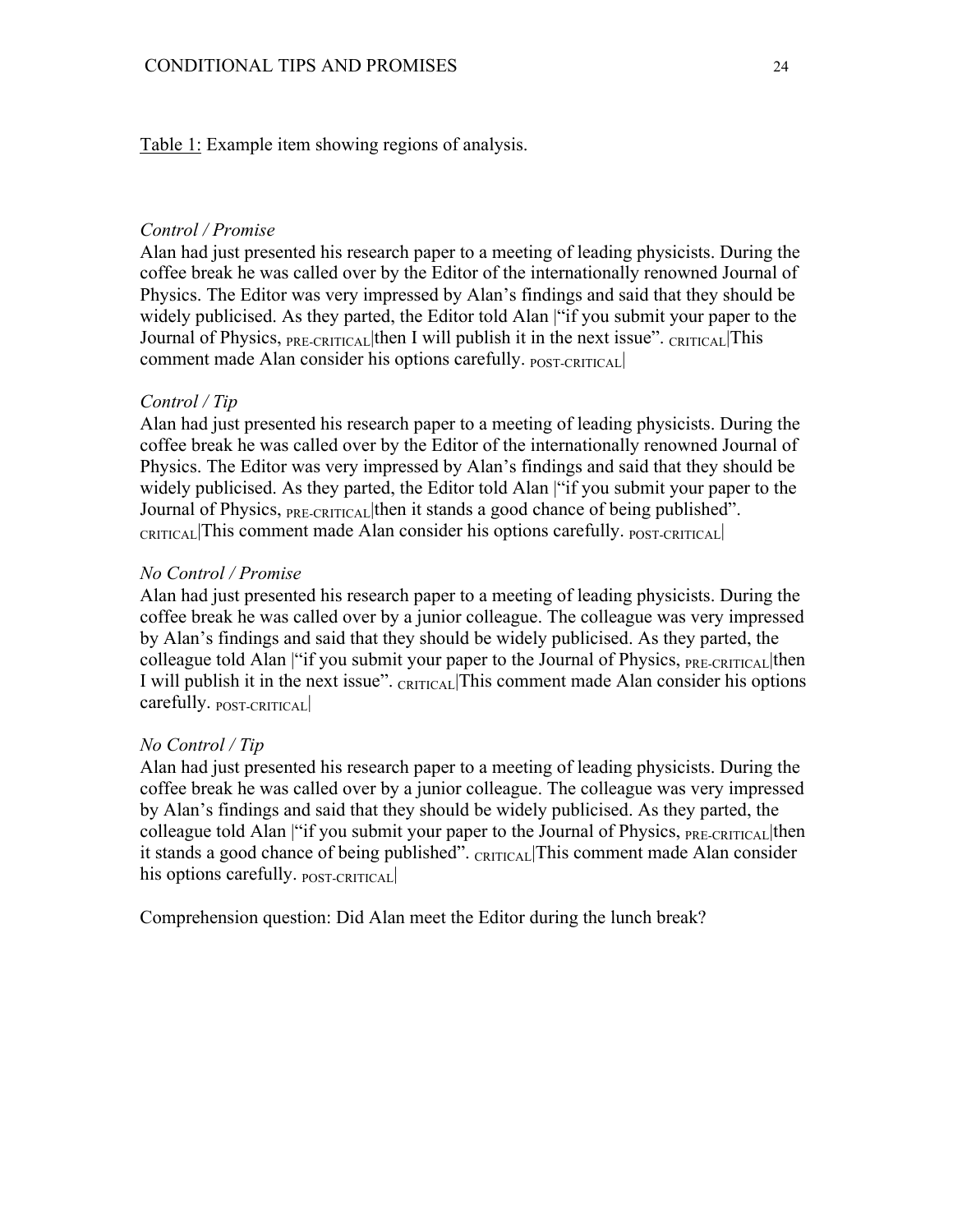| Table 2: Mean reading times and regressions out for each region (standard errors in |  |  |
|-------------------------------------------------------------------------------------|--|--|
| parenthesis).                                                                       |  |  |

| Speaker Control /Speech<br>Act | First-pass<br>(msec.) | First-pass<br>Regressions<br>Out $%$ | Regression<br>Path (msec.) | <b>Total Time</b><br>(msec.) |
|--------------------------------|-----------------------|--------------------------------------|----------------------------|------------------------------|
| Pre-Critical Region            |                       |                                      |                            |                              |
| Control / Promise              | 633 (45)              | 5.7(1.6)                             | 703 (43)                   | 785 (49)                     |
| Control / Tip                  | 616(40)               | 8.9(1.9)                             | 734 (63)                   | 772 (48)                     |
| No control / Promise           | 622(41)               | 10.1(1.8)                            | 790 (60)                   | 898 (54)                     |
| No control / Tip               | 621 (33)              | 9.1(2.1)                             | 765 (57)                   | 784 (38)                     |
| Critical Region                |                       |                                      |                            |                              |
| Control / Promise              | 745 (39)              | 16.5(2.7)                            | 930 (51)                   | 934 (59)                     |
| Control / Tip                  | 897 (49)              | 16.2(2.3)                            | 1,134 (58)                 | 1,107(64)                    |
| No control / Promise           | 852 (49)              | 28.6(3.3)                            | 1,288(91)                  | 1,164(64)                    |
| No control / Tip               | 957 (60)              | 15.7(2.4)                            | 1,169(65)                  | 1,164(64)                    |
| Post-Critical Region           |                       |                                      |                            |                              |
| Control / Promise              | 1,793 (95)            | 59.0 $(4.5)$                         | 2,946 (213)                | 2,103 (144)                  |
| Control / Tip                  | 1,947 (104)           | 62.3(4.4)                            | 3,146 (219)                | 2,208 (116)                  |
| No control / Promise           | 1,668 (107)           | 71.0(3.9)                            | 3,651 (256)                | 2,189 (125)                  |
| No control / Tip               | 1,914 (129)           | 64.4(4.0)                            | 3,095(212)                 | 2,150 (142)                  |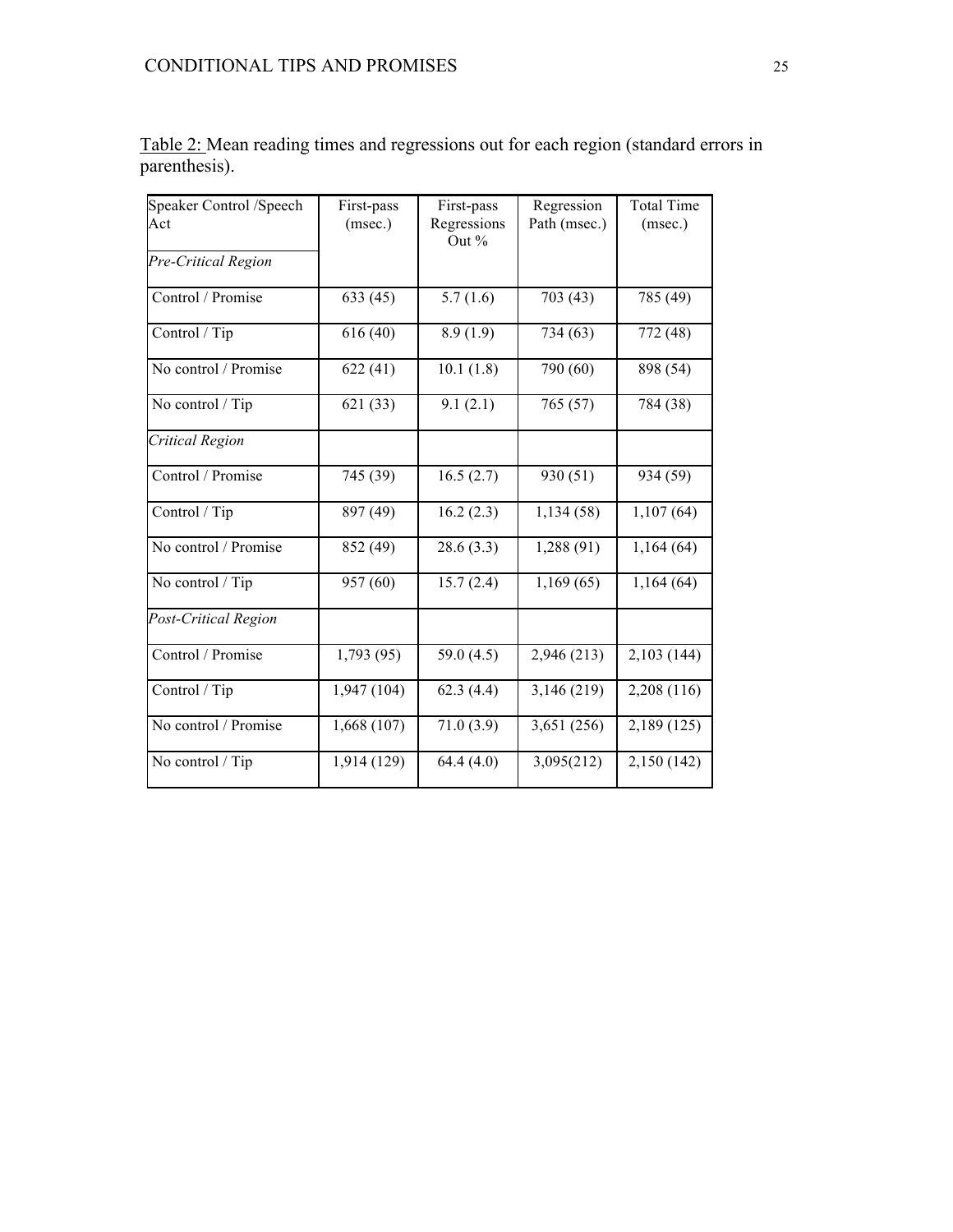

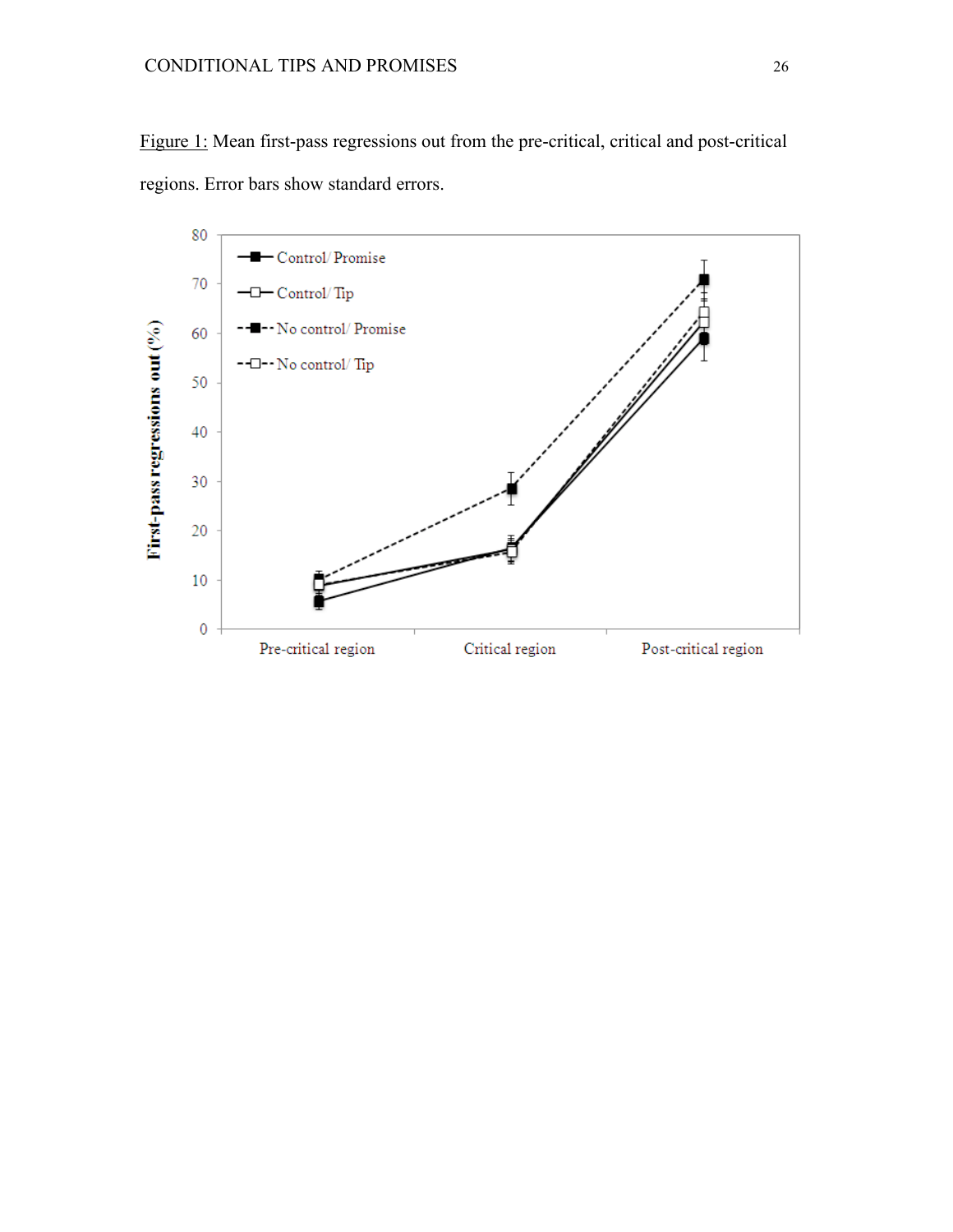Figure 2: Mean regression path reading times for the pre-critical, critical and post-critical regions. Error bars show standard

errors.

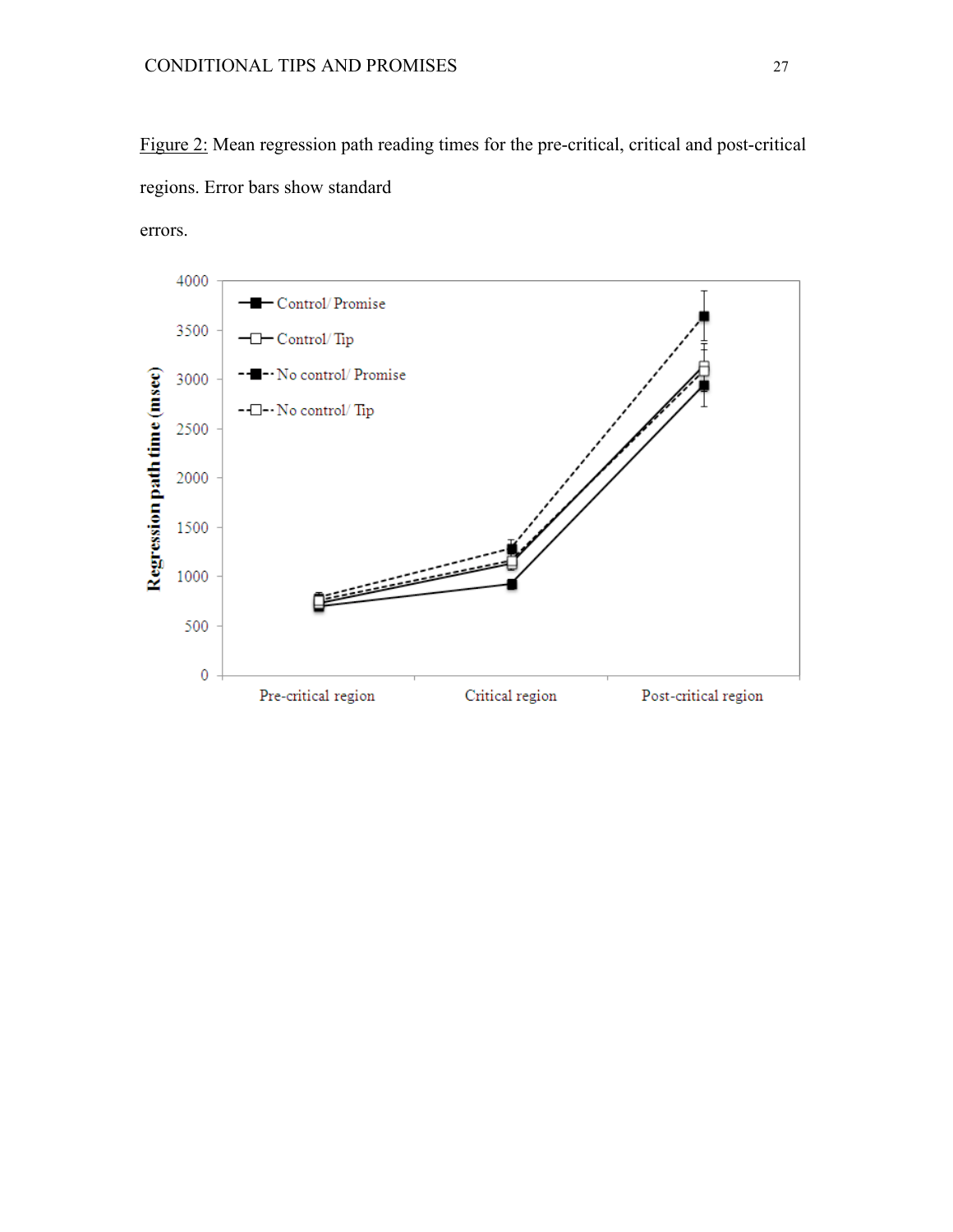

Figure 3: Mean total reading times on the pre-critical and critical regions. Error bars show standard errors.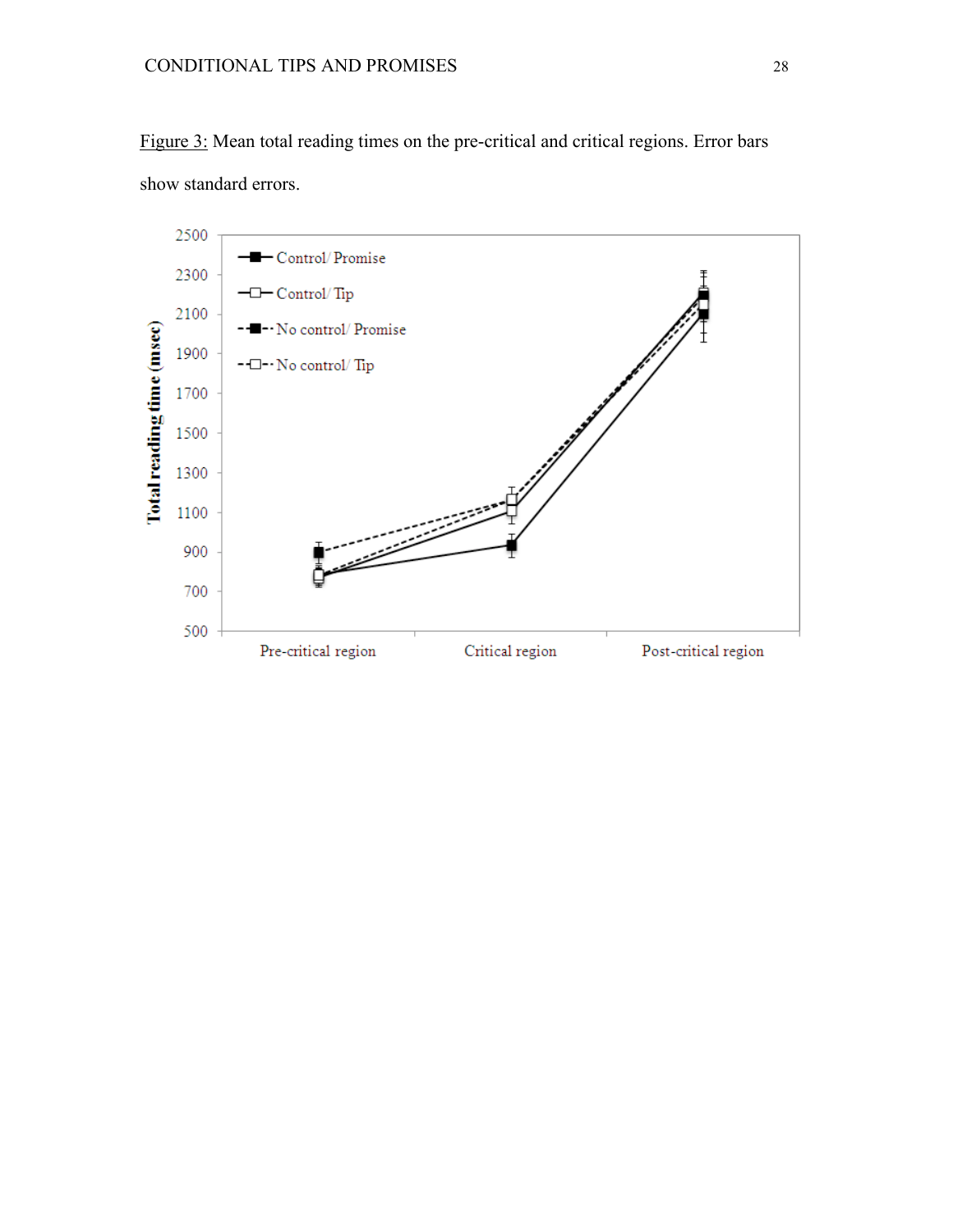# Appendix

# *Experimental items. Note that for each of the items below, conditions are listed in the order: Control/ promise, Control/ tip, No control/ promise, and No control/ tip.*

#### 1.

Alan had just presented his research paper to a meeting of leading physicists. During the coffee break he was called over by the Editor of the internationally renowned Journal of Physics. The Editor was very impressed by Alan's findings and said that they should be widely publicised. As they parted, the Editor told Alan "if you submit your paper to the Journal of Physics, then I will publish it in the next issue". This comment made Alan consider his options carefully.

Alan had just presented his research paper to a meeting of leading physicists. During the coffee break he was called over by the Editor of the internationally renowned Journal of Physics. The Editor was very impressed by Alan's findings and said that they should be widely publicised. As they parted, the Editor told Alan "if you submit your paper to the Journal of Physics, then it stands a good chance of being published". This comment made Alan consider his options carefully.

Alan had just presented his research paper to a meeting of leading physicists. During the coffee break he was called over by a junior colleague. The colleague was very impressed by Alan's findings and said that they should be widely publicised. As they parted, the colleague told Alan "if you submit your paper to the Journal of Physics, then I will publish it in the next issue". This comment made Alan consider his options carefully.

Alan had just presented his research paper to a meeting of leading physicists. During the coffee break he was called over by a junior colleague. The colleague was very impressed by Alan's findings and said that they should be widely publicised. As they parted, the colleague told Alan "if you submit your paper to the Journal of Physics, then it stands a good chance of being published". This comment made Alan consider his options carefully.

#### 2.

Scott loved dance music and was desperate to go to the opening night of an exclusive new club in town. He had recently chatted to the owner of the club at a networking event organised through work. The owner seemed to really like Scott and admired his passion for dance music. As they parted, the owner told Scott "If you go to the opening night, I'll put you on the guest list". With this in mind Scott began to think about what he might wear.

Scott loved dance music and was desperate to go to the opening night of an exclusive new club in town. He had recently chatted to the owner of the club at a networking event organised through work. The owner seemed to really like Scott and admired his passion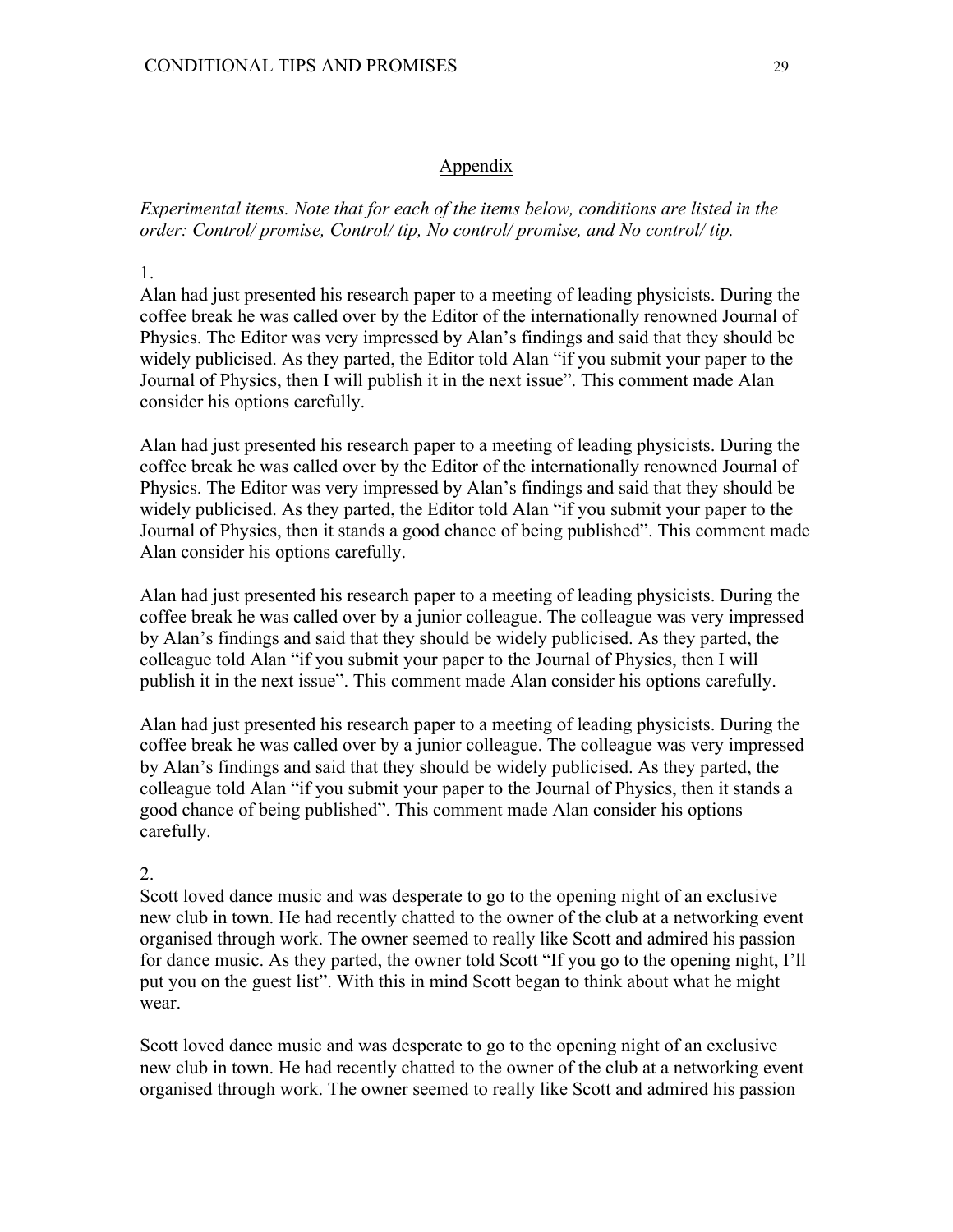for dance music. As they parted, the owner told Scott "If you go to the opening night, make sure your name is on the guest list". With this in mind Scott began to think about what he might wear.

Scott loved dance music and was desperate to go to the opening night of an exclusive new club in town. He had recently chatted about the club with his fourteen year old sister. She had passion for dance music but was far too young to attend a club herself. As they parted, she told Scott "If you go to the opening night, I'll put you on the guest list". With this in mind Scott began to think about what he might wear.

Scott loved dance music and was desperate to go to the opening night of an exclusive new club in town. He had recently chatted about the club with his fourteen year old sister. She had passion for dance music but was far too young to attend a club herself. As they parted, she told Scott "If you go to the opening night, make sure your name is on the guest list". With this in mind Scott began to think about what he might wear.

# 3.

Sarah was at work in her local branch of McDonald's. She was hoping to leave her shift early to make it to the cinema in time to meet her friends. She discussed this possibility with her manager. He said to her "if you leave early, I'll allow it". The film was due to start 10 minutes before her shift officially ended.

Sarah was at work in her local branch of McDonald's. She was hoping to leave her shift early to make it to the cinema in time to meet her friends. She discussed this possibility with her manager. He said to her "if you leave early, nobody will notice". The film was due to start 10 minutes before her shift officially ended.

Sarah was at work in her local branch of McDonald's. She was hoping to leave her shift early to make it to the cinema in time to meet her friends. She discussed this possibility with a junior colleague. He said to her "if you leave early, I'll allow it". The film was due to start 10 minutes before her shift officially ended.

Sarah was at work in her local branch of McDonald's. She was hoping to leave her shift early to make it to the cinema in time to meet her friends. She discussed this possibility with a junior colleague. He said to her "if you leave early, nobody will notice". The film was due to start 10 minutes before her shift officially ended.

# 4.

Oliver was a lecturer at a respected university. After two unsuccessful attempts he was thinking about applying for promotion for the third time that year. Before putting in his application he decided to discuss the matter with the Head of the promotions committee. The Head of the committee said to Oliver "if you apply for promotion again, I will accept your application". With this in mind Oliver considered his options.

Oliver was a lecturer at a respected university. After two unsuccessful attempts he was thinking about applying for promotion for the third time that year. Before putting in his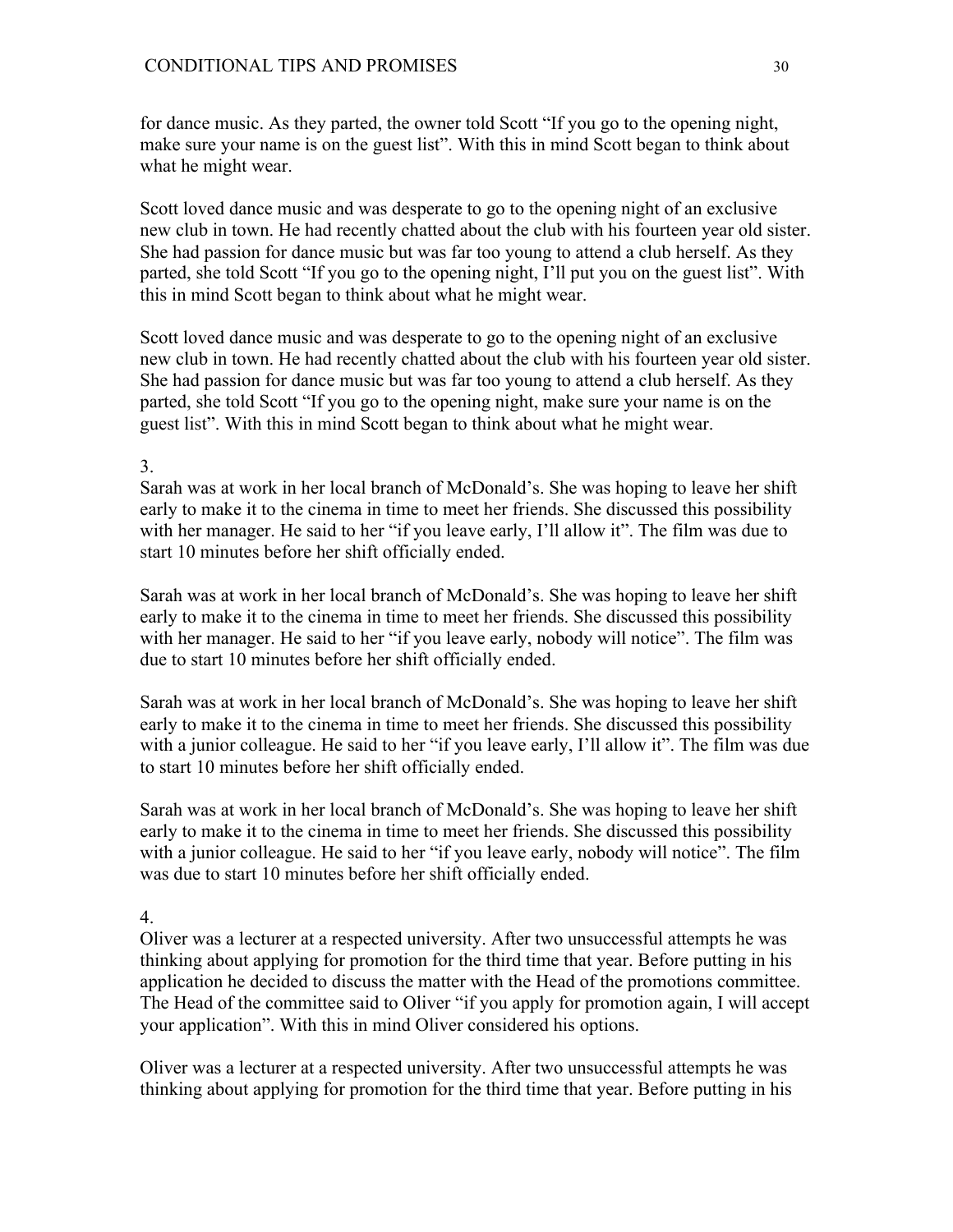application he decided to discuss the matter with the Head of the promotions committee. The Head of the committee said to Oliver "if you apply for promotion again, there is a good chance of success". With this in mind Oliver considered his options.

Oliver was a lecturer at a respected university. After two unsuccessful attempts he was thinking about applying for promotion for the third time that year. Before putting in his application he decided to discuss the matter with one of his undergraduate students. The student said to Oliver "if you apply for promotion again, I will accept your application". With this in mind Oliver considered his options.

Oliver was a lecturer at a respected university. After two unsuccessful attempts he was thinking about applying for promotion for the third time that year. Before putting in his application he decided to discuss the matter with one of his undergraduate students. The student said to Oliver "if you apply for promotion again, there is a good chance of success". With this in mind Oliver considered his options.

# 5.

Julio was a top Premier League footballer. He had just been invited to an exclusive charity ball that would guarantee a lot of publicity for his club. He told his manager that he was thinking about going to the event. His manager told him "if you go to the charity ball, you'll be picked for the game on Saturday". With this in mind Julio made his decision.

Julio was a top Premier League footballer. He had just been invited to an exclusive charity ball that would guarantee a lot of publicity for his club. He told his manager that he was thinking about going to the event. His manager told him "if you go to the charity ball, it will look good for the club". With this in mind Julio made his decision.

Julio was a top Premier League footballer. He had just been invited to an exclusive charity ball that would guarantee a lot of publicity for his club. He told his team mate that he was thinking about going to the event. His team mate told him "if you go to the charity ball, you'll be picked for the game on Saturday". With this in mind Julio made his decision.

Julio was a top Premier League footballer. He had just been invited to an exclusive charity ball that would guarantee a lot of publicity for his club. He told his team mate that he was thinking about going to the event. His team mate told him "if you go to the charity ball, it will look good for the club". With this in mind Julio made his decision.

# 6.

Leanne was struggling to finish her essay before the deadline. It was Wednesday morning and the essay was due to be handed in on Friday afternoon. She phoned her lecturer and said she was thinking about handing it in the following Monday. Her lecturer said "if you hand your essay in late, I won't penalise you". Leanne felt that having the weekend to work on it would make all the difference.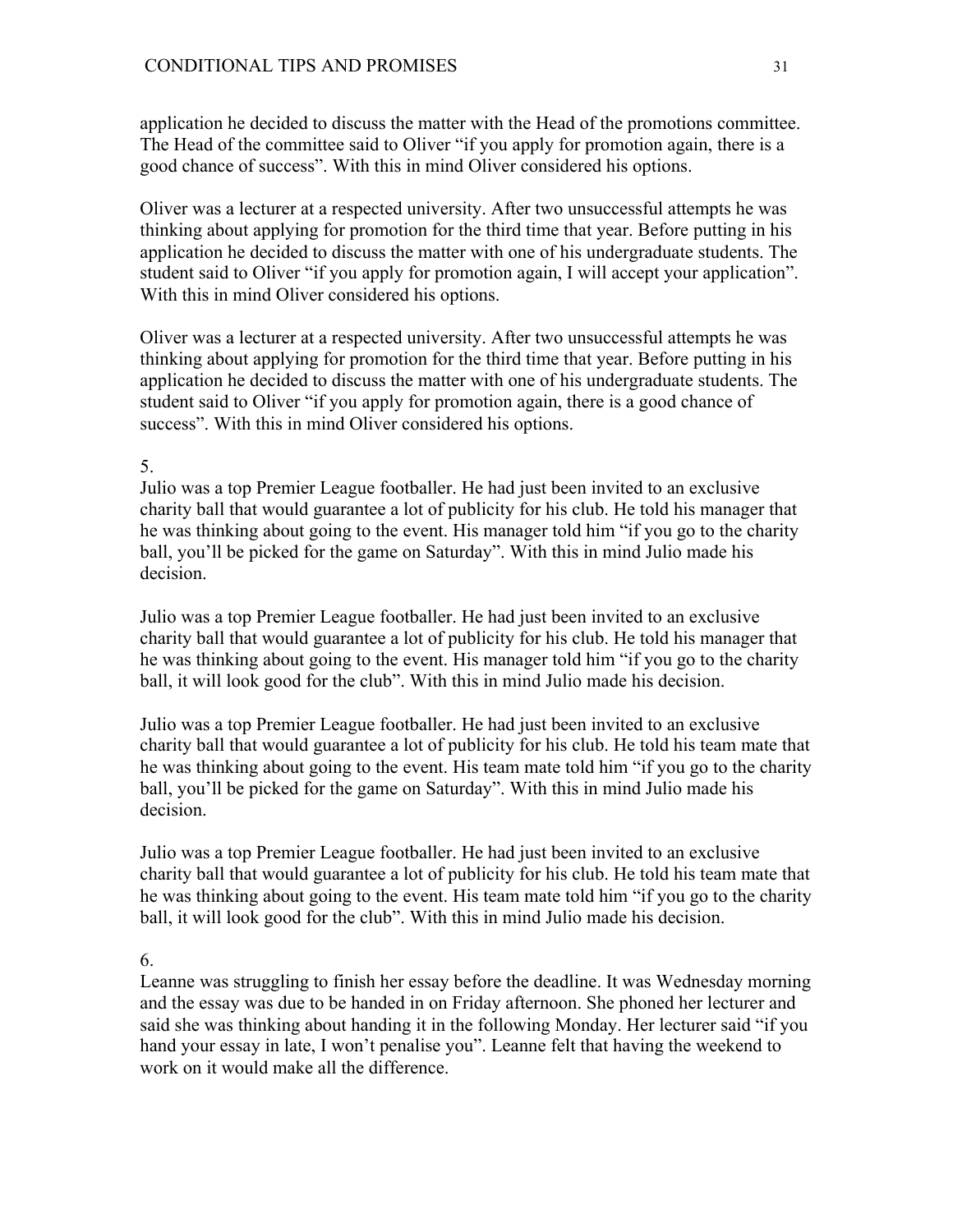Leanne was struggling to finish her essay before the deadline. It was Wednesday morning and the essay was due to be handed in on Friday afternoon. She phoned her lecturer and said she was thinking about handing it in the following Monday. Her lecturer said "if you hand your essay in late, fill out a mitigating circumstances form". Leanne felt that having the weekend to work on it would make all the difference.

Leanne was struggling to finish her essay before the deadline. It was Wednesday morning and the essay was due to be handed in on Friday afternoon. She phoned her friend and said she was thinking about handing it in the following Monday. Her friend said "if you hand your essay in late, I won't penalise you". Leanne felt that having the weekend to work on it would make all the difference.

Leanne was struggling to finish her essay before the deadline. It was Wednesday morning and the essay was due to be handed in on Friday afternoon. She phoned her friend and said she was thinking about handing it in the following Monday. Her friend said "if you hand your essay in late, fill out a mitigating circumstances form". Leanne felt that having the weekend to work on it would make all the difference.

# 7.

Dave was planning to build a kitchen extension on the side of his house. He had already begun to dig the foundations. Before going any further he decided to phone the building inspector at the council to see whether his proposed extension would be allowed. The inspector told him "if you build the extension, I will officially approve it". Winter was approaching and Dave was keen to build the extension before the weather turned.

Dave was planning to build a kitchen extension on the side of his house. He had already begun to dig the foundations. Before going any further he decided to phone the building inspector at the council to see whether his proposed extension would be allowed. The inspector told him "if you build the extension, make sure you fill out all the paperwork". Winter was approaching and Dave was keen to build the extension before the weather turned.

Dave was planning to build a kitchen extension on the side of his house. He had already begun to dig the foundations. Before going any further he decided to phone his sister to see whether his proposed extension would be allowed. His sister told him "if you build the extension, I will officially approve it". Winter was approaching and Dave was keen to build the extension before the weather turned.

Dave was planning to build a kitchen extension on the side of his house. He had already begun to dig the foundations. Before going any further he decided to phone his sister to see whether his proposed extension would be allowed. His sister told him "if you build the extension, make sure you fill out all the paperwork". Winter was approaching and Dave was keen to build the extension before the weather turned.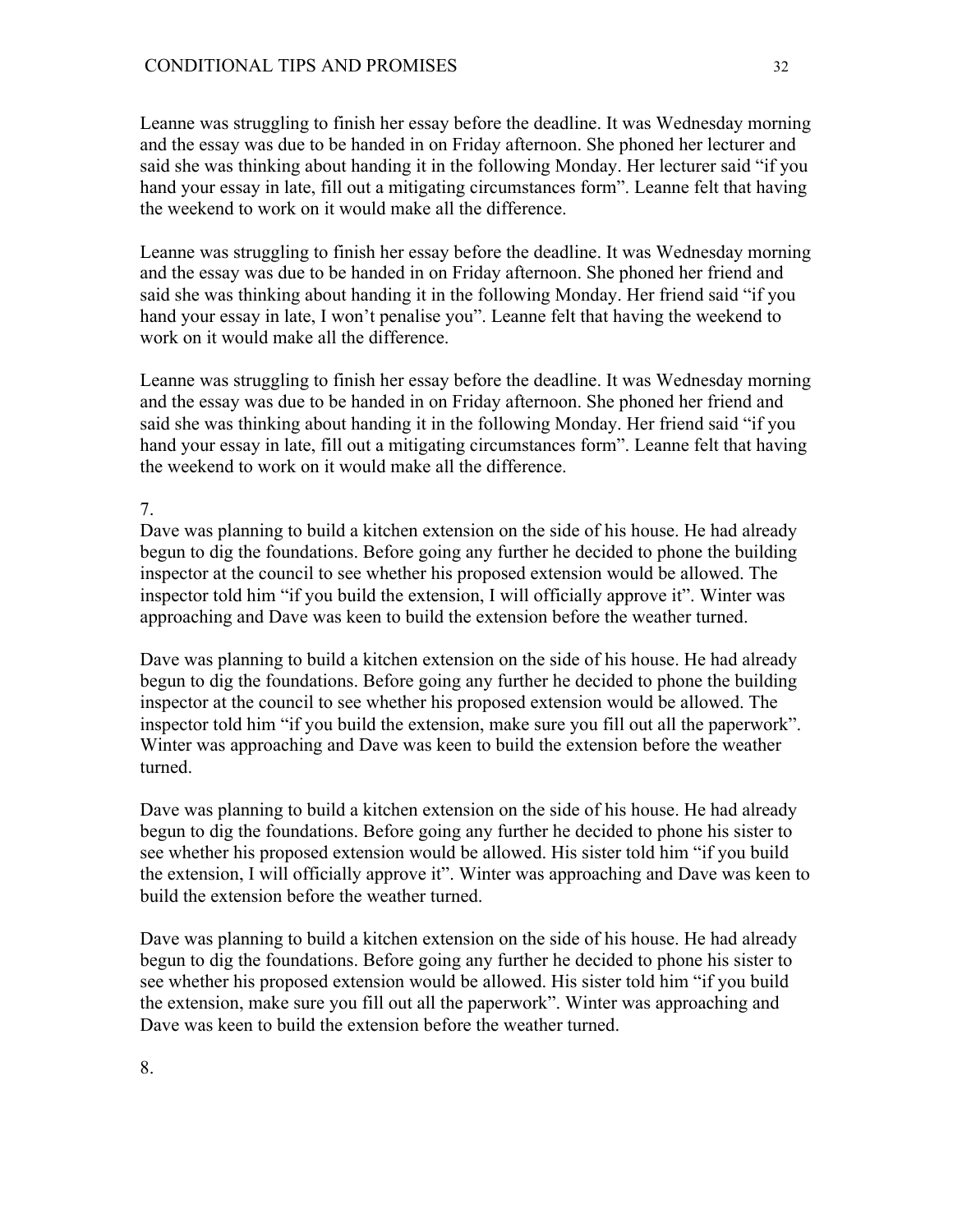Laura was on her way home from work and intended to pick up her dry cleaning on the way. Unfortunately, the only place to park was a loading bay outside the dry cleaners. She pulled into the space and called over a passing parking warden to ask about the parking restrictions. The warden told her "if you park here, I won't give you a ticket". She was only planning to stay there for five minutes at most.

Laura was on her way home from work and intended to pick up her dry cleaning on the way. Unfortunately, the only place to park was a loading bay outside the dry cleaners. She pulled into the space and called over a passing parking warden to ask about the parking restrictions. The warden told her "if you park here, don't stay for long". She was only planning to stay there for five minutes at most.

Laura was on her way home from work and intended to pick up her dry cleaning on the way. Unfortunately, the only place to park was a loading bay outside the dry cleaners. She pulled into the space and called over a passing gentleman to ask about the parking restrictions. He told her "if you park here, I won't give you a ticket". She was only planning to stay there for five minutes at most.

Laura was on her way home from work and intended to pick up her dry cleaning on the way. Unfortunately, the only place to park was a loading bay outside the dry cleaners. She pulled into the space and called over a passing gentleman to ask about the parking restrictions. He told her "if you park here, don't stay for long". She was only planning to stay there for five minutes at most.

# 9.

Anna was a teacher at a local school. After only a year in the job she was considering asking for six months leave to go travelling. Before putting in her application she decided to discuss the matter with her head teacher. He said to Anna "if you go travelling, I'll keep your job open for you". With this in mind Anna made her decision.

Anna was a teacher at a local school. After only a year in the job she was considering asking for six months leave to go travelling. Before putting in her application she decided to discuss the matter with her head teacher. He said to Anna "if you go travelling, consider the impact on your career". With this in mind Anna made her decision.

Anna was a teacher at a local school. After only a year in the job she was considering asking for six months leave to go travelling. Before putting in her application she decided to discuss the matter with her father. He said to Anna "if you go travelling, I'll keep your job open for you". With this in mind Anna made her decision.

Anna was a teacher at a local school. After only a year in the job she was considering asking for six months leave to go travelling. Before putting in her application she decided to discuss the matter with her father. He said to Anna "if you go travelling, consider the impact on your career". With this in mind Anna made her decision.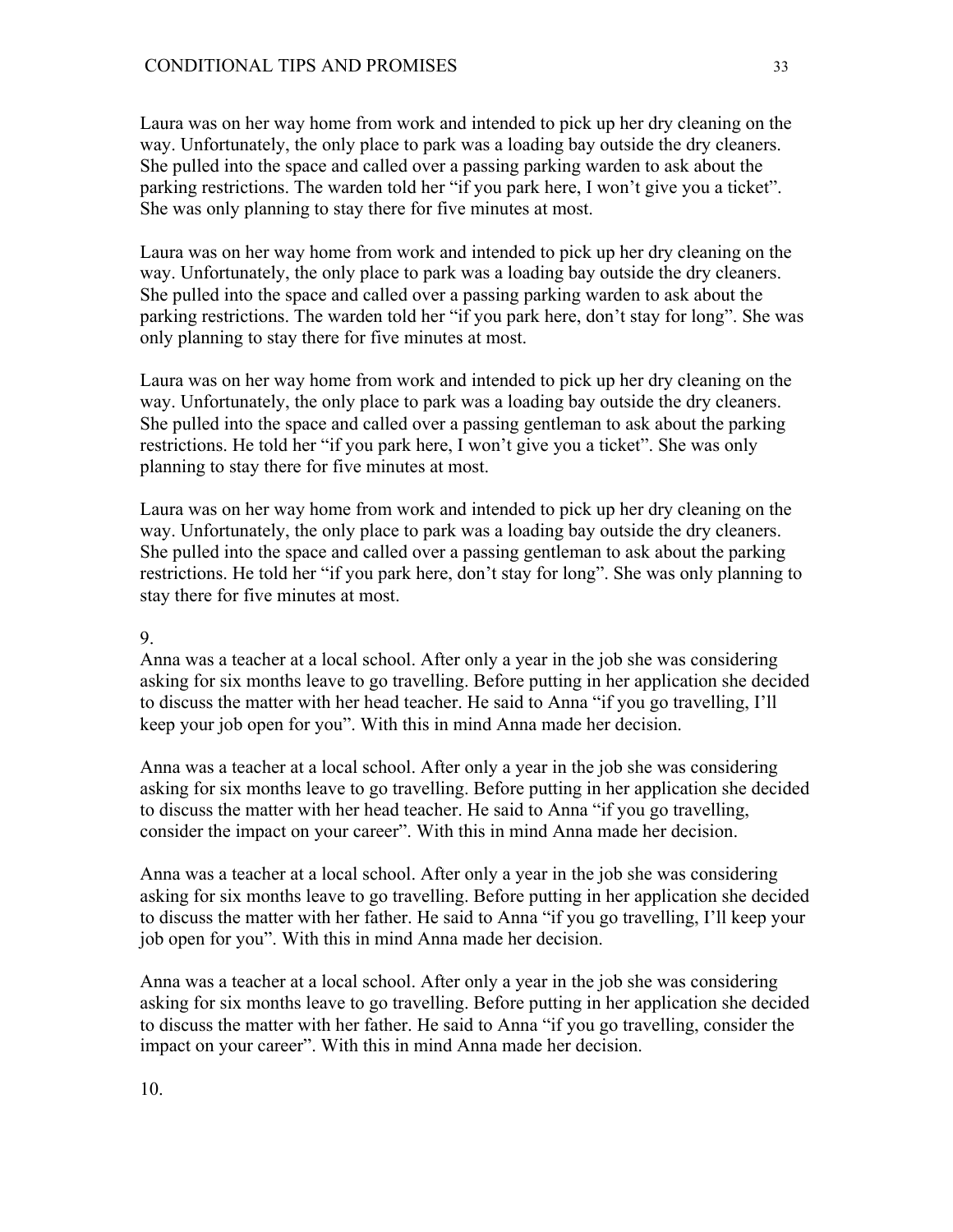Wayne was a top Premier League footballer. After a wild night out to celebrate his birthday he didn't feel up to a long training session. He phoned his manager and told him that he was thinking about missing training. His manager told him "if you miss training, I'll excuse you this time". Wayne knew he shouldn't have stayed out late and was beginning to regret his actions.

Wayne was a top Premier League footballer. After a wild night out to celebrate his birthday he didn't feel up to a long training session. He phoned his manager and told him that he was thinking about missing training. His manager told him "if you miss training, you'll receive an official warning". Wayne knew he shouldn't have stayed out late and was beginning to regret his actions.

Wayne was a top Premier League footballer. After a wild night out to celebrate his birthday he didn't feel up to a long training session. He phoned his team mate and told him that he was thinking about missing training. His team mate told him "if you miss training, I'll excuse you this time". Wayne knew he shouldn't have stayed out late and was beginning to regret his actions.

Wayne was a top Premier League footballer. After a wild night out to celebrate his birthday he didn't feel up to a long training session. He phoned his team mate and told him that he was thinking about missing training. His team mate told him "if you miss training, you'll receive an official warning". Wayne knew he shouldn't have stayed out late and was beginning to regret his actions.

# 11.

Adam was a 17 year old who had just passed his driving test. He was hoping to borrow his dad's car to drive to football practice. That morning he asked his dad over breakfast if he could take the car. His dad told him "if you want the car, I'll let you keep it over the weekend." It had only been a week since Adam passed and he wanted to drive as much as possible.

Adam was a 17 year old who had just passed his driving test. He was hoping to borrow his dad's car to drive to football practice. That morning he asked his dad over breakfast if he could take the car. His dad told him "if you want the car, make sure there's enough petrol in it." It had only been a week since Adam passed and he wanted to drive as much as possible.

Adam was a 17 year old who had just passed his driving test. He was hoping to borrow his dad's car to drive to football practice. He mentioned to his younger brother that he was planning to take the car. His brother told him "if you want the car, I'll let you keep it over the weekend." It had only been a week since Adam passed and he wanted to drive as much as possible.

Adam was a 17 year old who had just passed his driving test. He was hoping to borrow his dad's car to drive to football practice. He mentioned to his younger brother that he was planning to take the car. His brother told him "if you want the car, make sure there's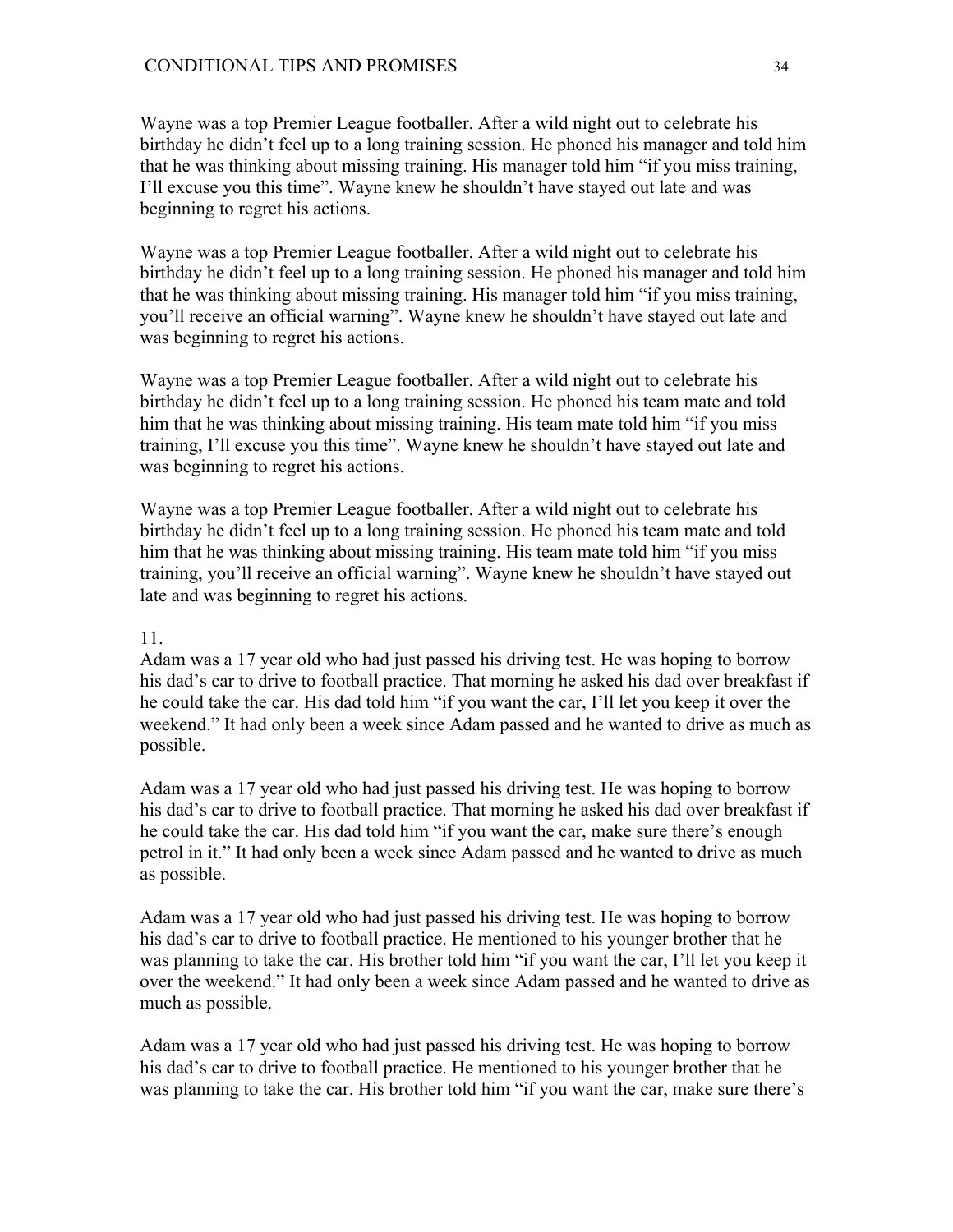enough petrol in it." It had only been a week since Adam passed and he wanted to drive as much as possible.

# 12.

Richard had just started work at a call centre on the outskirts of town. After a few hours in his new job he received a text message from his girlfriend asking him to call her as soon as possible. He consulted his boss about whether he could make a personal phone call during work hours. He was told "if you make a personal phone call at work, I won't punish you". Richard hoped he didn't come across as cheeky by asking such questions on his first day.

Richard had just started work at a call centre on the outskirts of town. After a few hours in his new job he received a text message from his girlfriend asking him to call her as soon as possible. He consulted his boss about whether he could make a personal phone call during work hours. He was told "if you make a personal phone call at work, do it discreetly". Richard hoped he didn't come across as cheeky by asking such questions on his first day.

Richard had just started work at a call centre on the outskirts of town. After a few hours in his new job he received a text message from his girlfriend asking him to call her as soon as possible. He consulted a junior colleague about whether he could make a personal phone call during work hours. He was told "if you make a personal phone call at work, I won't punish you". Richard hoped he didn't come across as cheeky by asking such questions on his first day.

Richard had just started work at a call centre on the outskirts of town. After a few hours in his new job he received a text message from his girlfriend asking him to call her as soon as possible. He consulted a junior colleague about whether he could make a personal phone call during work hours. He was told "if you make a personal phone call at work, do it discreetly". Richard hoped he didn't come across as cheeky by asking such questions on his first day.

# 13.

Pamela was unhappy in her job and was considering a change. She had already signed up to a recruitment agency and was hoping to get some interviews lined up. She consulted her manager to discuss her options. Her manager told her "if you leave the company, I'll give you a good reference". Pamela had already decided that she wanted to leave as soon as possible.

Pamela was unhappy in her job and was considering a change. She had already signed up to a recruitment agency and was hoping to get some interviews lined up. She consulted her manager to discuss her options. Her manager told her "if you leave the company, make sure you do it on good terms". Pamela had already decided that she wanted to leave as soon as possible.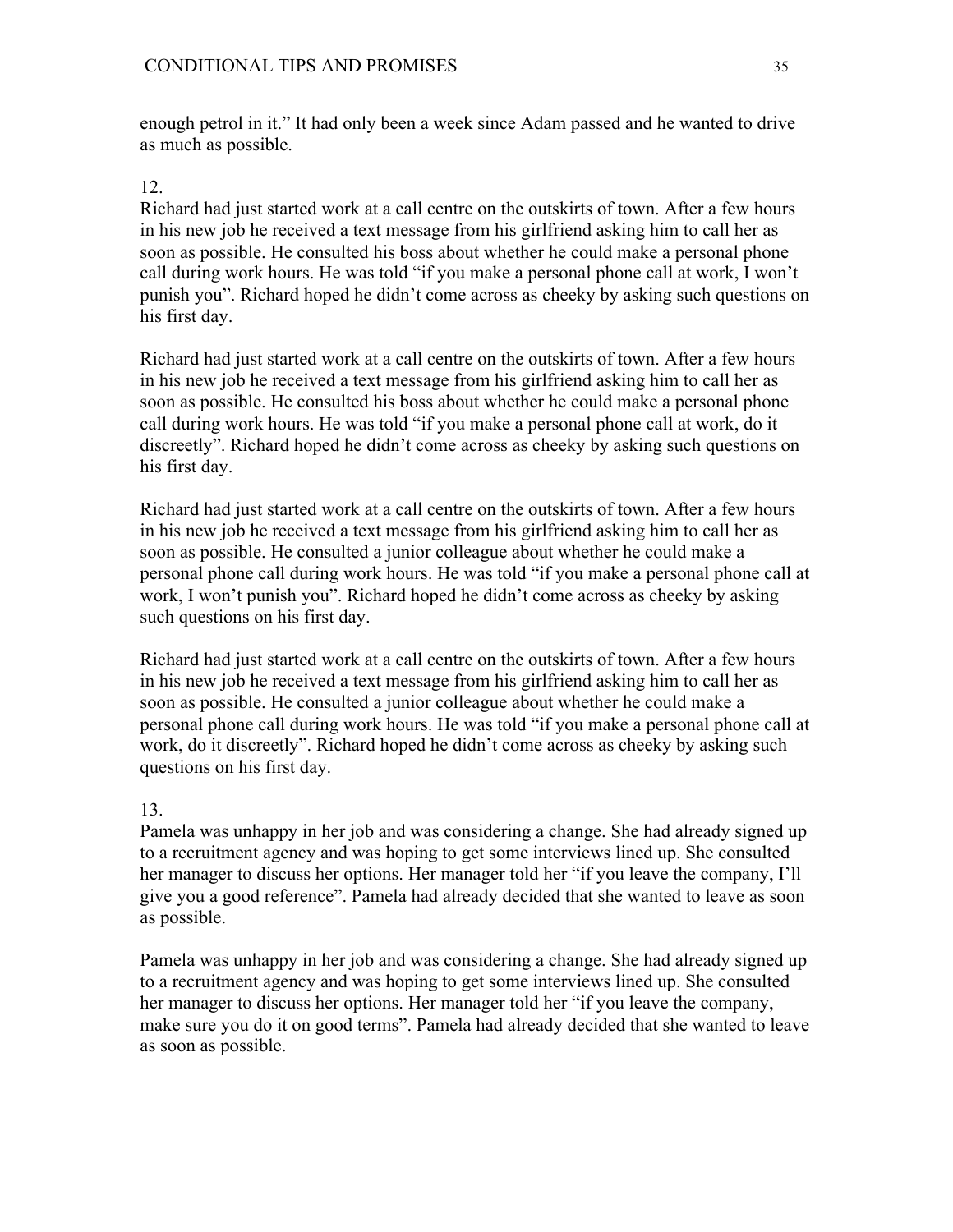Pamela was unhappy in her job and was considering a change. She had already signed up to a recruitment agency and was hoping to get some interviews lined up. She consulted a colleague to discuss her options. Her colleague told her "if you leave the company, I'll give you a good reference". Pamela had already decided that she wanted to leave as soon as possible.

Pamela was unhappy in her job and was considering a change. She had already signed up to a recruitment agency and was hoping to get some interviews lined up. She consulted a colleague to discuss her options. Her colleague told her "if you leave the company, make sure you do it on good terms". Pamela had already decided that she wanted to leave as soon as possible.

# 14.

Oleg was a Russian millionaire who wanted build a new shopping centre on the outskirts of Moscow. However, the head planning official had rejected his application outright. He decided to phone the head planning official directly to offer him a bribe. Oleg was told "if you offer a bribe, I'll give you permission to build". Bribery was often the most efficient way to get anything done in this part of the world.

Oleg was a Russian millionaire who wanted build a new shopping centre on the outskirts of Moscow. However, the head planning official had rejected his application outright. He decided to phone the head planning official directly to offer him a bribe. Oleg was told "if you offer a bribe, you may be arrested". Bribery was often the most efficient way to get anything done in this part of the world.

Oleg was a Russian millionaire who wanted build a new shopping centre on the outskirts of Moscow. However, the head planning official had rejected his application outright. He asked his business partner whether he should offer the planning official a bribe. Oleg was told "if you offer a bribe, I'll give you permission to build". Bribery was often the most efficient way to get anything done in this part of the world.

Oleg was a Russian millionaire who wanted build a new shopping centre on the outskirts of Moscow. However, the head planning official had rejected his application outright. He asked his business partner whether he should offer the planning official a bribe. Oleg was told "if you offer a bribe, you may be arrested". Bribery was often the most efficient way to get anything done in this part of the world.

# 15.

Harold was a researcher at a large university. After failing to get any research funding from the government research council he decided to apply for money from his department. Before submitting his application he decided to discuss the matter with his head of department. The head of department told Harold "if you apply for funding, I'll approve your application". With this in mind Harold weighed up his options.

Harold was a researcher at a large university. After failing to get any research funding from the government research council he decided to apply for money from his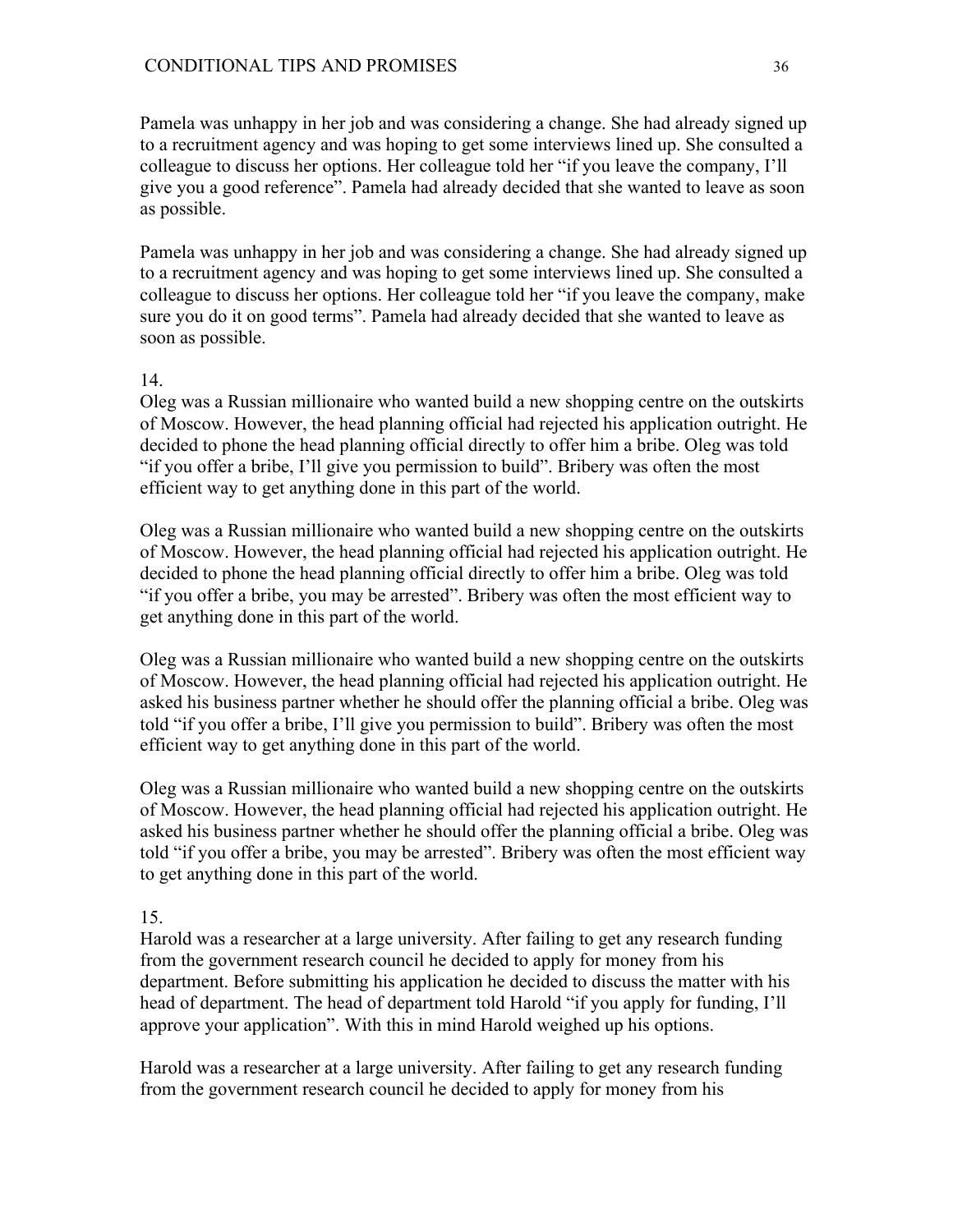department. Before submitting his application he decided to discuss the matter with his head of department. The head of department told Harold "if you apply for funding, you will have a good chance of success". With this in mind Harold weighed up his options.

Harold was a researcher at a large university. After failing to get any research funding from the government research council he decided to apply for money from his department. Before submitting his application he decided to discuss the matter with his one of his undergraduate students. She told Harold "if you apply for funding, I'll approve your application". With this in mind Harold weighed up his options.

Harold was a researcher at a large university. After failing to get any research funding from the government research council he decided to apply for money from his department. Before submitting his application he decided to discuss the matter with one of his undergraduate students. She told Harold "if you apply for funding, you will have a good chance of success". With this in mind Harold weighed up his options.

# 16.

Poppy was busy looking for jobs. She had recently seen a secretarial position advertised at a local double glazing company. She decided to phone the manager of the company and tell him about herself. After a long conversation, the manager said to her "if you apply for the job, I'll offer you it straight away". Jobs were often hard to come by where Poppy lived.

Poppy was busy looking for jobs. She had recently seen a secretarial position advertised at a local double glazing company. She decided to phone the manager of the company and tell him about herself. After a long conversation, the manager said to her "if you apply for the job, you should include a professional looking CV". Jobs were often hard to come by where Poppy lived.

Poppy was busy looking for jobs. She had recently seen a secretarial position advertised at a local double glazing company. She decided to phone a friend to ask whether she had enough experience. After a long conversation, the her friend said "if you apply for the job, I'll offer you it straight away". Jobs were often hard to come by where Poppy lived.

Poppy was busy looking for jobs. She had recently seen a secretarial position advertised at a local double glazing company. She decided to phone a friend to ask whether she had enough experience. After a long conversation, her friend said "if you apply for the job, you should include a professional looking CV". Jobs were often hard to come by where Poppy lived.

# 17.

Carl had been in prison for just over a year. He had another two years to serve and was thinking about applying for early release. He decided to discuss this possibility with the prison governor. The governor told him "if you want early release, I will grant it". Carl was keen to finish his sentence as soon as possible and get back to his family.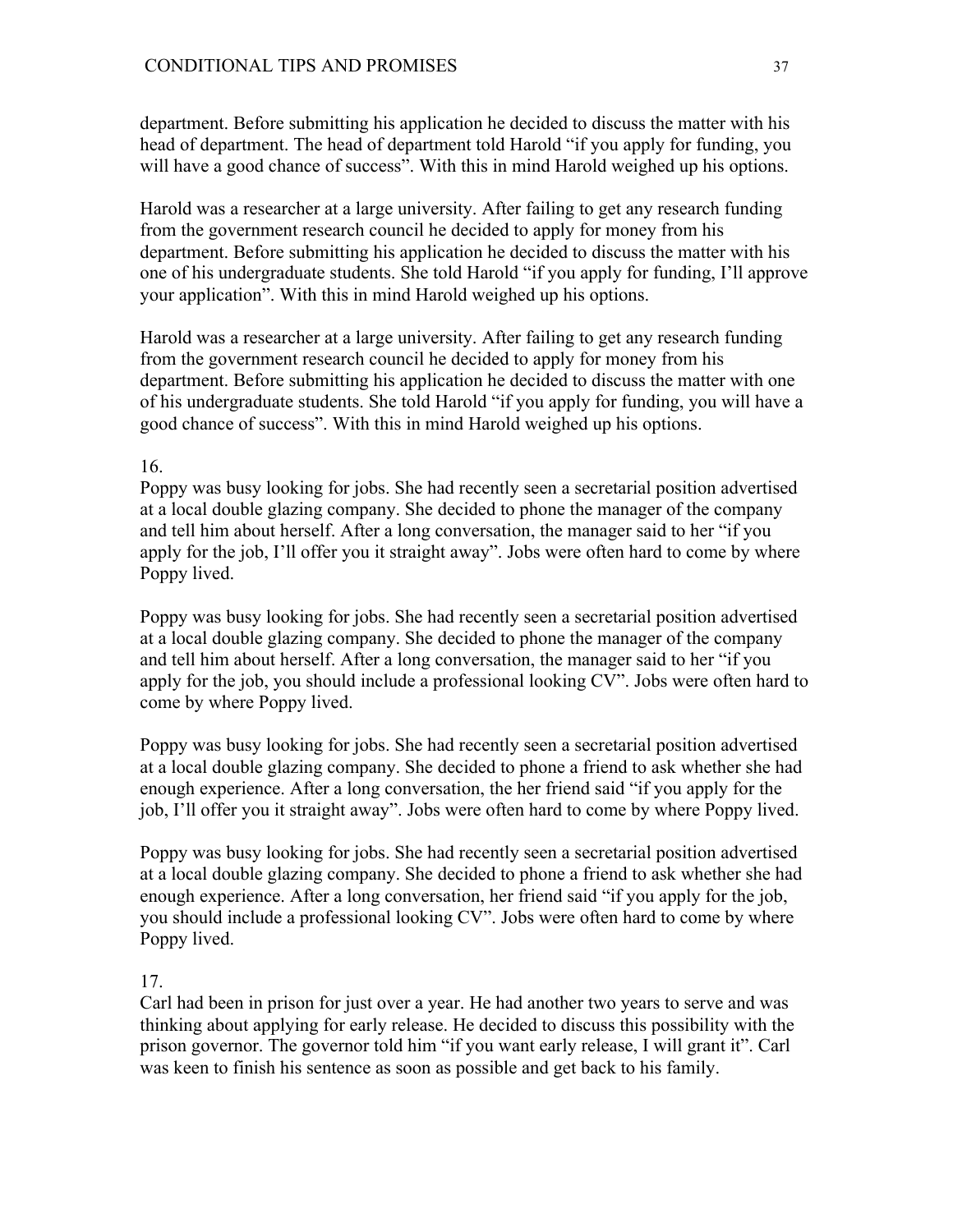Carl had been in prison for just over a year. He had another two years to serve and was thinking about applying for early release. He decided to discuss this possibility with the prison governor. The governor told him "if you want early release, keep yourself out of trouble". Carl was keen to finish his sentence as soon as possible and get back to his family.

Carl had been in prison for just over a year. He had another two years to serve and was thinking about applying for early release. He decided to discuss this possibility with his cellmate. The cellmate told him "if you want early release, I will grant it". Carl was keen to finish his sentence as soon as possible and get back to his family.

Carl had been in prison for just over a year. He had another two years to serve and was thinking about applying for early release. He decided to discuss this possibility with his cellmate. The cellmate told him "if you want early release, keep yourself out of trouble". Carl was keen to finish his sentence as soon as possible and get back to his family.

# 18.

Claudia was studying for a PhD in Chemistry. However, she was sure that it would take longer than the allotted three years. She decided to discuss this with her head of department. He said "if you take more than three years, I'll give you extra funding". Government cuts had made funding very difficult to come by.

Claudia was studying for a PhD in Chemistry. However, she was sure that it would take longer than the allotted three years. She decided to discuss this with her head of department. He said "if you take more than three years, you can apply for extra funding". Government cuts had made funding very difficult to come by.

Claudia was studying for a PhD in Chemistry. However, she was sure that it would take longer than the allotted three years. She decided to discuss this with her best friend. He said "if you take more than three years, I'll give you extra funding". Government cuts had made funding very difficult to come by.

Claudia was studying for a PhD in Chemistry. However, she was sure that it would take longer than the allotted three years. She decided to discuss this with her best friend. He said "if you take more than three years, you can apply for extra funding". Government cuts had made funding very difficult to come by.

# 19.

Kelly was auditioning for a high profile televised signing contest. She had to two chances to sing to the judges. After her first song she received some comments from the head judge. She was told "if you perform like that again, I'll put into the next round". Kelly knew that her second song was the final chance to impress.

Kelly was auditioning for a high profile televised signing contest. She had to two chances to sing to the judges. After her first song she received some comments from the head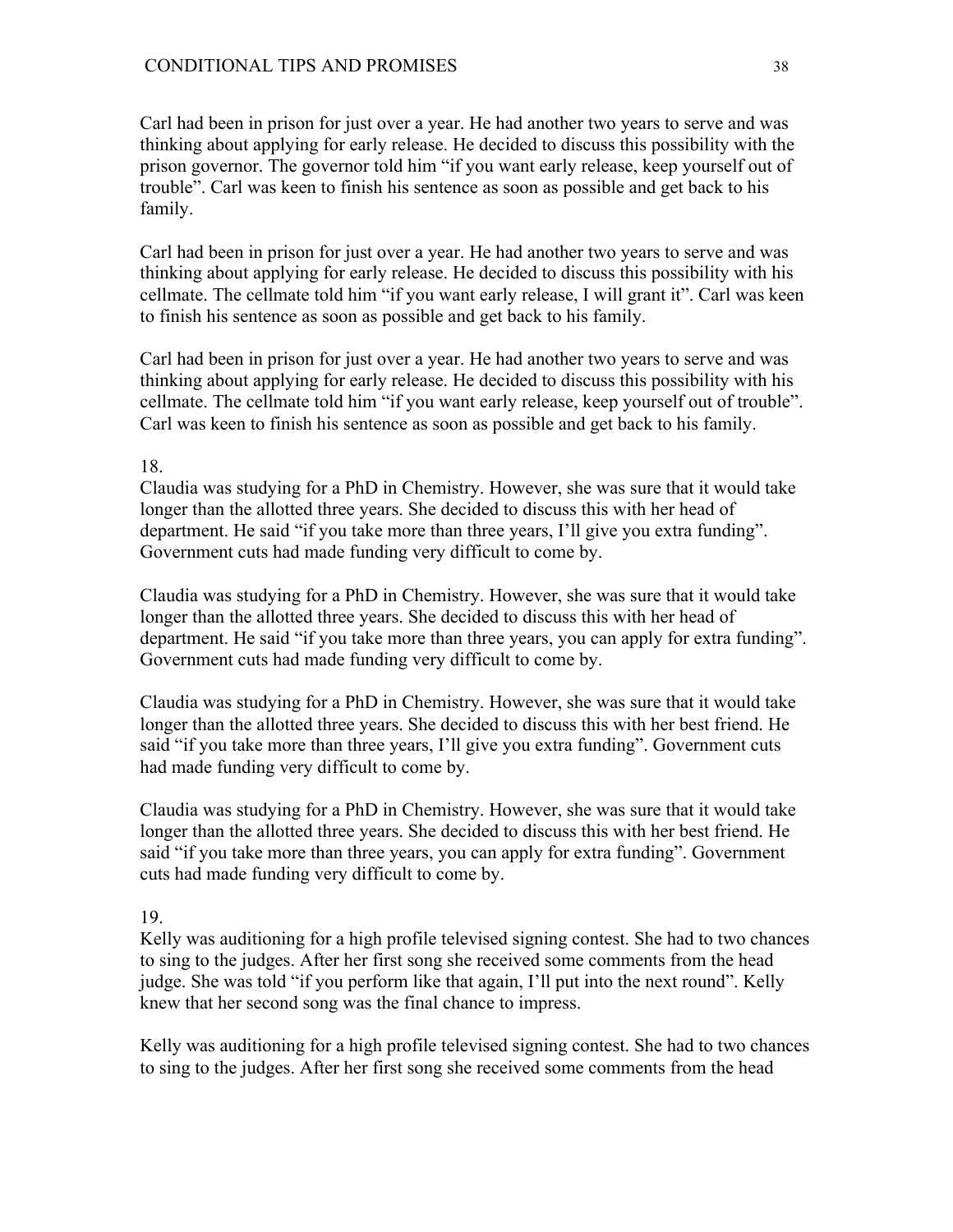judge. She was told "if you perform like that again, you stand a good chance of winning". Kelly knew that her second song was the final chance to impress.

Kelly was auditioning for a high profile televised signing contest. She had to two chances to sing to the judges. After her first song she received some comments from her mother. She was told "if you perform like that again, I'll put into the next round". Kelly knew that her second song was the final chance to impress.

Kelly was auditioning for a high profile televised signing contest. She had to two chances to sing to the judges. After her first song she received some comments from her mother. She was told "if you perform like that again, you stand a good chance of winning". Kelly knew that her second song was the final chance to impress.

# 20.

Roy was the manager of a top football team. Recently results had been poor and some fans had begun to demand a change of manager. Roy discussed this with the owner of the club. He was told "if you lose the next game, I won't fire you". Roy knew he needed to win the next game to get the fans back on his side.

Roy was the manager of a top football team. Recently results had been poor and some fans had begun to demand a change of manager. Roy discussed this with the owner of the club. He was told "if you lose the next game, then your job will be at risk". Roy knew he needed to win the next game to get the fans back on his side.

Roy was the manager of a top football team. Recently results had been poor and some fans had begun to demand a change of manager. Roy discussed this with his assistant. He was told "if you lose the next game, I won't fire you". Roy knew he needed to win the next game to get the fans back on his side.

Roy was the manager of a top football team. Recently results had been poor and some fans had begun to demand a change of manager. Roy discussed this with his assistant. He was told "if you lose the next game, then your job will be at risk". Roy knew he needed to win the next game to get the fans back on his side.

# 21.

Brian lived in a leafy suburb of Manchester and loved spending time out in the garden. However, there was an enormous tree overlooking his house that blocked out most of the sunlight. Brian wanted to cut the tree down and discussed this possibility with a council environment officer. He was told "if you apply to cut down the tree, I will personally approve it". The summer was approaching and Brian was keen to get this problem sorted out before then.

Brian lived in a leafy suburb of Manchester and loved spending time out in the garden. However, there was an enormous tree overlooking his house that blocked out most of the sunlight. Brian wanted to cut the tree down and discussed this possibility with a council environment officer. He was told "if you apply to cut down the tree, fill out the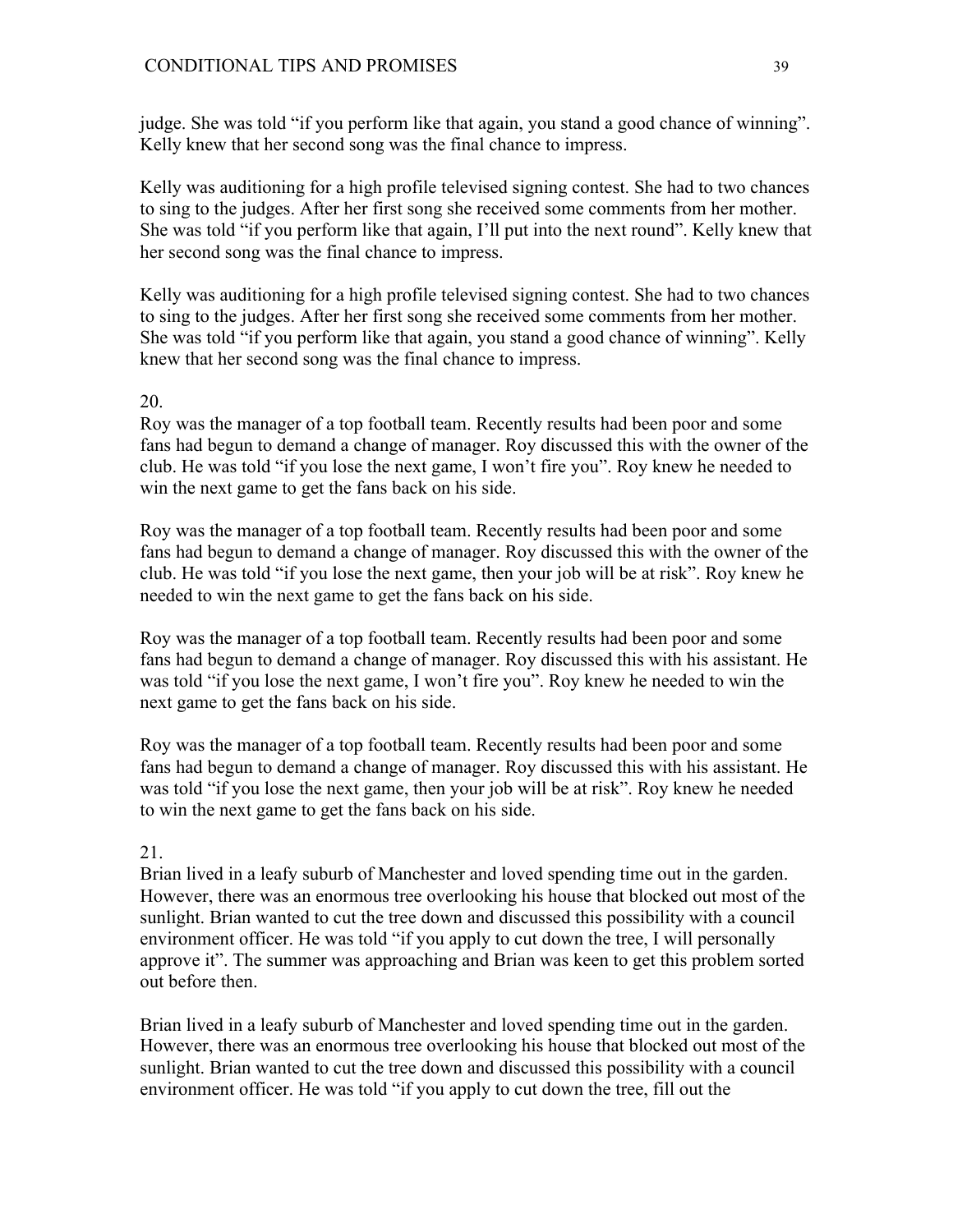appropriate paperwork first". The summer was approaching and Brian was keen to get this problem sorted out before then.

Brian lived in a leafy suburb of Manchester and loved spending time out in the garden. However, there was an enormous tree overlooking his house that blocked out most of the sunlight. Brian wanted to cut the tree down and discussed this possibility with his wife. He was told "if you apply to cut down the tree, I will personally approve it". The summer was approaching and Brian was keen to get this problem sorted out before then.

Brian lived in a leafy suburb of Manchester and loved spending time out in the garden. However, there was an enormous tree overlooking his house that blocked out most of the sunlight. Brian wanted to cut the tree down and discussed this possibility with his wife. He was told "if you apply to cut down the tree, fill out the appropriate paperwork first". The summer was approaching and Brian was keen to get this problem sorted out before then.

# 22.

Peter was a very popular but occasionally naughty high school student in his final year. The selection of prefects was coming up and he was unsure whether or not to put himself forward for it. He decided to discuss this with his head teacher. The head teacher said "if you apply to be a prefect, I will elect you". This comment helped Peter to make up his mind.

Peter was a very popular but occasionally naughty high school student in his final year. The selection of prefects was coming up and he was unsure whether or not to put himself forward for it. He decided to discuss this with his head teacher. The head teacher said "if you apply to be a prefect, you'll need to improve your behaviour". This comment helped Peter to make up his mind.

Peter was a very popular but occasionally naughty high school student in his final year. The selection of prefects was coming up and he was unsure whether or not to put himself forward for it. He decided to discuss this with his mother. She told him "if you apply to be a prefect, I will elect you". This comment helped Peter to make up his mind.

Peter was a very popular but occasionally naughty high school student in his final year. The selection of prefects was coming up and he was unsure whether or not to put himself forward for it. He decided to discuss this with his mother. She told him "if you apply to be a prefect, you'll need to improve your behaviour". This comment helped Peter to make up his mind.

# 23.

Mary had just moved into a new flat that she was renting from a private landlord. She was keen to have a house warming party but was unsure if that would be allowed. She decided to phone her landlord to ask for advice. Her landlord said "if you want a party, I'll allow it". This comment helped Mary to make up her mind.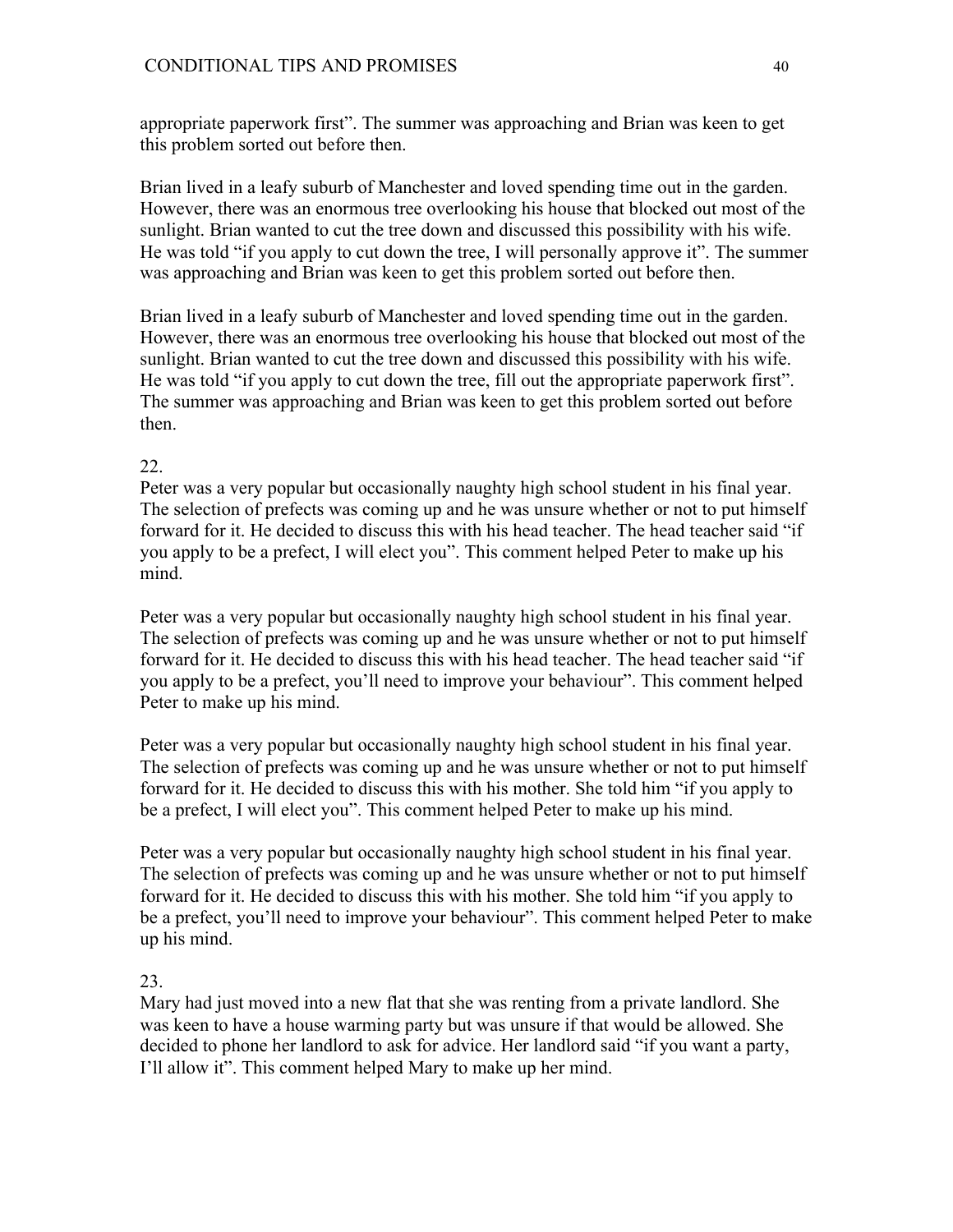Mary had just moved into a new flat that she was renting from a private landlord. She was keen to have a house warming party but was unsure if that would be allowed. She decided to phone her landlord to ask for advice. Her landlord said "if you want a party, try to keep the noise down". This comment helped Mary to make up her mind.

Mary had just moved into a new flat that she was renting from a private landlord. She was keen to have a house warming party but was unsure if that would be allowed. She decided to phone her friend to ask for advice. Her friend said "if you want a party, I'll allow it". This comment helped Mary to make up her mind.

Mary had just moved into a new flat that she was renting from a private landlord. She was keen to have a house warming party but was unsure if that would be allowed. She decided to phone her friend to ask for advice. Her friend said "if you want a party, try to keep the noise down". This comment helped Mary to make up her mind.

# 24.

Brad was the singer in a local heavy metal band. He was desperate for a recording contract so that his band could become professional. Luckily his uncle was a producer for an international record label. His uncle told him "if you want a recording contract, I'll give you one". This gave Brad the motivation to practice harder than ever.

Brad was the singer in a local heavy metal band. He was desperate for a recording contract so that his band could become professional. Luckily his uncle was a producer for an international record label. His uncle told him "if you want a recording contract, you'll need to work very hard". This gave Brad the motivation to practice harder than ever.

Brad was the singer in a local heavy metal band. He was desperate for a recording contract so that his band could become professional. He often discussed the band with his elderly mother. She told him "if you want a recording contract, I'll give you one". This gave Brad the motivation to practice harder than ever.

Brad was the singer in a local heavy metal band. He was desperate for a recording contract so that his band could become professional. He often discussed the band with his elderly mother. She told him "if you want a recording contract, you'll need to work very hard". This gave Brad the motivation to practice harder than ever.

# 25.

John was thinking about taking a year off work to go travelling. He already had a good job and was unsure of whether his job would be kept open for him on his return. He decided to discuss the matter with his boss. His boss said to him "if you go travelling, I'll ensure your job is kept open for you". John felt that this might be his only chance to go travelling.

John was thinking about taking a year off work to go travelling. He already had a good job and was unsure of whether his job would be kept open for him on his return. He decided to discuss the matter with his boss. His boss said to him "if you go travelling,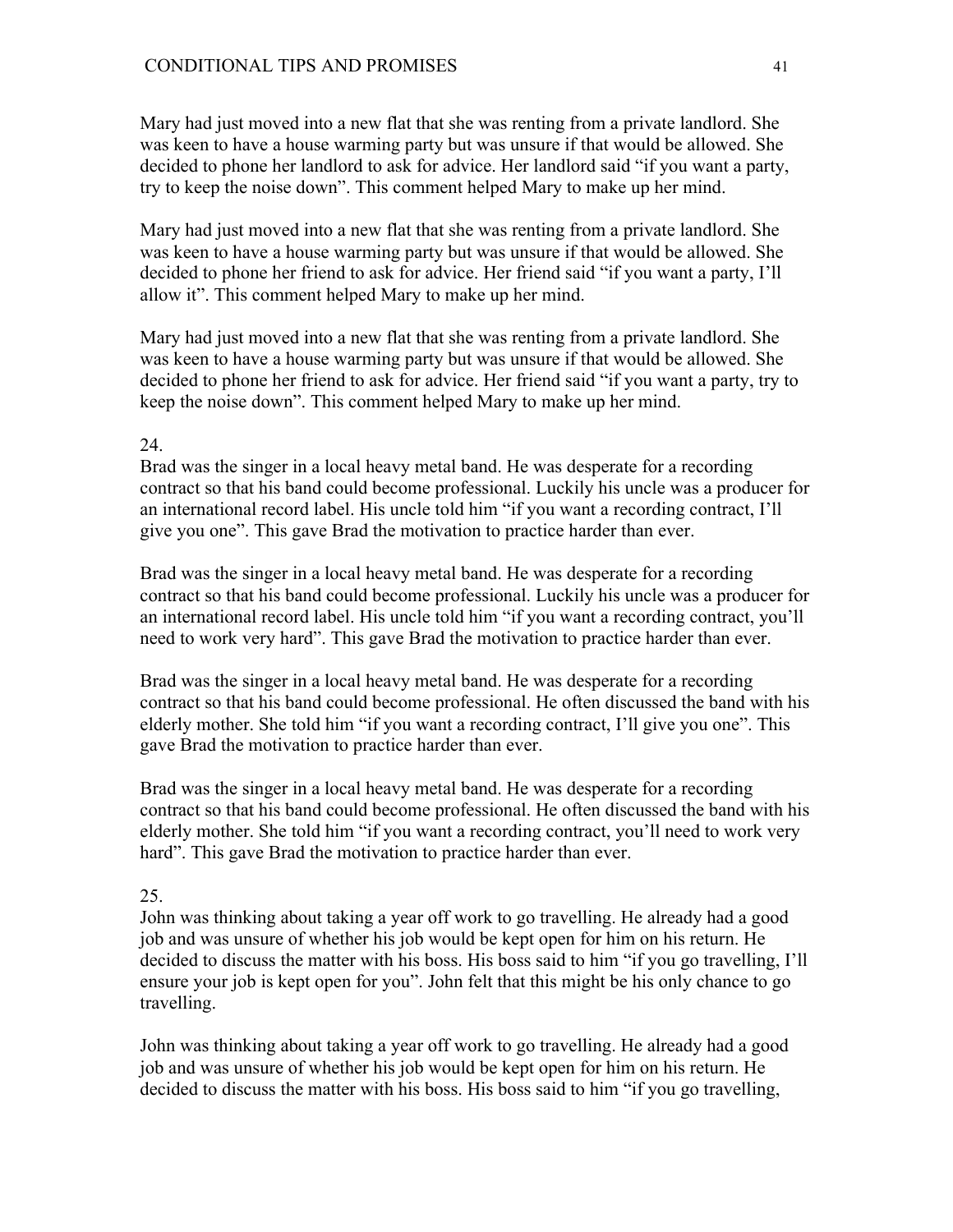talk to someone in Human Resources first". John felt that this might be his only chance to go travelling.

John was thinking about taking a year off work to go travelling. He already had a good job and was unsure of whether his job would be kept open for him on his return. He decided to discuss the matter with his girlfriend. She said to him "if you go travelling, I'll ensure your job is kept open for you". John felt that this might be his only chance to go travelling.

John was thinking about taking a year off work to go travelling. He already had a good job and was unsure of whether his job would be kept open for him on his return. He decided to discuss the matter with his girlfriend. She said to him "if you go travelling, talk to someone in Human Resources first". John felt that this might be his only chance to go travelling.

# 26.

Kevin was going away on an all expenses paid business trip to New York and needed to book a hotel for his stay. He was thinking about booking a swanky five star hotel that charged over £300 per night. Before he booked, he consulted his boss about whether this would be acceptable. He was told "if you book a five star hotel, I'll cover the full cost". Kevin often had to travel the world on business trips like this.

Kevin was going away on an all expenses paid business trip to New York and needed to book a hotel for his stay. He was thinking about booking a swanky five star hotel that charged over £300 per night. Before he booked, he consulted his boss about whether this would be acceptable. He was told "if you book a five star hotel, make sure you get receipts". Kevin often had to travel the world on business trips like this.

Kevin was going away on an all expenses paid business trip to New York and needed to book a hotel for his stay. He was thinking about booking a swanky five star hotel that charged over £300 per night. Before he booked, he consulted his son about whether this would be acceptable. He was told "if you book a five star hotel, I'll cover the full cost". Kevin often had to travel the world on business trips like this.

Kevin was going away on an all expenses paid business trip to New York and needed to book a hotel for his stay. He was thinking about booking a swanky five star hotel that charged over £300 per night. Before he booked, he consulted his son about whether this would be acceptable. He was told "if you book a five star hotel, make sure you get receipts". Kevin often had to travel the world on business trips like this.

# 27.

Peter had recently damaged his knee playing football. He needed to drive to an important meeting but his knee was too weak to drive. He discussed this predicament with his father. His father told him "if you can't drive, then I will drive". Peter wished he could call off the meeting, but it was far too important.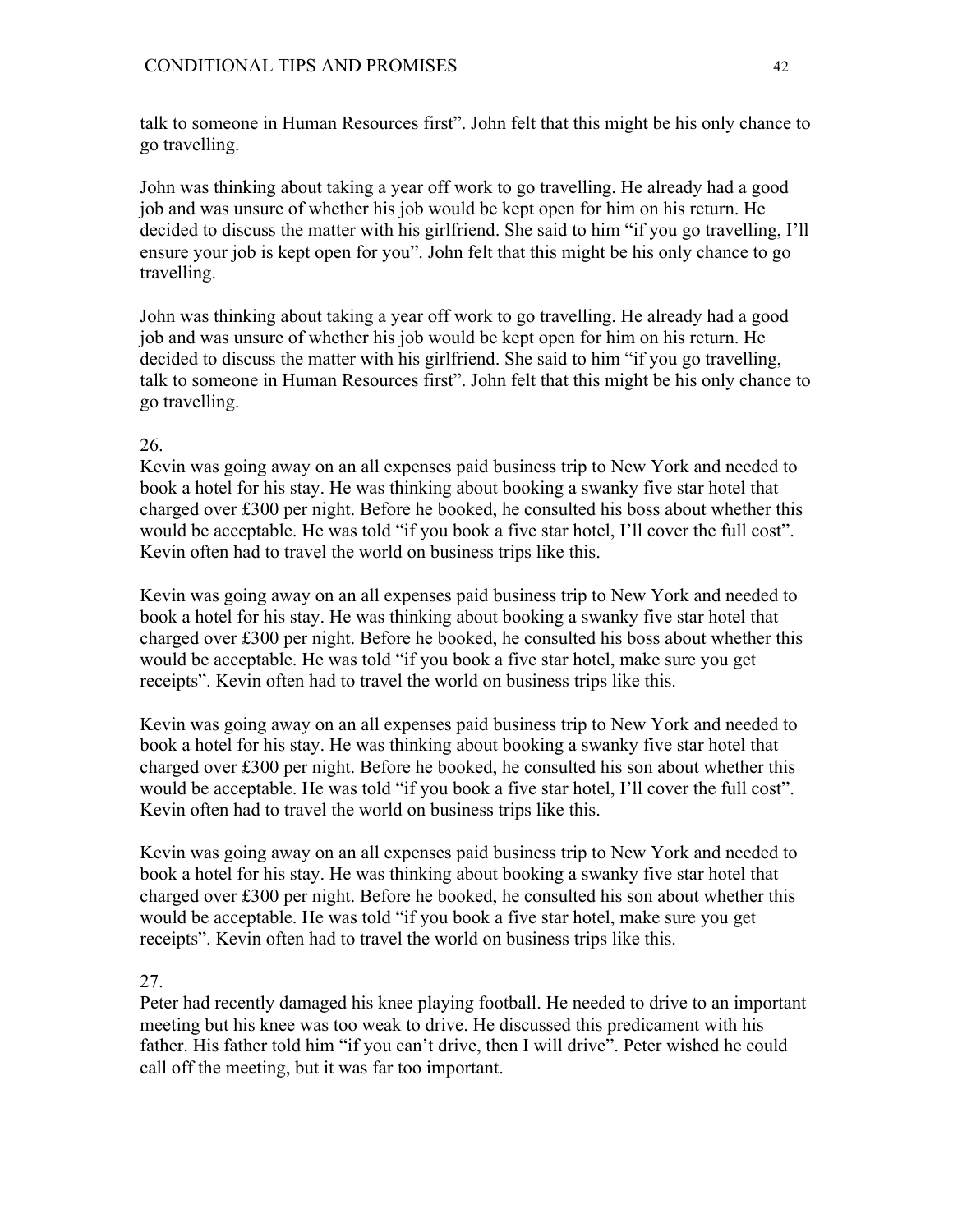Peter had recently damaged his knee playing football. He needed to drive to an important meeting but his knee was too weak to drive. He discussed this predicament with his father. His father told him "If you can't drive, you could take the bus". Peter wished he could call off the meeting, but it was far too important.

Peter had recently damaged his knee playing football. He needed to drive to an important meeting but his knee was too weak to drive. He discussed this predicament with his twelve year old brother. His brother told him "if you can't drive, then I will drive". Peter wished he could call off the meeting, but it was far too important.

Peter had recently damaged his knee playing football. He needed to drive to an important meeting but his knee was too weak to drive. He discussed this predicament with his twelve year old brother. His brother told him "If you can't drive, you could take the bus". Peter wished he could call off the meeting, but it was far too important.

## 28.

Dave and Richard were students who decided to go on a night out dressed as Batman and Robin. However, as they stood in a long queue for the nightclub Dave worried that they might not be let in. Dave decided to walk to the front of the queue to ask the doorman if they'd be allowed in. He was told "if you keep that costume on, I'll let you in". Fancy dress nights always guaranteed them a lot of attention.

Dave and Richard were students who decided to go on a night out dressed as Batman and Robin. However, as they stood in a long queue for the nightclub Dave worried that they might not be let in. Dave decided to walk to the front of the queue to ask the doorman if they'd be allowed in. He was told "if you keep that costume on, you should try somewhere else". Fancy dress nights always guaranteed them a lot of attention.

Dave and Richard were students who decided to go on a night out dressed as Batman and Robin. However, as they stood in a long queue for the nightclub Dave worried that they might not be let in. Dave decided to ask a girl in front of them if they'd be allowed in. He was told "if you keep that costume on, I'll let you in". Fancy dress nights always guaranteed them a lot of attention.

Dave and Richard were students who decided to go on a night out dressed as Batman and Robin. However, as they stood in a long queue for the nightclub Dave worried that they might not be let in. Dave decided to ask a girl in front of them if they'd be allowed in. He was told "if you keep that costume on, you should try somewhere else". Fancy dress nights always guaranteed them a lot of attention.

# 29.

Brian worked as salesperson in a busy office. He had been unsettled in his job and was thinking about leaving the company. He decided to discuss this predicament with his manager. The boss told him "if you decide to leave, I'll accept your resignation". Jobs were hard to come by but Brian was willing to take his chances in the job market.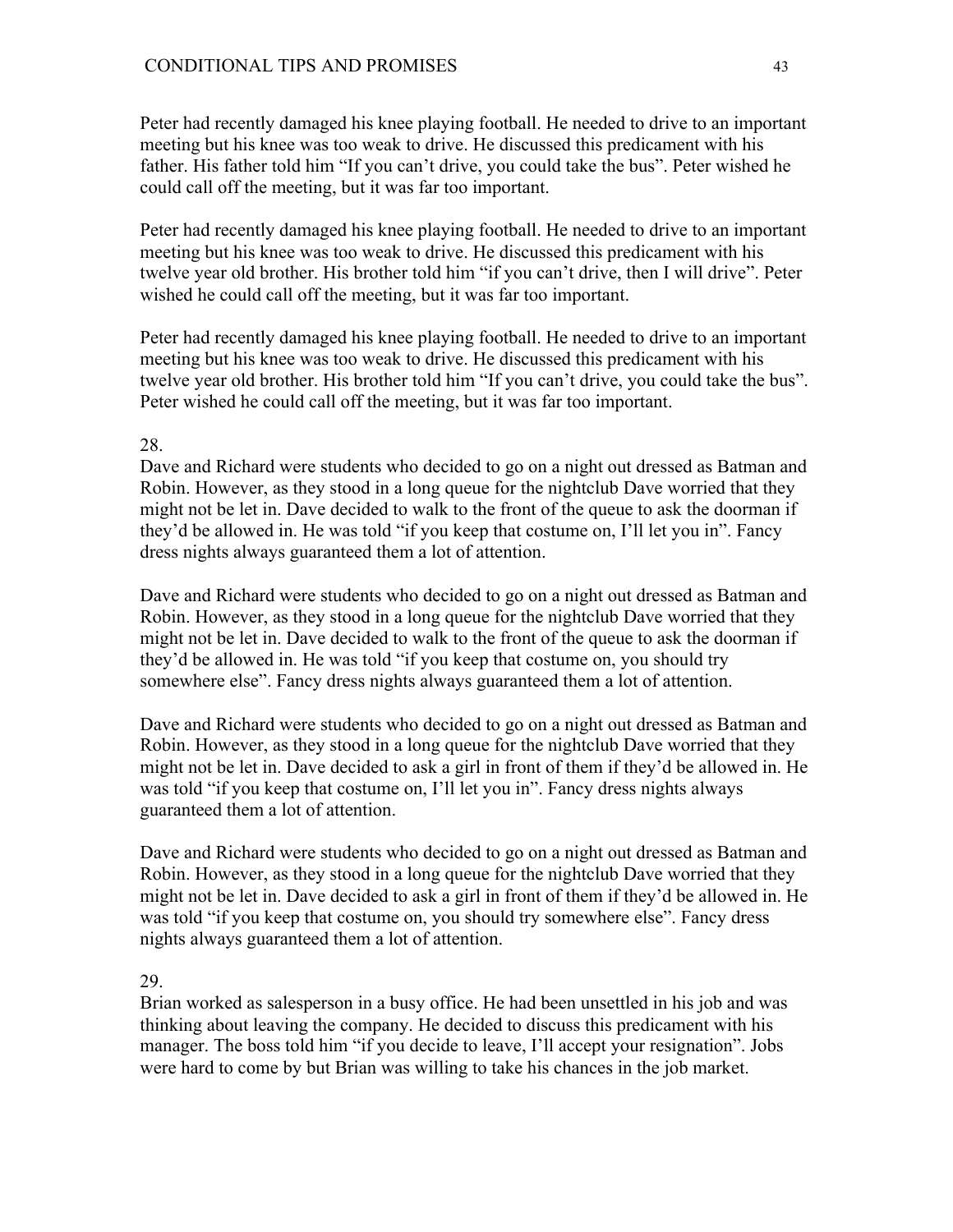Brian worked as salesperson in a busy office. He had been unsettled in his job and was thinking about leaving the company. He decided to discuss this predicament with his manager. The boss told him "if you decide to leave, make sure you have a job to go to". Jobs were hard to come by but Deborah was willing to take his chances in the job market.

Brian worked as salesperson in a busy office. He had been unsettled in her job and was thinking about leaving the company. He decided to discuss this predicament with his secretary. She told him "if you decide to leave, I'll accept your resignation". Jobs were hard to come by but Brian was willing to take his chances in the job market.

Brian worked as salesperson in a busy office. He had been unsettled in her job and was thinking about leaving the company. He decided to discuss this predicament with his secretary. She told him "if you decide to leave, make sure you have a job to go to". Jobs were hard to come by but Brian was willing to take his chances in the job market.

# 30.

Laura was thinking of applying for a secretarial job at a high profile law firm. To give herself the best chance she knew she needed a good reference. Before applying she decided to discuss this with her current manager. She was told "if you apply for the job, I'll give you a glowing reference". The deadline for applications was approaching soon and Laura needed just one more reference.

Laura was thinking of applying for a secretarial job at a high profile law firm. To give herself the best chance she knew she needed a good reference. Before applying she decided to discuss this with her current manager. She was told "if you apply for the job, you need to update your CV". The deadline for applications was approaching soon and Laura needed just one more reference.

Laura was thinking of applying for a secretarial job at a high profile law firm. To give herself the best chance she knew she needed a good reference. Before applying she decided to discuss this with her daughter. She was told "if you apply for the job, I'll give you a glowing reference". The deadline for applications was approaching soon and Laura needed just one more reference.

Laura was thinking of applying for a secretarial job at a high profile law firm. To give herself the best chance she knew she needed a good reference. Before applying she decided to discuss this with her daughter. She was told "if you apply for the job, you need to update your CV". The deadline for applications was approaching soon and Laura needed just one more reference.

# 31.

Laura was desperate to go on a gap year after university. However she had no job and no cash. She discussed this issue with her father, who had recently had a big win on the National Lottery. He told her "if you want to do it, I'll pay for you". She had dreamt of travelling ever since she was a child.